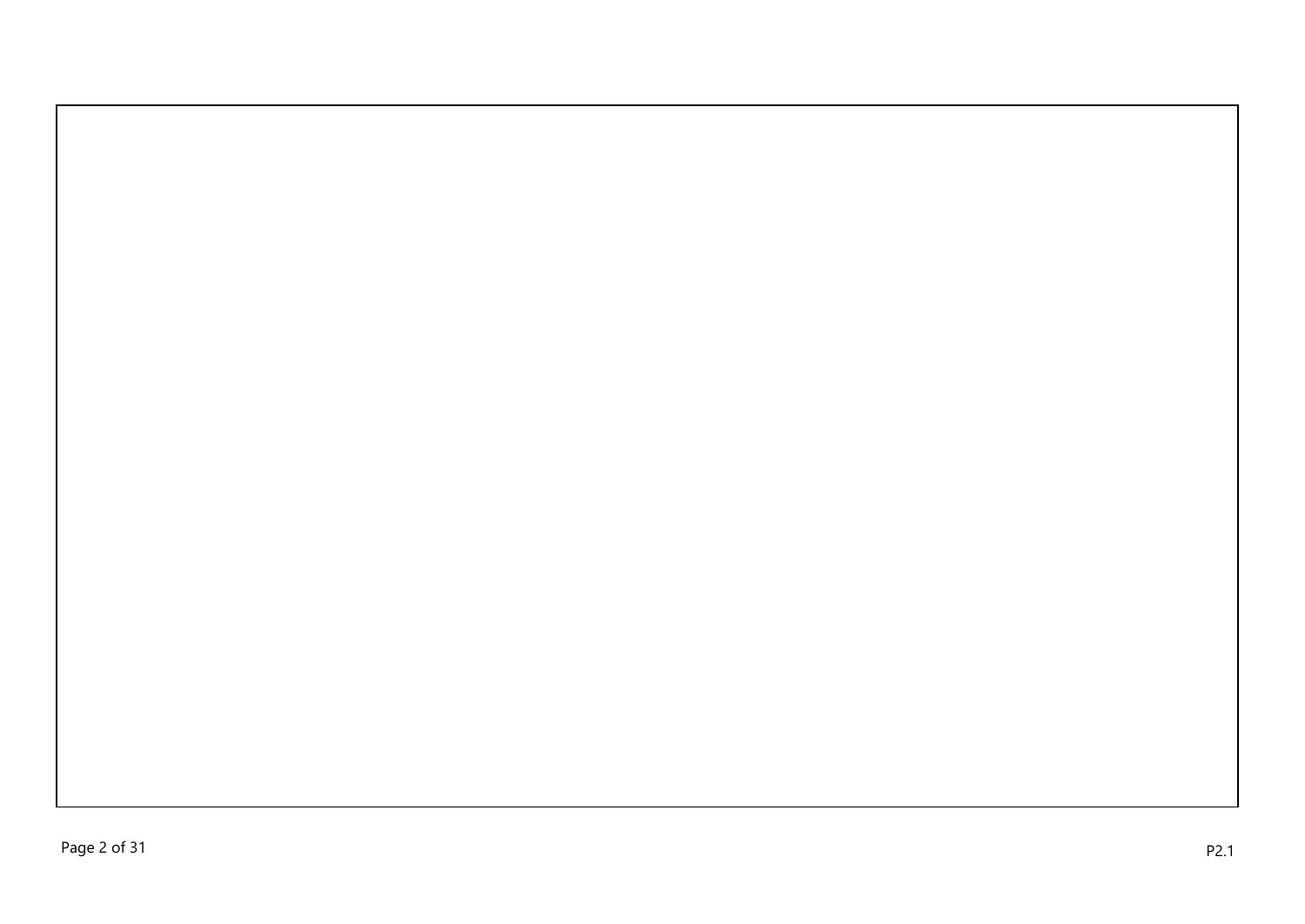| #              | Island           | House Name        | Name               | Sex       | National ID | ، ه ، ره<br>مربح نیر شه               | ىئرىتر                                                                                                                                                                                                                           |  |  |  |
|----------------|------------------|-------------------|--------------------|-----------|-------------|---------------------------------------|----------------------------------------------------------------------------------------------------------------------------------------------------------------------------------------------------------------------------------|--|--|--|
|                | AA. Feridhoo     |                   |                    |           |             |                                       |                                                                                                                                                                                                                                  |  |  |  |
|                | AA. Feridhoo     | Rankokaage        | Mariyam Naazneen   | F         | A279531     | ر ٥ پر د ٠<br>بر سربر ر د             | ر ه ر ه<br>تر برگ<br>ىگەنج سرىگر                                                                                                                                                                                                 |  |  |  |
|                | ADh. Mahibadhoo  |                   |                    |           |             |                                       |                                                                                                                                                                                                                                  |  |  |  |
| $\overline{2}$ | ADh. Mahibadhoo  | Gulaabeege        | Ahmed Ramee        | ${\sf M}$ | A407998     | ا د ژه د<br>ا د ژه                    | ړه پر پر په پ                                                                                                                                                                                                                    |  |  |  |
| 3              | ADh. Mahibadhoo  | Rankokaage        | Moosa Fathuhulla   | ${\sf M}$ | A282781     | ر ٥ پر <i>٤ ٥</i><br>پرس <i>رنا</i> ک | 3- توسيح وحديد الله                                                                                                                                                                                                              |  |  |  |
|                | ADh. Mandhoo     |                   |                    |           |             |                                       |                                                                                                                                                                                                                                  |  |  |  |
|                | ADh. Mandhoo     | Asseyri           | Ali Fahmee         | ${\sf M}$ | A029940     | برهر يحمير                            | أةزمج وترجي                                                                                                                                                                                                                      |  |  |  |
|                | B. Dharavandhoo  |                   |                    |           |             |                                       |                                                                                                                                                                                                                                  |  |  |  |
| 5              | B. Dharavandhoo  | Saimaage          | Hussain Nabeel     | ${\sf M}$ | A091992     | ستهردى                                | ج ڪريش ڪرم ح                                                                                                                                                                                                                     |  |  |  |
|                | B. Eydhafushi    |                   |                    |           |             |                                       |                                                                                                                                                                                                                                  |  |  |  |
| 6              | B. Eydhafushi    | Maavina           | Mohamed Shaheem    | M         | A072713     | ڈَ ءِ سَر                             | ورەرو شەرە                                                                                                                                                                                                                       |  |  |  |
| F. Bilehdhoo   |                  |                   |                    |           |             |                                       |                                                                                                                                                                                                                                  |  |  |  |
| 7              | F. Bilehdhoo     | New York House    | Ali Saif           | ${\sf M}$ | A234915     | ەم ەر دە<br>سرە ئىرىدىك               | أريمو سنهرقر                                                                                                                                                                                                                     |  |  |  |
|                | F. Dharanboodhoo |                   |                    |           |             |                                       |                                                                                                                                                                                                                                  |  |  |  |
| 8              | F. Dharanboodhoo | Good Luck         | Mohamed Haleem     | ${\sf M}$ | A146329     | د ه بر ه<br>د ٤ مر <sup>ر</sup>       | ورەرو بەرو                                                                                                                                                                                                                       |  |  |  |
| 9              | F. Dharanboodhoo | Nooruvaadhee      | Ibrahim Umar       | ${\sf M}$ | A239429     | دد د و.<br>سرچرخو تی <sub>ب</sub>     | 773 37481                                                                                                                                                                                                                        |  |  |  |
|                | F. Magoodhoo     |                   |                    |           |             |                                       |                                                                                                                                                                                                                                  |  |  |  |
| 10             | F. Magoodhoo     | Reedhoomaage      | Fathimath Maya     | F         | A129874     | ود در بر<br>موفر در                   | أدام والملمح والمراجح                                                                                                                                                                                                            |  |  |  |
|                | F. Nilandhoo     |                   |                    |           |             |                                       |                                                                                                                                                                                                                                  |  |  |  |
| 11             | F. Nilandhoo     | <b>Beach Side</b> | Ahmed Shafeeu      | ${\sf M}$ | A058166     | ھ محمد شہر ہے<br>پ                    | رەر ئىكتى ھەر ئىكتىن ئىلەر ئىلان ئىلان ئىلان ئىلان ئىلان ئىلان ئىلان ئىلان ئىلان ئىلان ئىلان ئىلان ئىلان ئىلان<br>ئىلان ئىلان ئىلان ئىلان ئىلان ئىلان ئىلان ئىلان ئىلان ئىلان ئىلان ئىلان ئىلان ئىلان ئىلان ئىلان ئىلان ئىلان ئى |  |  |  |
| 12             | F. Nilandhoo     | Dhuni             | Ahmed Nadheem      | M         | A393442     | و<br>ترسر                             | رەرو ئېرو                                                                                                                                                                                                                        |  |  |  |
| GA. Vilingili  |                  |                   |                    |           |             |                                       |                                                                                                                                                                                                                                  |  |  |  |
| 13             | GA. Vilingili    | Aaro              | Ibrahim Nashid     | M         | A116706     | پر حر                                 | رەڭرىۋە سەھىر                                                                                                                                                                                                                    |  |  |  |
| 14             | GA. Vilingili    | Aaro              | Nasheeda Rasheed   | F         | A116707     | $\overline{\mathcal{L}}$              | ترجيز الرجيز<br>ترجيز الرجيز                                                                                                                                                                                                     |  |  |  |
| 15             | GA. Vilingili    | Aaro              | Fathimath Nathasha | F.        | A301944     | $\mathcal{L}^*$                       | رُّورَهُ سَوَّثَ                                                                                                                                                                                                                 |  |  |  |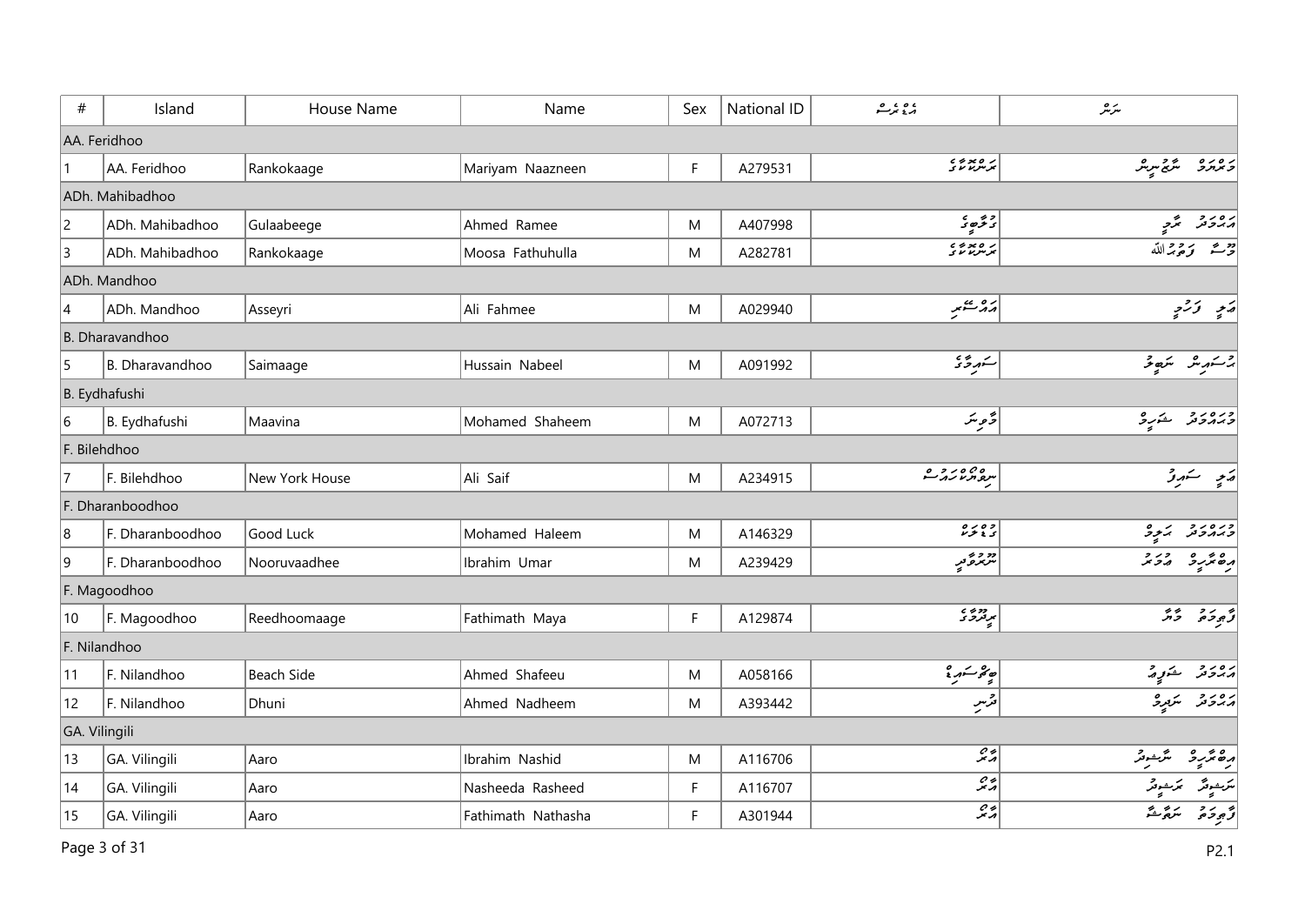| 16 | GA. Vilingili | Aaro           | Mariyam Nafaa Abdul Azeez | F. | A389417 | پرمبر                           | ן פין פייע בייניקיקיק<br>פינו <i>ר בייער הס</i> נק <i>יבה א</i> |
|----|---------------|----------------|---------------------------|----|---------|---------------------------------|-----------------------------------------------------------------|
| 17 | GA. Vilingili | Acord          | Rasheed Ahmed             | M  | A116909 | برج بره                         | پژڪونژ   پر پر دير                                              |
| 18 | GA. Vilingili | Ahaash         | Ameez Hassan              | M  | A042576 | ىرتزىنە                         | ړ <sub>ونځ پر</sub> ېکړ                                         |
| 19 | GA. Vilingili | Ahaash         | Sameeza Ali               | F  | A117423 | برمزينه                         | سكويج الأمو                                                     |
| 20 | GA. Vilingili | Ahaash         | Mohamed Dhaus Ameez       | M  | A383645 | ىر ئەشە                         | כנסגב גבם גבב                                                   |
| 21 | GA. Vilingili | Ahaash         | Fathimath Maya Ameez      | F  | A383648 | ىر ئەھ                          | و و ده و د کرد د                                                |
| 22 | GA. Vilingili | Aimaa          | Ibrahim Mohamed           | M  | A071276 | بردر                            | و ره ر و<br><i>د ب</i> رگرفر<br>ەر ھەتتەر 2<br>ر                |
| 23 | GA. Vilingili | Aimaa          | Mariyam Shareef           | F  | A117231 | بزمر                            | ر ه ر ه<br><del>د</del> بربرگ<br>شقە بىرى                       |
| 24 | GA. Vilingili | Aizan          | Ibrahim Waheed            | M  | A040787 | ەز بە ئەشر                      | ەھ ئۈر ۋ<br>ى بر قر                                             |
| 25 | GA. Vilingili | Aizan          | Soodhiyya Aboobakuru      | F. | A117169 | ەزىر ئەشر                       | ردو ه پر<br>77/77/                                              |
| 26 | GA. Vilingili | Aizan          | Mohamed Amaan Ibrahim     | M  | A307214 | ەزىرى شر                        | כנסגב גבים נספים<br>בגמבת מכית מסיקגב                           |
| 27 | GA. Vilingili | Aizan          | Ahmed Anaam Ibrahim       | M  | A307216 | ەزىرى شر                        | גם ג'ב ג'ונים הפיציב                                            |
| 28 | GA. Vilingili | Aizan          | Abdulla Anaan Ibrahim     | M  | A329884 | ەزىر ئەشر                       | رە داللە مەنگەر مەھمگەد                                         |
| 29 | GA. Vilingili | Aizan          | Ismail Imaan Ibrahim      | M  | A330753 | ەزىرى شر                        | ړ څوګږی رومر رهنر د                                             |
| 30 | GA. Vilingili | Alifarudhaage  | Mohamed Imaad             | M  | A032770 | پر و تروپر                      | כנסני היכת<br><i>כג</i> הכת הכת                                 |
| 31 | GA. Vilingili | Alifarudhaage  | Abdulla Shaheem           | M  | A048417 | بر بر و د ،<br>پروژ برترد       | مَدْهُ مَّرَاللَّهُ شَوَرِدْ                                    |
| 32 | GA. Vilingili | Alifarudhaage  | Mariyam Shifa Shaheem     | F. | A269542 | ە ئىرى ئىرىترى                  | ويمهروا لمواز المكرو                                            |
| 33 | GA. Vilingili | Annaaruma aage | Soodha Nasir              | F. | A057881 | ر ه <i>و و و و و</i><br>پرس     | ستەھر<br>ىئرىبەير                                               |
| 34 | GA. Vilingili | Annaaruma aage | Thamheed                  | M  | A058027 | ر ه و و و و د<br>د س س پر و د د | ە ئەرىتىر                                                       |
| 35 | GA. Vilingili | Annaarumaage   | Mohamed Nishan            | M  | A053787 | ر ۵ ۶ و ۶ ء<br>مرس سر پر و ی    | و رە ر د<br><i>د بە</i> پەر<br>سرىشەشر                          |
| 36 | GA. Vilingili | Annaarumaage   | Thuththu Didi             | M  | A073089 | ر ۵ ۶ ۶ ۶ ۶<br>۸ سرسربرو ی      | و ه د تربر<br>محمد محمد                                         |
| 37 | GA. Vilingili | Annaarumaage   | Fazna                     | F  | A116945 | ر ه پر و پر و<br>پر سرسربر و ی  | ئە ئەشر                                                         |
| 38 | GA. Vilingili | Annaarumaage   | Aishath Faan              | F  | A116952 | ر ه ۶ و ۶ و<br>د سرسربرو د      | ۇ مەسىم ئەرەپىتى<br>مەس                                         |
| 39 | GA. Vilingili | Annaarumaage   | Mariyam Asima             | F  | A116954 | ر ۵ ۶ ۶ و ۶<br>۸ سرسرپرو ی      | ر ه ر ه<br>د بربرد<br>رژ-بەر                                    |
| 40 | GA. Vilingili | Annaarumaage   | Mariyam Gaanitha          | F. | A303942 | ر ه په وو ،<br>مرس پر پر و ی    | ر ه ر ه<br>د بربر د<br>تۇسۇ                                     |
| 41 | GA. Vilingili | Annex          | Siyama Moosa              | F  | A032773 | ې پره ه<br>مرس                  | سەرىخ ئۇڭ                                                       |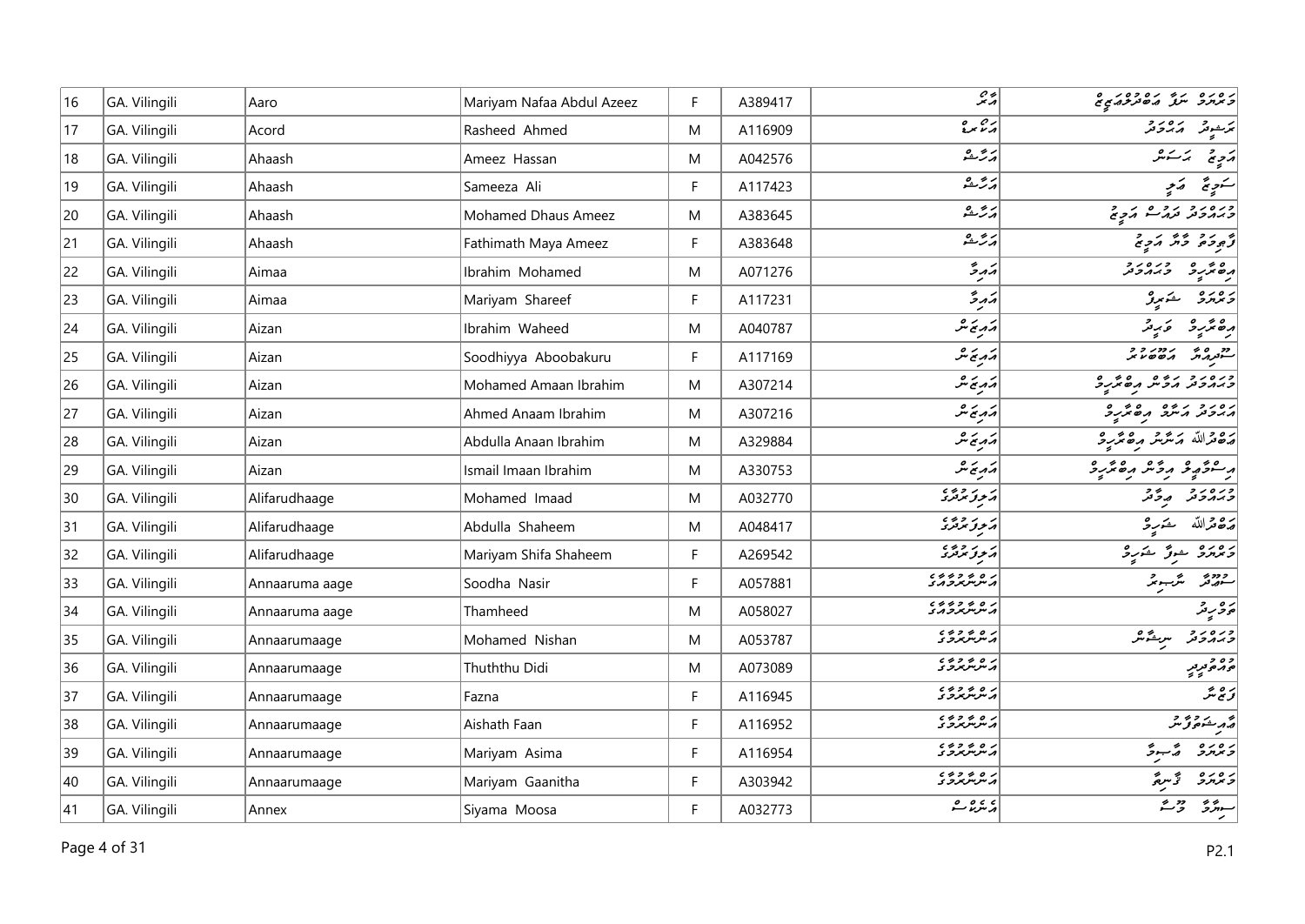| 42 | GA. Vilingili | Annex              | Ahmed Naeem           | M  | A033524 | ې <sup>پ</sup> ره ه<br>مرس                      | رەر ئىمەد                                                                                            |
|----|---------------|--------------------|-----------------------|----|---------|-------------------------------------------------|------------------------------------------------------------------------------------------------------|
| 43 | GA. Vilingili | Annex              | Ahmed Shanhau         | M  | A116800 | ې پره ه                                         | رەرد شەرىر                                                                                           |
| 44 | GA. Vilingili | Annex              | Mohamed Zidan Ahmed   | M  | A327302 | ې <sup>پ</sup> ره ه<br>مرس                      | ورەرو بەرگە دەرو                                                                                     |
| 45 | GA. Vilingili | Annex              | Mariyam Faiga Ahmed   | F. | A353360 | ې <sup>په ۵</sup> ۶ ک                           | ويرمزو ومرتج متادوند                                                                                 |
| 46 | GA. Vilingili | Annex              | Ismail Zidhunee Ahmed | M  | A353363 | ې په <i>۵ د</i>                                 | ړ ه څوپه پورس پره ده.                                                                                |
| 47 | GA. Vilingili | Arc                | Amjad Rashad          | M  | A077718 | $\stackrel{\circ}{\nu}$                         | رە رو بەر شەر<br>مەن بىر ئىستى                                                                       |
| 48 | GA. Vilingili | Arc                | Mariyam Wushana       | F. | A116790 | $\stackrel{\circ}{\nu}$                         | رەرە قىشەگە                                                                                          |
| 49 | GA. Vilingili | Askani             | Lhameer Moosa         | M  | A128164 | ارتقىماسر                                       | أينبو يتمر وحرثتم                                                                                    |
| 50 | GA. Vilingili | Askani             | Sheeza Ali            | F  | A312942 | بر <u>م</u> شر میں                              |                                                                                                      |
| 51 | GA. Vilingili | Askani             | Ahmed Eesham          | M  | A388949 | ارتقىمىتىر                                      |                                                                                                      |
| 52 | GA. Vilingili | Askani             | Mohamed Ishaan        | M  | A389407 | بر <u>م</u> شر تىر                              | ورەرو مىشەر                                                                                          |
| 53 | GA. Vilingili | Asurumaage         | Rasheed Ahmed         | M  | A078985 | ر په ده ده د                                    | بر <sub>کشو</sub> تر برورد<br>ابرکشوتر بربروتر                                                       |
| 54 | GA. Vilingili | Asurumaage         | Sakeena Ahmed         | F  | A116922 | ر د د د ،<br>د سنترو د                          | سكيانكر المركز وراد                                                                                  |
| 55 | GA. Vilingili | Asurumaage         | Ibrahim Rasheed       | M  | A116923 | ر و و د »<br>پرستوری                            | رەپرىرو برخونى<br>رەپرىرو برخونى                                                                     |
| 56 | GA. Vilingili | Asurumaage         | Shahuriyaza Rasheed   | F  | A116925 | ر و و ده ،<br>پرستوری                           | شكرتمرونج المرشوقر                                                                                   |
| 57 | GA. Vilingili | Asurumaage         | Shahula Rasheed       | F  | A303473 | ر و و د »<br>پرستوری                            | أخترقى المرشوش                                                                                       |
| 58 | GA. Vilingili | Asurumaage         | Saara Rasheed         | F  | A303476 | ر د د د ،<br>د سنترو د                          | الشريح المحر مشوقر<br>السريح المحر مشوقر                                                             |
| 59 | GA. Vilingili | Asurumaage         | Aminath Saaliha       | F. | A303477 | ر و و د و<br>پرسه پوژ <sub>ک</sub>              | أأدبتهم ستورثه                                                                                       |
| 60 | GA. Vilingili | Asurumaage         | Ahmed Nawaaz Rasheed  | M  | A357277 | ر د د ده ،<br>د سنترو د                         | ر ور د پر د د کرت و                                                                                  |
| 61 | GA. Vilingili | Baani              | Aishath Shazba Bagir  | F  | A357176 | ځ سر                                            | م الله عنه عنه الله عنه الله عنه الله عنه الله عنه الله عنه الله عنه الله عنه الله عنه الله عنه الله |
| 62 | GA. Vilingili | Beroa              | Saduna Rashaad        | F  | A082253 | ى مە                                            | ر<br>سگورمگر گرسگور                                                                                  |
| 63 | GA. Vilingili | Beroa              | Fathimath Raya Rameez | F  | A347951 | $\overline{\mathcal{L}_{\varphi}^{\mathcal{E}}$ | أوجوحهم بمراكبهم برجيح                                                                               |
| 64 | GA. Vilingili | <b>Black Stone</b> | Ajid Rashad           | M  | A117030 | ه <i>و وه وه و.</i>                             | ەڭ بۇ ئەيدىگە ئە                                                                                     |
| 65 | GA. Vilingili | <b>Black Stone</b> | Fathimath Naeema      | F  | A159141 | ە يە ە مەھ بىر                                  | و و ده سمد و                                                                                         |
| 66 | GA. Vilingili | <b>Blue Heaven</b> | Adheeb Suhail         | M  | A116697 | ه دوی ر ه<br><i>ه مور</i> ه مگر                 | ر<br>مەمرە سىزىرى                                                                                    |
| 67 | GA. Vilingili | <b>Blue Heaven</b> | Abdulla Suhail        | M  | A116698 | ه دد ، ر ه<br>ن <i>ه م</i> حرم مگر              | رە قراللە ئەركە                                                                                      |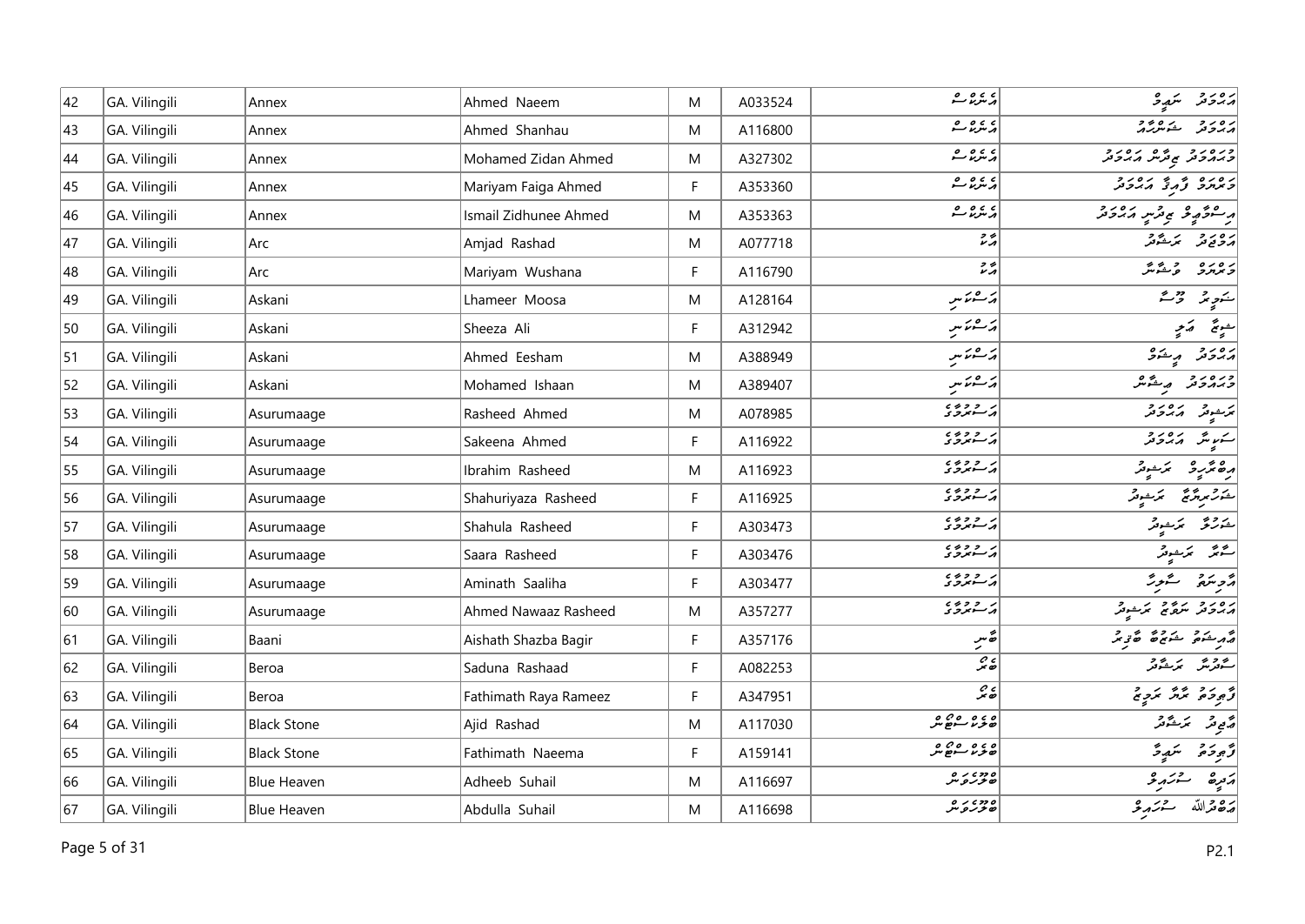| 68           | GA. Vilingili | <b>Blue Heaven</b> | Nisreen Moosa             | F         | A116700 | ه دد ، ر ه<br><i>ه ور و</i> س                                                | سرگ مریش وحرکتے                                                                              |
|--------------|---------------|--------------------|---------------------------|-----------|---------|------------------------------------------------------------------------------|----------------------------------------------------------------------------------------------|
| 69           | GA. Vilingili | <b>Blue Heaven</b> | Ahmed Naf-aal Nafiz       | M         | A364726 | ه دو ، ر ه<br><i>ه مور و</i> س                                               | رەرد رەمۇم شرقر                                                                              |
| 70           | GA. Vilingili | <b>Blue Heaven</b> | Mariyam Mazlin Niyaz      | F         | A364727 | ه دد د ره<br>حور و س                                                         | ويرتزو وذروشه سرتمع                                                                          |
| 71           | GA. Vilingili | Boli               | Zahira Moosa              | F         | A117056 | قلحر                                                                         | $\begin{bmatrix} 2 & 2 \\ -2 & 2 \end{bmatrix}$                                              |
| 72           | GA. Vilingili | Boli               | Ahmed Hamdhoon            | M         | A117057 | قامز                                                                         | ره رو ده ده و<br>مهرونر مرونرس                                                               |
| 73           | GA. Vilingili | Boli               | Aroosha Zuhair            | F         | A117058 | قصعر                                                                         | كەچرىش جىرمەتتى                                                                              |
| 74           | GA. Vilingili | Boli               | Ali Rasheed               | ${\sf M}$ | A298264 | پو<br>ھو                                                                     | أركمني المخرجور                                                                              |
| 75           | GA. Vilingili | Boli               | Mohamed Farish            | ${\sf M}$ | A306848 | پو<br>خو                                                                     | ورەرو ۋىر                                                                                    |
| 76           | GA. Vilingili | Boli               | Fathmath Ishra Zuhair     | F         | A306849 | قامز                                                                         | ژوده مشر وزمر                                                                                |
| 77           | GA. Vilingili | Boli               | Zahuna Mohamed Zuhair     | F         | A341864 | قلحر                                                                         | ז כל כנסיד כנגב                                                                              |
| 78           | GA. Vilingili | Bonthi             | Shahraab Rasheed          | M         | A117199 | بره<br>صنرم                                                                  | ره ده<br>شور بره برشوتر                                                                      |
| 79           | GA. Vilingili | Bonthi             | Mohamed Rasheed           | ${\sf M}$ | A307245 | قاشعر                                                                        | ورەرو كەنبەتر                                                                                |
| 80           | GA. Vilingili | Chaandhuge         | Rahma                     | F         | A091954 | پر و و ،<br>کارمرور                                                          | بره و                                                                                        |
| 81           | GA. Vilingili | Chaandhuge         | Nasreena                  | F         | A092695 | ر و و د<br>کارمربوری                                                         |                                                                                              |
| 82           | GA. Vilingili | Chaman             | Shaneeza Harish           | F         | A115938 | ىجە خەشر                                                                     |                                                                                              |
| 83           | GA. Vilingili | Chaman             | Mohamed Haris             | ${\sf M}$ | A128363 | ىئەر ھ                                                                       |                                                                                              |
| 84           | GA. Vilingili | Chaman             | Fathimath Shamleena Haris | F         | A158268 | ىئەر بىر                                                                     |                                                                                              |
| 85           | GA. Vilingili | Chaman             | Shinaaza Haris            | F         | A158270 | ىجە خەشر                                                                     | أ <sub>گ</sub> وكوكو شكوموند ي <sub>كير</sub> كي<br>أكبوكوكو شكوموند يكيركي<br>مكمو الكرمونج |
| 86           | GA. Vilingili | Chaman             | Ali Rameez                | ${\sf M}$ | A220547 | ىجە خەشر                                                                     |                                                                                              |
| 87           | GA. Vilingili | Chaman             | Mohamed Shamleen Haarish  | ${\sf M}$ | A306804 | ىجە خەشر                                                                     | ورەرد مەدوپىر شرە                                                                            |
| 88           | GA. Vilingili | Chandhanee House   | Mariyam Faanu             | F         | A115613 | ىم مى <i>رى بىرىدۇ</i> ب                                                     | ر ه ر ه و و<br><del>د</del> بربرو ژ س                                                        |
| 89           | GA. Vilingili | Chandhanee House   | Dhon Ali Thakurufaanu     | ${\sf M}$ | A117125 | ى ئىر قىرى <i>س ئەڭرى</i>                                                    | برە <i>مەر بەر بەر ئە</i> ر                                                                  |
| $ 90\rangle$ | GA. Vilingili | Choice             | Nazim Ahmed               | ${\sf M}$ | A011880 | پچ <sub>ھ ہے</sub><br>—                                                      | بترجو برورد                                                                                  |
| 91           | GA. Vilingili | Choice             | Asma Abdulla              | F         | A075014 | پو <sub>م</sub> رے<br>محم                                                    | ىر ئەبىخ<br>صقعرالله                                                                         |
| 92           | GA. Vilingili | Choice             | Fathmath Zifla            | F         | A312260 | ستجرجه                                                                       | رًّمُوحَمْ بِيرْ مُحْ                                                                        |
| 93           | GA. Vilingili | Cute               | Ali Adil                  | M         | A009459 | $\overset{o}{\mathcal{E}}\overset{o}{\mathcal{A}}\overset{\nu}{\mathcal{L}}$ | ړکې د ډېرو                                                                                   |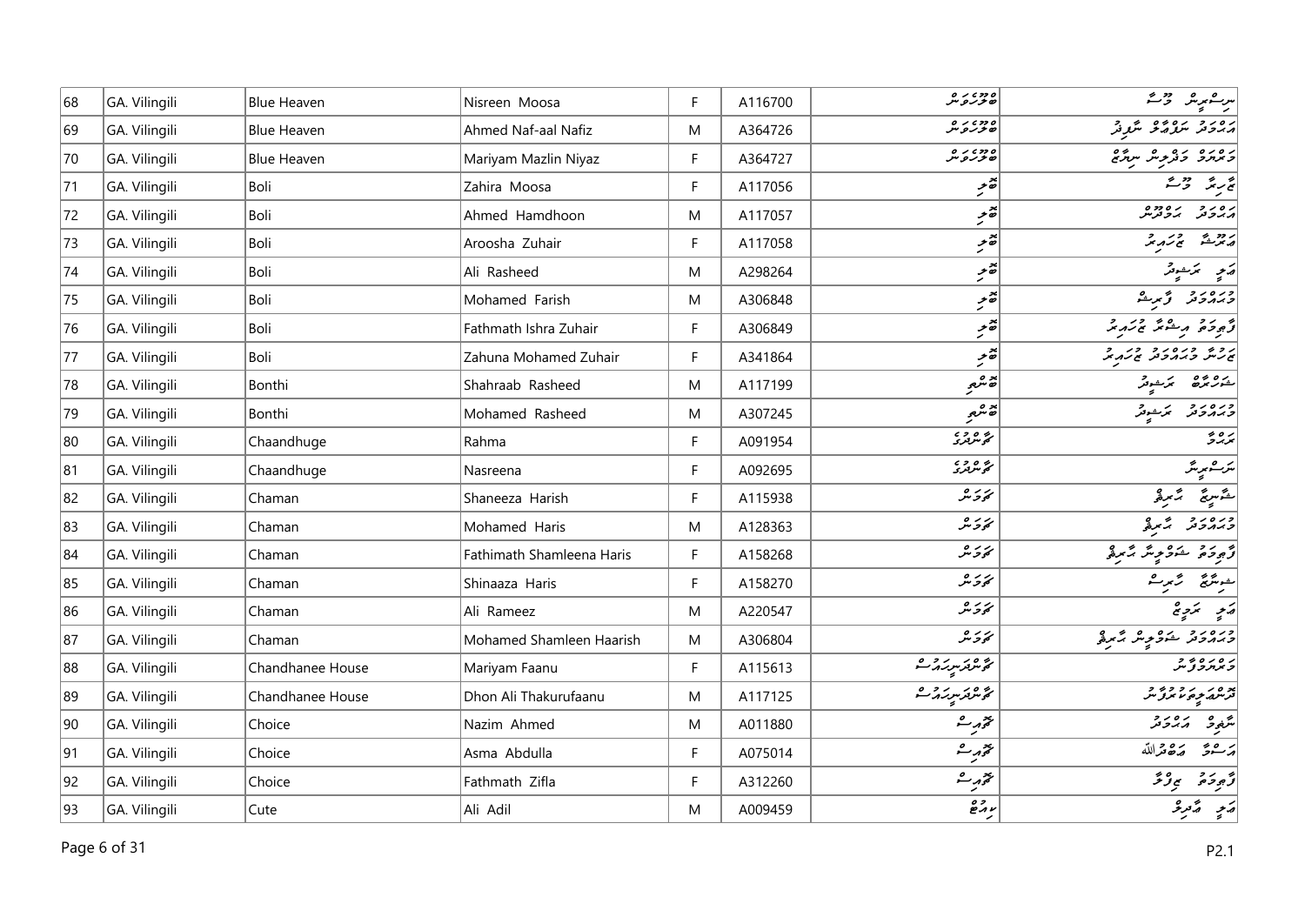| 94  | GA. Vilingili | Cute          | Shimla Ali            | F           | A054932 | $\stackrel{o}{\sim}$       | أخوقرقر أكامج                                                                                                                                                                                                                                                                                                                                                                                                                                                                                                          |
|-----|---------------|---------------|-----------------------|-------------|---------|----------------------------|------------------------------------------------------------------------------------------------------------------------------------------------------------------------------------------------------------------------------------------------------------------------------------------------------------------------------------------------------------------------------------------------------------------------------------------------------------------------------------------------------------------------|
| 95  | GA. Vilingili | Cute          | Mohamed Maain Adil    | M           | A330085 | برزهي                      | כנסגב המית התפ                                                                                                                                                                                                                                                                                                                                                                                                                                                                                                         |
| 96  | GA. Vilingili | Day Light     | Mohamed Didi          | M           | A116685 | ۽ تزريح                    | و ره ر و<br>د په پروترترتر                                                                                                                                                                                                                                                                                                                                                                                                                                                                                             |
| 97  | GA. Vilingili | Day Light     | Aishath Athifa        | F           | A312131 | اء بر مع<br>المؤمر ه       |                                                                                                                                                                                                                                                                                                                                                                                                                                                                                                                        |
| 98  | GA. Vilingili | Day Light     | Ahmed Someem          | M           | A312215 | اء تر ہے<br>ا              | رەرو بەرو                                                                                                                                                                                                                                                                                                                                                                                                                                                                                                              |
| 99  | GA. Vilingili | Dearest       | Rasheed Ali           | M           | A116032 | ورنز شق                    | پرَجونز - پرَجِ                                                                                                                                                                                                                                                                                                                                                                                                                                                                                                        |
| 100 | GA. Vilingili | Dearest       | Fathimath Shihab      | F           | A117499 |                            | توجوحتمو الشورصي                                                                                                                                                                                                                                                                                                                                                                                                                                                                                                       |
| 101 | GA. Vilingili | Dearest       | Mohamed Rasheed       | M           | A305874 | ۽ ٻر بر <sub>ع</sub> ھ     | ورەرو كەنبەتى                                                                                                                                                                                                                                                                                                                                                                                                                                                                                                          |
| 102 | GA. Vilingili | Dearest       | Nazima                | F           | A307069 | ۽ پر بر <sub>ع</sub> ۾     | ش <sub>فج</sub> رمح                                                                                                                                                                                                                                                                                                                                                                                                                                                                                                    |
| 103 | GA. Vilingili | Dearest       | Mariyam Saagiba       | $\mathsf F$ | A307074 | $rac{1}{2}$                | ر ه ر ه<br><del>ر</del> بربرو<br>د گرنز حگ                                                                                                                                                                                                                                                                                                                                                                                                                                                                             |
| 104 | GA. Vilingili | Dearest       | Ali Rasheed           | M           | A307075 | $rac{c}{c}$                | أوكمني المخرجين                                                                                                                                                                                                                                                                                                                                                                                                                                                                                                        |
| 105 | GA. Vilingili | Dearest       | Shuzaina Rasheedh     | F           | A357070 |                            | ر دید که بر شوند<br>شونج مرسگر محرشوند                                                                                                                                                                                                                                                                                                                                                                                                                                                                                 |
| 106 | GA. Vilingili | Dhanbuge      | Shafiya Mohamed       | $\mathsf F$ | A117081 | ترسره ء                    | شرور ورودو                                                                                                                                                                                                                                                                                                                                                                                                                                                                                                             |
| 107 | GA. Vilingili | Dhanbuge      | Mohamed Ismail        | ${\sf M}$   | A117355 | ترسره ی                    |                                                                                                                                                                                                                                                                                                                                                                                                                                                                                                                        |
| 108 | GA. Vilingili | Dhanbuge      | Shaheema Hassan       | F           | A117363 | ترسره ی                    | لمكانياتي الكاسكانس                                                                                                                                                                                                                                                                                                                                                                                                                                                                                                    |
| 109 | GA. Vilingili | Dhanbuge      | Ahmed Jameel          | ${\sf M}$   | A132255 | ترسره ء                    | بروزة يأولى                                                                                                                                                                                                                                                                                                                                                                                                                                                                                                            |
| 110 | GA. Vilingili | Dhanbuge      | Javaadh Ismail        | M           | A307236 | ر<br>ترسرچ ی               | د د د د د د پرو                                                                                                                                                                                                                                                                                                                                                                                                                                                                                                        |
| 111 | GA. Vilingili | Dhanbuge      | Abdul Rasheed Abdulla | M           | A340883 | ترسرچ                      | ره وه مر <sub>شو</sub> تر مگرالله                                                                                                                                                                                                                                                                                                                                                                                                                                                                                      |
| 112 | GA. Vilingili | Dheveli       | Hussain Sabry         | M           | A038768 | قرغر محر                   | بر سكور شركة المحديد                                                                                                                                                                                                                                                                                                                                                                                                                                                                                                   |
| 113 | GA. Vilingili | Dheveli       | Aishath Mansooda      | F           | A095115 | قرءً محر                   | د در ده دور<br>د کرد شوی و س                                                                                                                                                                                                                                                                                                                                                                                                                                                                                           |
| 114 | GA. Vilingili | Dheveli       | Mohamed Mahin Sobry   | M           | A330516 | قرغر محر                   | ورەرو ئەرش سەھىر                                                                                                                                                                                                                                                                                                                                                                                                                                                                                                       |
| 115 | GA. Vilingili | Dhilbahaaruge | Ahmed Didi            | M           | A032686 | وره در در در در با         | ر ە ر و<br>م.ر تەترىرىر                                                                                                                                                                                                                                                                                                                                                                                                                                                                                                |
| 116 | GA. Vilingili | Dhoabeege     | Shakeela Moosa        | F           | A093937 | ە<br>مەرچە                 | $\begin{array}{cc} \begin{array}{cc} \mathcal{L} & \mathcal{L} \\ \mathcal{L} & \mathcal{L} \end{array} & \begin{array}{cc} \mathcal{L} \\ \mathcal{L} \end{array} & \begin{array}{cc} \mathcal{L} \\ \mathcal{L} \end{array} & \begin{array}{cc} \mathcal{L} \\ \mathcal{L} \end{array} & \begin{array}{cc} \mathcal{L} \\ \mathcal{L} \end{array} & \begin{array}{cc} \mathcal{L} \\ \mathcal{L} \end{array} & \begin{array}{cc} \mathcal{L} \\ \mathcal{L} \end{array} & \begin{array}{cc} \mathcal{L} \\ \mathcal$ |
| 117 | GA. Vilingili | Dhoabeege     | Irushada Rashad       | F           | A116917 | ر<br>مرچ                   | مەرشۇقى ئەشكەر                                                                                                                                                                                                                                                                                                                                                                                                                                                                                                         |
| 118 | GA. Vilingili | Dhoabeege     | Faisal Gasim          | M           | A116918 | ە<br>مەھمىيەتى<br>مەسمىيەت | تەرىبىق قۇسۇ                                                                                                                                                                                                                                                                                                                                                                                                                                                                                                           |
| 119 | GA. Vilingili | Dhoabeege     | Rashad Gasim          | M           | A116919 | ە<br>مەرچە                 | ىر شەر ئۇسىر                                                                                                                                                                                                                                                                                                                                                                                                                                                                                                           |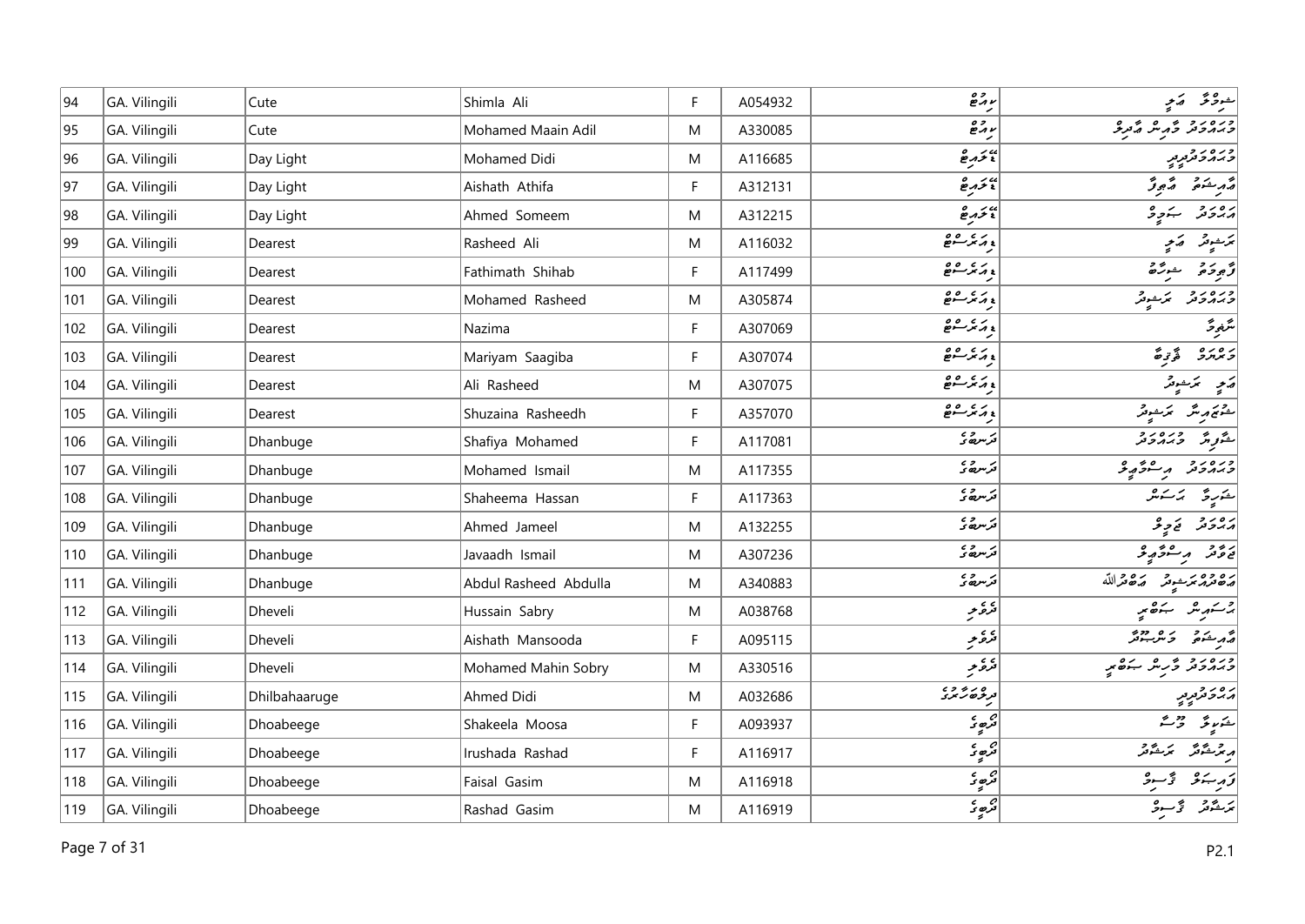| 120 | GA. Vilingili | Dhoabeege     | Aishath Rausha         | $\mathsf F$ | A303500 | ە<br>مەھمى                                            |                                                                                                                                                                                                                                 |
|-----|---------------|---------------|------------------------|-------------|---------|-------------------------------------------------------|---------------------------------------------------------------------------------------------------------------------------------------------------------------------------------------------------------------------------------|
| 121 | GA. Vilingili | Dhoabeege     | Aishath Sajida         | F           | A303503 | ام<br>مرچ د                                           | ۇرىشكى سىھىقە                                                                                                                                                                                                                   |
| 122 | GA. Vilingili | Dhoabeege     | Aminath Eesha Rashaad  | $\mathsf F$ | A325088 | ە<br>مەھمىيە<br>مەھمىيە                               | و دو ده چگو بردود.<br>در سره دستگو برشود                                                                                                                                                                                        |
| 123 | GA. Vilingili | Dhoabeege     | Fathmath Shely Rashaad | F           | A349112 | كرصي                                                  | ۇۋەق شېر ترىشى                                                                                                                                                                                                                  |
| 124 | GA. Vilingili | Dhonveli      | Abdulla Hassan         | M           | A117074 | قريره عبر                                             | مَدْ هُمْراللّه بَرْ سَمْسْر                                                                                                                                                                                                    |
| 125 | GA. Vilingili | Dhonveli      | Mohamed Afsalu Abdulla | M           | A307221 | بره ،<br>تر مر <sub>فر</sub> مر                       | ورەرو رورو رە دەرالله                                                                                                                                                                                                           |
| 126 | GA. Vilingili | Dhuveli       | Khadeeja Manike        | F.          | A102994 | قرة محر                                               | زَ مَرِيَّ تَرْ سِرْءَ                                                                                                                                                                                                          |
| 127 | GA. Vilingili | Diamond Villa | Afeefa Afeef           | $\mathsf F$ | A111161 | )<br>) أمر حَسنة عرف                                  | ر<br>مزر مزر                                                                                                                                                                                                                    |
| 128 | GA. Vilingili | Diamond Villa | Afeef Ismail           | M           | A111162 | ئەر ئەنىۋە بۇ                                         | مَرِرْ مِــْحَمِّـدِ                                                                                                                                                                                                            |
| 129 | GA. Vilingili | Diamond Villa | Ibrahim Hilmy          | M           | A116288 | ئەر ئەنىدى ھ                                          | برقرح                                                                                                                                                                                                                           |
| 130 | GA. Vilingili | Diamond Villa | Aishath Didi           | F           | A117129 | ن <sub>ە م</sub> رىشا <sub> ئو</sub> ر                |                                                                                                                                                                                                                                 |
| 131 | GA. Vilingili | Diamond Villa | Nasreena Afeef         | F           | A117130 | ن <sub>ە ئ</sub> ەر ئەھمىي ئە                         | ترے پر شہر کے پارٹی کے مالک کے مالک کے مالک کے مالک کے منابعات کے مقدم کے مالک کے مالک کے مالک کے مالک کے مالک<br>منابع کے مالک کے مالک کے مالک کے مالک کے مالک کے مالک کے مالک کے مالک کرنے کے مالک کے مالک کے مالک کے مالک کے |
| 132 | GA. Vilingili | Diamond Villa | Niushana Rafeeg        | F           | A159598 | } ربر عده حرقه                                        | .<br>سرگەشگىر ترك <sub>و</sub> لۇ                                                                                                                                                                                               |
| 133 | GA. Vilingili | Diamond Villa | Samaahathu Mohamed     | F           | A303154 | ن <sub>ە ب</sub> رىشا <sub> ئو</sub> ر                | ر در دره در                                                                                                                                                                                                                     |
| 134 | GA. Vilingili | Diamond Villa | Saniyya Ali            | F           | A303568 | } ربر عدد عرقه                                        | سەمدىكە ئەير                                                                                                                                                                                                                    |
| 135 | GA. Vilingili | Diamond Villa | Arujoon Afeef          | M           | A340050 | } ربر عدده عرقه                                       | ן כמה סוק בי<br>הייגוביית והקנ                                                                                                                                                                                                  |
| 136 | GA. Vilingili | Diamond Villa | Ibrahim Azumee Afeef   | M           | A357159 | ئەر ئەشۋە ئوقە                                        | גפת ב ג'ב בַּבְּי בַּנְצ                                                                                                                                                                                                        |
| 137 | GA. Vilingili | Don't Forget  | Azuma Ahmed            | F           | A116955 | م مرم سره م<br>مسرح ترکي                              | روه ره رو                                                                                                                                                                                                                       |
| 138 | GA. Vilingili | Don't Forget  | Shazaa Waheed          | F           | A371962 | م م م م م م م م م<br>  <b>و</b> سم <i>مبر</i> م م م م | لشنج وَبرِتْر                                                                                                                                                                                                                   |
| 139 | GA. Vilingili | Endherimaage  | Dhon Kamana            | $\mathsf F$ | A116672 | ې ه دې په <sup>د</sup> ې                              | بر ہ ر ر<br>ترس کر س                                                                                                                                                                                                            |
| 140 | GA. Vilingili | Etnaa         | Hassan Najeeb          | M           | A009862 | ء ۾ سُر                                               | يُرْسَرُ مَرْ مِرْجِرِ صَحْرِ                                                                                                                                                                                                   |
| 141 | GA. Vilingili | Etnaa         | Aishath Adam           | $\mathsf F$ | A224451 | پره پر                                                | و دره وره<br>مهرشتمو مقرد                                                                                                                                                                                                       |
| 142 | GA. Vilingili | Etnaa         | Mariyath Ibrahim       | F           | A305270 | پر هو سر                                              |                                                                                                                                                                                                                                 |
| 143 | GA. Vilingili | Etnaa         | Mariyam Ishaq          | $\mathsf F$ | A305272 | پر هو سر                                              | נפנס הפישה                                                                                                                                                                                                                      |
| 144 | GA. Vilingili | Etnaa         | Samahath Hassan        | F           | A307233 | پر هو سر                                              | سەدرە بەسەنلە                                                                                                                                                                                                                   |
| 145 | GA. Vilingili | Etnaa         | Shahaamath Hassan      | F           | A357268 | پر ه پر                                               | كالمروح الاسكان                                                                                                                                                                                                                 |
|     |               |               |                        |             |         |                                                       |                                                                                                                                                                                                                                 |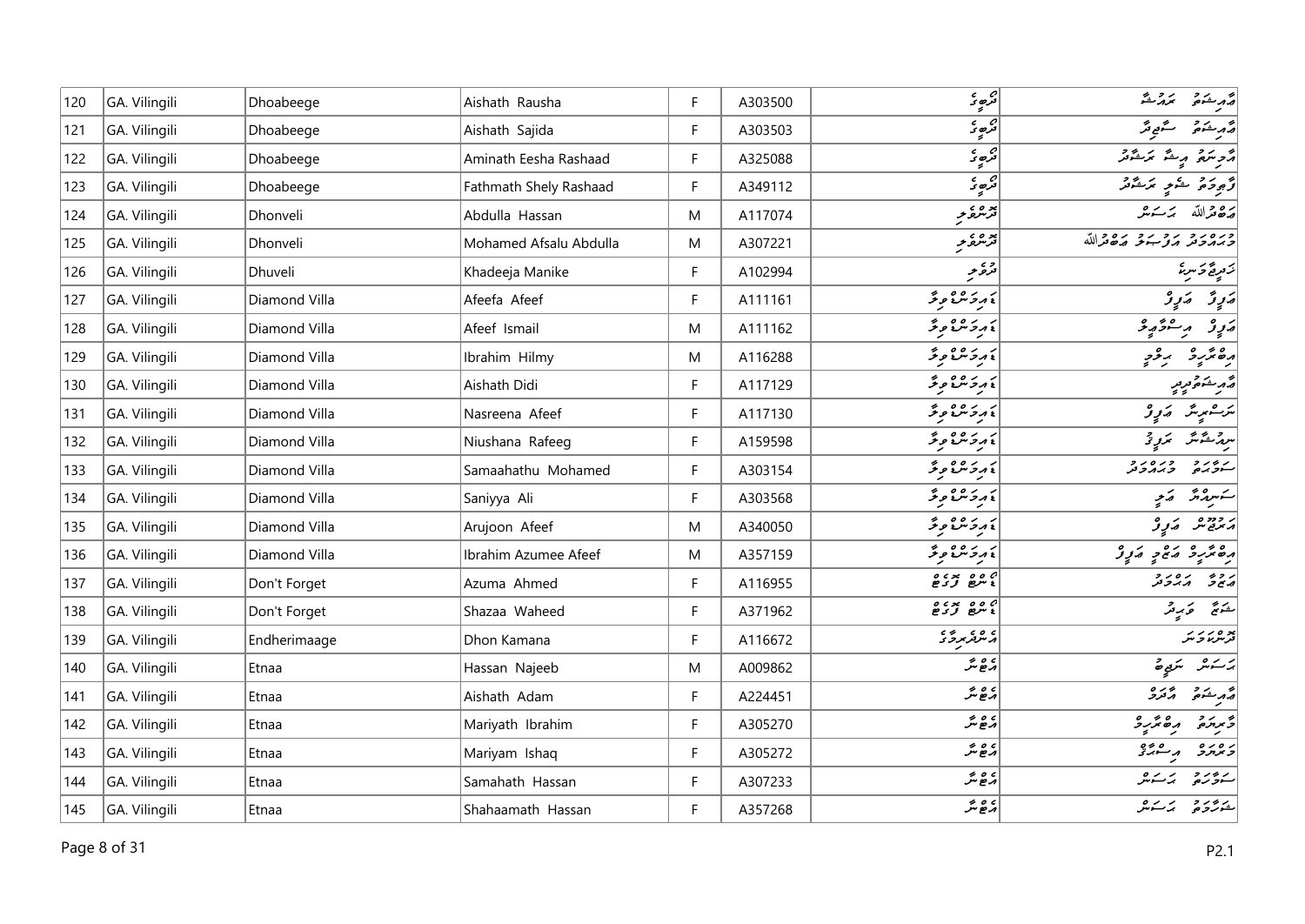| 146 | GA. Vilingili | Etnaa         | Mohamed Shahban Hasan           | M           | A357271 | ء ۽ شر                                                  | ورەرو روۋە ئەسكەر                                                                                                             |
|-----|---------------|---------------|---------------------------------|-------------|---------|---------------------------------------------------------|-------------------------------------------------------------------------------------------------------------------------------|
| 147 | GA. Vilingili | Ever Manzil   | Ameeza Ismail                   | $\mathsf F$ | A032340 | ە ئەبرىز ش <sub>كى</sub> رى<br>مەمەر ئىرى               | برىشۇپەيۋ<br>لەرچ                                                                                                             |
| 148 | GA. Vilingili | Ever Manzil   | Mohamed Waheed                  | M           | A032396 | پرېم پرېشبې څر                                          | ورەر دىرو                                                                                                                     |
| 149 | GA. Vilingili | Ever Manzil   | Vazuneen Waheed                 | M           | A156128 | <i>ج ئە بىر ئە</i> ش <sub>ە</sub> بۇ                    | وَجْسٍبْرٌ وَرِيْرٌ                                                                                                           |
| 150 | GA. Vilingili | Ever Manzil   | Wilaayath Waheed                | M           | A331420 | ە ئەسەئەرى<br>مۇسەئىرى                                  | و څرمړه ورو                                                                                                                   |
| 151 | GA. Vilingili | Ever Manzil   | Wizmilna Waheed                 | $\mathsf F$ | A358161 | پر پر پر م <sub>کم</sub> بو<br>  پر <i>بر پر شر</i> ېبو | وېږوونګر وَړیز                                                                                                                |
| 152 | GA. Vilingili | Faaiza Manzil | Faiza Reki Futhu                | F           | A116940 | ۇر <sub>ى</sub> ج ئەندى <sub>ر</sub> ۋ                  | وَمِيعَ بِمَبِروْهِ                                                                                                           |
| 153 | GA. Vilingili | Faaiza Manzil | Hassan Haneef                   | M           | A116942 | ژٌېر پر د عربې څر                                       | ىز ئەش برىنىدۇ                                                                                                                |
| 154 | GA. Vilingili | Faaiza Manzil | Aishath Rasheeda                | F           | A120770 | ۇر <sub>ى</sub> ج ئەندى <sub>ر</sub> ۋ                  | كمرشكم كمشيكر                                                                                                                 |
| 155 | GA. Vilingili | Feydhdhoo     | Zainab Ali                      | $\mathsf F$ | A007471 | ړه دو<br>تو پر تر                                       | $\frac{1}{2\pi}\int_{0}^{\infty}\frac{dx}{dx}dx$                                                                              |
| 156 | GA. Vilingili | Feydhdhoo     | Raziq Hassan                    | M           | A102896 | ۵۵ دو<br>  تو هر تور                                    | ىرىمى ئەسەمىر                                                                                                                 |
| 157 | GA. Vilingili | Fiyajahaage   | Fathimath Hassan                | F           | A077247 | ویریځ تر ځ                                              | ۋۈدە ئەسەھ                                                                                                                    |
| 158 | GA. Vilingili | Fiyajahaage   | Dhon Didi                       | F           | A078030 | و پرې پر په                                             | بو ه<br>قرش پور                                                                                                               |
| 159 | GA. Vilingili | Fiyajahaage   | Rugiyya Mohamed                 | F           | A116810 | و مریح تر ی                                             | כ כם כנסנב<br>תצמת כממכת                                                                                                      |
| 160 | GA. Vilingili | Fiyajahaage   | Sofiyya Ibrahim                 | F.          | A144047 | و پر پر پر پر                                           | بنوره ره پر د                                                                                                                 |
| 161 | GA. Vilingili | Fiyajahaage   | Mohamed Aabidhu Abdul<br>Gadhir | M           | A302454 | و پر پر بر پر                                           | وره رو مصدر معدود مرد                                                                                                         |
| 162 | GA. Vilingili | Fiyajahaage   | Aminath Waheed                  | $\mathsf F$ | A317478 | ا پر بر پر پر<br>پر بر پر بر پر                         | ومحر يتمتح وتحمير فمر                                                                                                         |
| 163 | GA. Vilingili | Fiyajahaage   | Mohamed Humaid                  | M           | A344042 | د پر پر پر<br>د پرې گرې                                 | כנסנפ בנב                                                                                                                     |
| 164 | GA. Vilingili | Fiyajahaage   | Mohamed Saavee                  | M           | A346096 | <br>  و مربع رحم                                        | و ر ه ر و<br>تر <i>بر ډ</i> تر<br>رمعجمو                                                                                      |
| 165 | GA. Vilingili | Fiyajahaage   | Ashrag Gaadhir                  | M           | A346097 | اوپره پر                                                | أرشوندة المجمريم                                                                                                              |
| 166 | GA. Vilingili | Gaadhoo       | Mohamed Naseem                  | M           | A117528 | په دو<br>ک فر                                           | ورەرو برسود                                                                                                                   |
| 167 | GA. Vilingili | Gaadhoo       | Fathumath Shamha Naseem         | $\mathsf F$ | A302776 | په دو<br>ک فر                                           | و دو ده در د مرد و                                                                                                            |
| 168 | GA. Vilingili | Gaadhoo       | Haarisa Haaris                  | F           | A304681 | په دو<br>ک فر                                           | ر<br>سر سنگر سال مرکب استان میکند.<br>سر سر سال مرکب استان میکند و سال میکند و استان میکند و بالا کردن که بالا کردند که ایسان |
| 169 | GA. Vilingili | Green yard    | Nazneeda Mohamed                | F           | A117131 | دىمە شەئەر ج                                            | بره سرتر وبره د و                                                                                                             |
| 170 | GA. Vilingili | Green yard    | Ahmed Muflih                    | M           | A117485 | ە بېرىش <i>رىڭ</i> دىم                                  | رەرد دەرە                                                                                                                     |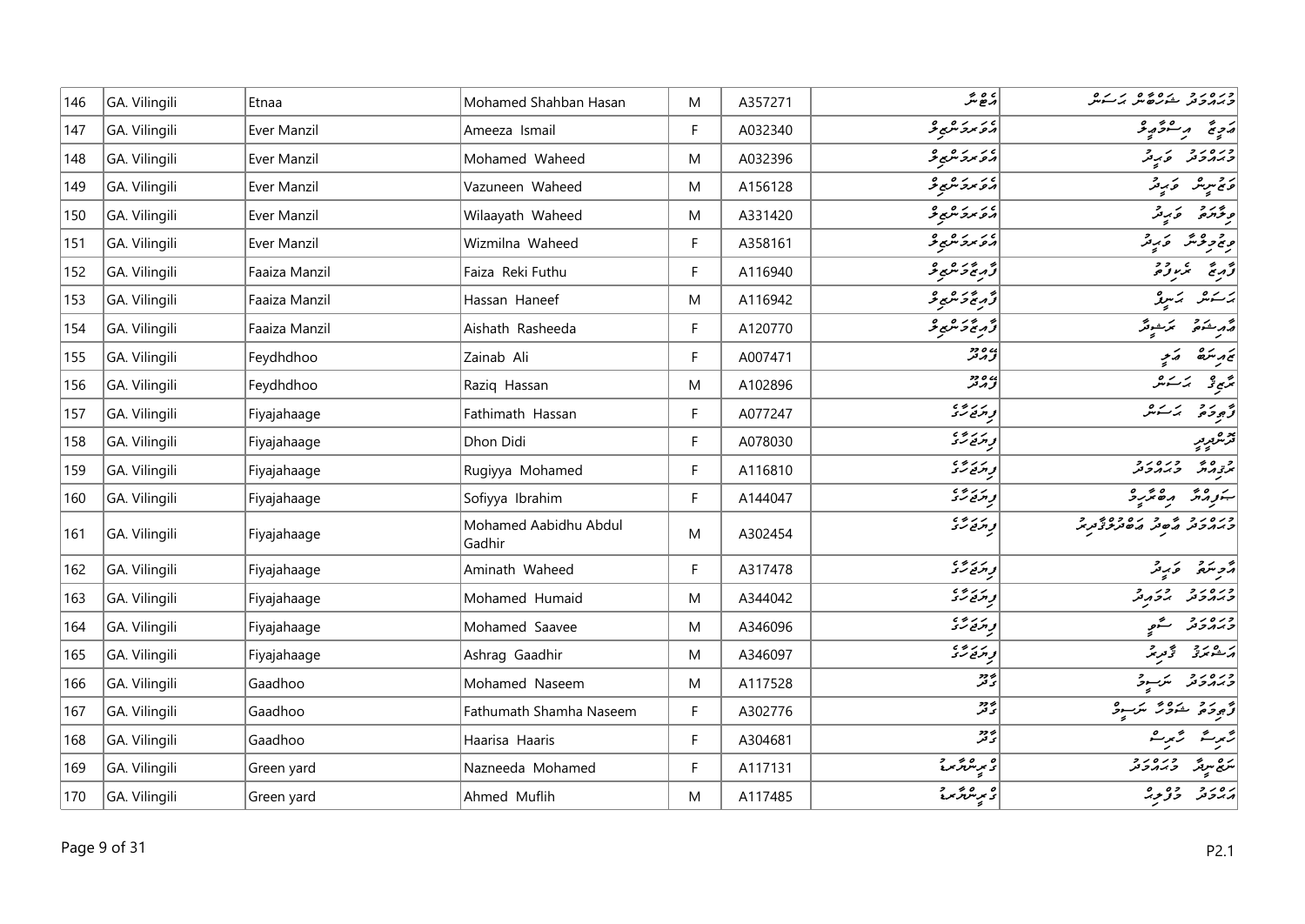| 171 | GA. Vilingili | Gulshan            | Hilmy Ahmed             | M           | A053876 | و و <u>ش</u> ش                          | بروج كمبردر                               |
|-----|---------------|--------------------|-------------------------|-------------|---------|-----------------------------------------|-------------------------------------------|
| 172 | GA. Vilingili | Gulshan            | Mamdhooha Hussain       | F           | A117089 | 3 مۇشەھر                                | رەددە جەمئىر                              |
| 173 | GA. Vilingili | Gulshan            | Mariyam Himna Hilmee    | F.          | A337917 | و و <u>شره</u>                          | دورو برؤنثر بروي                          |
| 174 | GA. Vilingili | Gulshan            | Mohamed Hassanu Hilmee  | M           | A337918 | <sup>و و</sup> شەھر                     | ورەرو رەپ ئەربۇر                          |
| 175 | GA. Vilingili | Heleveli           | Mohamed Khaleel         | M           | A042421 | روء پر                                  | ورەرو زېږو                                |
| 176 | GA. Vilingili | Heleveli           | Fathimath Basma         | F           | A301801 | ئەقرىخىيە                               | أَوْجِرْ حَمْدٍ صَلَّمَرٌ                 |
| 177 | GA. Vilingili | Hirudhugasdhoshuge | Mohamed Imaan           | M           | A111425 |                                         | ورەرو پەۋىر                               |
| 178 | GA. Vilingili | Hirudhugasdhoshuge | Nashwa Nasir            | F           | A111427 |                                         | سَرْشُوشٌ سَرَّبِ رَ                      |
| 179 | GA. Vilingili | Hirudhugasdhoshuge | Nausha Nasir            | F.          | A116836 | و و ر مه و د .<br>ر بوتوی سوتوس         | سَمِيَرْ مَشْ سَرْجِعِرْ                  |
| 180 | GA. Vilingili | Hirudhugasdhoshuge | Hawwa Faiza             | $\mathsf F$ | A116837 | و و ر مه و د .<br>ر بوتوی سوتوس         | رەپ ۋىر                                   |
| 181 | GA. Vilingili | Hirudhugasdhoshuge | Nasir Abdulla           | M           | A116906 | و و د ر ه پر و ء<br>پر پولوی سوتوس      | مگرجو <i>ند من</i> صورالله                |
| 182 | GA. Vilingili | Hirudhugasdhoshuge | Hamdhaan Nasir          | M           | A302722 | و و د ۱۵ پو و د<br>ر بوتوی سوتوس        | رەۋە شەرىر                                |
| 183 | GA. Vilingili | Hirudhugasdhoshuge | Mohamed Nildhan Nasir   | M           | A387927 | ر و و ر ۱۵ پر و د<br>  ر پرتری سوتر دی  | ورەرو سوۋۇر ئۇسىر                         |
| 184 | GA. Vilingili | Hirudhumaa Aage    | Ibrahim Thaufeeq        | M           | A117154 | ار و و و و و و<br>مربر درد د د          | رەنگەر ئەرەپى<br>ئ                        |
| 185 | GA. Vilingili | Hirudhumaa Aage    | Aminath Faanu           | F           | A117155 | ر ۶۶۶۶ و.<br>بر برترو آر ی              | ۇ يېڭ ئوق بىر                             |
| 186 | GA. Vilingili | Hirudhumaa Aage    | Sharmeela Thoufeeg      | F           | A117255 | ر ۶۶۶۶ و.<br>بر برترو آر ی              |                                           |
| 187 | GA. Vilingili | Hirudhumaa Aage    | Mohamed Thaufeeg        | M           | A117290 | ر و و ه ه و<br>ر برترو پر ی             | כנסגב גבנס                                |
| 188 | GA. Vilingili | Hirudhumaa Aage    | Naveez Thoufeeg         | M           | A307170 | ر و و و و د<br>بر ترترو ار د            | سكوبخ أحرقر والمحمد والمحمد               |
| 189 | GA. Vilingili | Hirudhumaa Aage    | Aminath Rifa Thaufeeg   | F           | A307171 | ر ۶۶۶۶<br>ر برترو پر <sub>ک</sub>       | والمعلمة المتفرقة المتحمد والمحمد والمحمد |
| 190 | GA. Vilingili | Hirudhumaa Aage    | Safaau Thaufeeq         | F           | A307173 | ار و و دیو و ا                          | مؤثر مؤثر وهي                             |
| 191 | GA. Vilingili | Hirudhumaa Aage    | Mohamed Janaan          | M           | A337799 | ار د د د و و د و                        | ورەرو رەر                                 |
| 192 | GA. Vilingili | Hirudhumaa Aage    | Mohamed Tharaf Thaufeeq | M           | A338112 | ر و و و و د<br>ر برترو اړی              | ورەر د ررە روپر                           |
| 193 | GA. Vilingili | Hirudhumaa Aage    | Janaah Thaufeeg         | M           | A357369 | ر و و ه و ،<br>به بوترو پر <sub>ک</sub> | ۇ ئىگە ئۇرۇپۇ                             |
| 194 | GA. Vilingili | Hirudhumaage       | Aishath Mueena          | F           | A116915 | ر و و د  ء<br>ر بوترو <sub>ک</sub>      | أمار منسور وأمريش                         |
| 195 | GA. Vilingili | Horrizon           | Shareefa Ahmed          | F           | A307048 | لجسم يحرجر                              | شكيرو كالارد                              |
| 196 | GA. Vilingili | Horrizon           | Muna Musthafa           | $\mathsf F$ | A307051 | جرىبر چرمىر                             | ويژ وبيوژ                                 |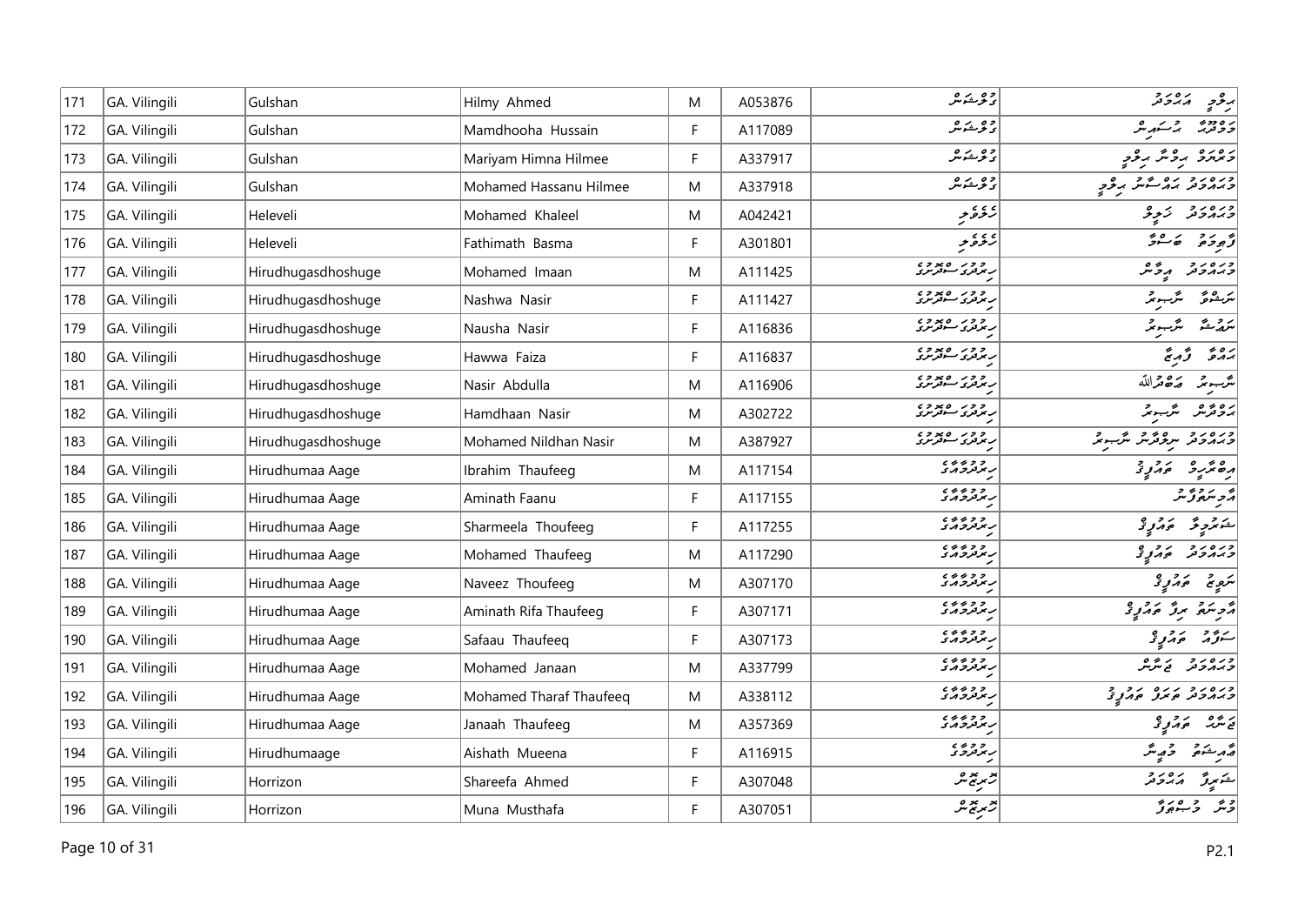| 197 | GA. Vilingili | Housin Unit 17 Number | Mariyam Saariya         | F           | A076144 | تدرجه المرسي 17 سكر محمد                    | ويوبره<br>سەمبەرىگە                                                                                 |
|-----|---------------|-----------------------|-------------------------|-------------|---------|---------------------------------------------|-----------------------------------------------------------------------------------------------------|
| 198 | GA. Vilingili | Hurendhooge           | Ali Faiz                | M           | A111228 | و ۽ وود ۽<br>مرس تري                        | ړې ژبرچ                                                                                             |
| 199 | GA. Vilingili | Hurendhooge           | Dhonbeefaan             | F           | A117095 | و ۽ وود ۽<br>مرموفري                        | بره پوځ تر<br>ترس پوځ تر                                                                            |
| 200 | GA. Vilingili | Hurendhooge           | Bishara Faiz            | F           | A117096 | و ۽ وود ۽<br>ريموبنري                       | $rac{1}{6}$                                                                                         |
| 201 | GA. Vilingili | Hurendhooge           | Rishana Faiz            | F           | A117097 | و ۽ ه دو ۽<br>رموس                          | برخشش ژری                                                                                           |
| 202 | GA. Vilingili | Hurendhooge           | Vishana Faiz            | F           | A117098 | و ۽ وود ۽<br>مرس پري                        | ويتمتر ترمع                                                                                         |
| 203 | GA. Vilingili | Hurendhooge           | Mohamed Musharrif       | M           | A306992 | و ۽ وود ۽<br>مرموفري                        | כנסגב בשיתות                                                                                        |
| 204 | GA. Vilingili | Hurendhooge           | Ahmed Vishfaahu         | M           | A306993 | و ۽ ه دو ۽<br>مرموبوري                      | رەرو پەشۇر                                                                                          |
| 205 | GA. Vilingili | Hurendhooge           | Aishath Jeesha Faaiz    | $\mathsf F$ | A349265 | و ۽ وود ۽<br>مرموفري                        | و المستحق في الله علم الله الله عليه الله عليه الله عليه الله عليه الله عليه الله عليه الله عليه ال |
| 206 | GA. Vilingili | Hurendhooge           | Aiminath Jila           | F           | A357171 | و ۽ وود ۽<br>ريموبنري                       | ړ د سره پرځه                                                                                        |
| 207 | GA. Vilingili | Hurendhooge           | Fathimath Jaila         | F           | A357373 | و ۽ وود ۽<br>ريموبنري                       | ۇ بوخ <sup>ە</sup><br>تع پر بخر                                                                     |
| 208 | GA. Vilingili | Irumathee Asseyri     | Ashfag                  | M           | A111108 | و برخې ده.<br>مرخ خو مرگه شو                | ىر شوتۇ تو                                                                                          |
| 209 | GA. Vilingili | Irumathee Asseyri     | Dhon Beefaanu           | F           | A117119 | ה <i>יקב</i> יף ה' ה' "<br>ה ייקביף ה' ה' " | بر <sub>ە شھو<sup>ت</sup>ە س</sub>                                                                  |
| 210 | GA. Vilingili | Iruvaimaage           | Ali Najeeb              | M           | A079287 | ە بىرغە بەرى<br>س                           | أرو سكورة                                                                                           |
| 211 | GA. Vilingili | Iruvaimaage           | Shahulaan Najeeb        | M           | A117090 | ە بىر ئەرگە ئ                               | شەردىش سىي ھ                                                                                        |
| 212 | GA. Vilingili | Iruvaimaage           | Shihulaan Najeeb        | M           | A117091 | ە بىر قەرىخ ي                               | شور محمد سكي قصيد                                                                                   |
| 213 | GA. Vilingili | Iruvaimaage           | Shabaan Najeeb          | M           | A357371 | ە بىر ئەرىخ<br>ب                            | شَوَّةٌ مَّرْ مَرْبِعٍ فَّا                                                                         |
| 214 | GA. Vilingili | Iruvaimaage           | Ahmed Shahubaan         | M           | A370008 | ە بىر ئەرگە ئ                               | رەرد دەپەر                                                                                          |
| 215 | GA. Vilingili | Iruvaru               | Mohamed Sharoon Ibrahim | M           | A117148 | وبره بر                                     | وره روبر دوه به ه ه ده و ده و د                                                                     |
| 216 | GA. Vilingili | Kandu Fehi            | Ahmed Siyam             | M           | A035106 | ئەسدىمىي                                    | גם גדל היותר.<br>גגבת היותר                                                                         |
| 217 | GA. Vilingili | Kandu Fehi            | Shazmeena Siyam         | $\mathsf F$ | A117075 | ئەس <sup>3</sup> ئۈر                        | شكوم ويتر المستروح                                                                                  |
| 218 | GA. Vilingili | Kandu Fehi            | Mohamed Shamleen        | M           | A117076 | ئەسدى كۈس                                   | ورەرو دەپرە                                                                                         |
| 219 | GA. Vilingili | Kandu Fehi            | Aminath Sameena         | F           | A117077 | ئەسەقمۇر                                    | أأرجع المستوبات                                                                                     |
| 220 | GA. Vilingili | Kandu Fehi            | Shazmeen Siyam          | M           | A304777 | ئەسە ئۇر                                    | شوچ چې مورکو                                                                                        |
| 221 | GA. Vilingili | Kanduthila            | Shameeza Abdul Azeez    | F           | A117542 | مَ سدْ موحَر                                | يستوجج<br>ره وه ر<br>پرې تر پرې                                                                     |
| 222 | GA. Vilingili | Kanduthila            | Mohamed Siyam           | M           | A117543 | ئەسۇمۇ                                      | כנים ניבים היותרים<br>הממידי היותרים                                                                |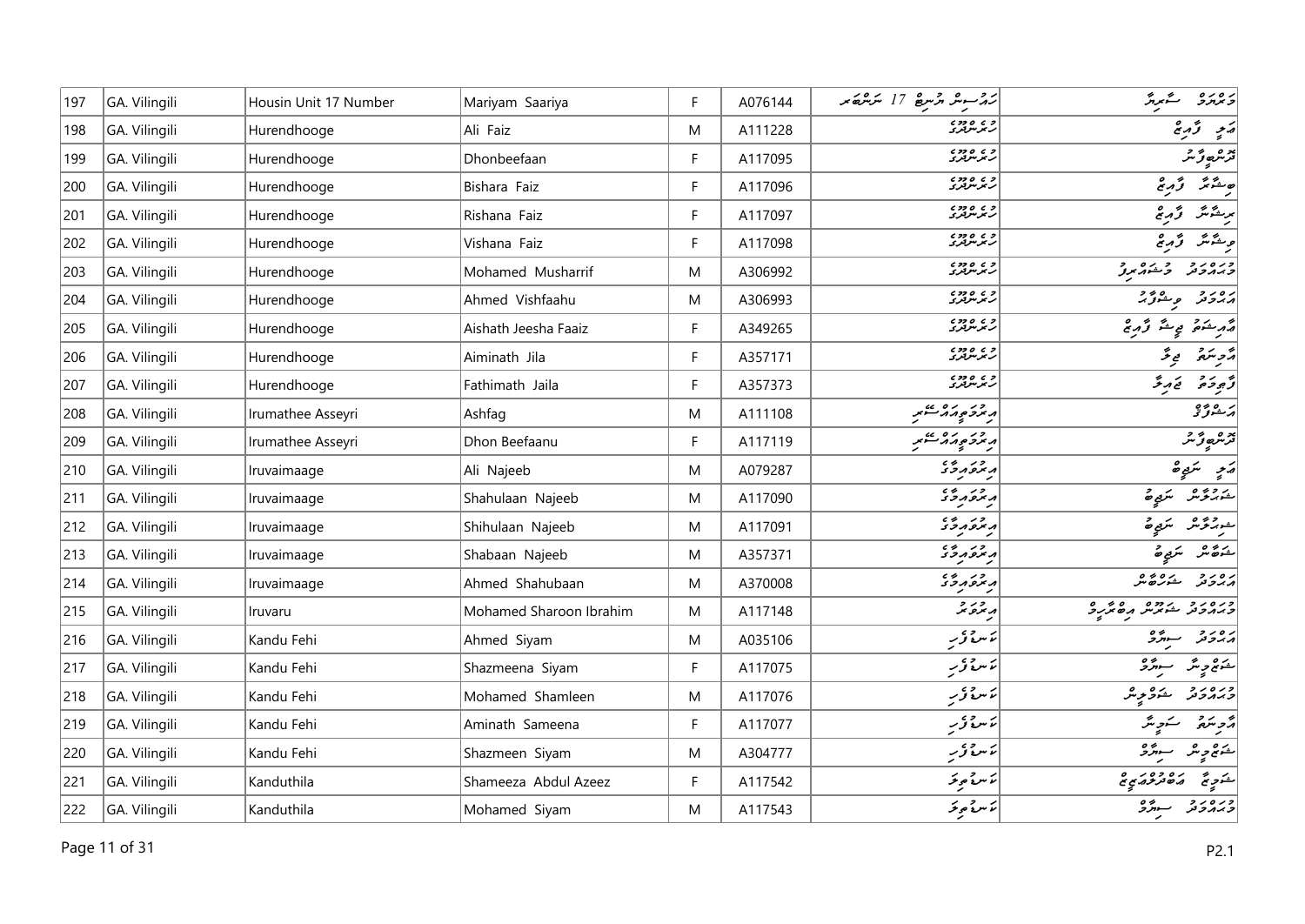| 223 | GA. Vilingili | Kanduthila      | Shimal Mohamed          | M  | A307179 | مَا سدنج محرِ حَر                  | $\begin{bmatrix} 2 & 0 & 2 \\ 2 & 0 & 2 \\ 0 & 0 & 0 \end{bmatrix}$ |
|-----|---------------|-----------------|-------------------------|----|---------|------------------------------------|---------------------------------------------------------------------|
| 224 | GA. Vilingili | Kanduthila      | Shifaag Mohamed         | M  | A307180 | لأسدنم موخه                        | د وه وره دو.<br>درگان د بر د تر                                     |
| 225 | GA. Vilingili | Kanduthila      | Ahmed Sham'maah Siyaam  | M  | A348228 | مَ سدْ موحَر                       |                                                                     |
| 226 | GA. Vilingili | Kanmathee Villa | Mausooma Rasheed        | F. | A048569 | ئەنگە ئەمۇمۇ                       | د د دو سر سورته<br>  د پر سورته سر سورته                            |
| 227 | GA. Vilingili | Kanmathee Villa | Aneega Rasheed          | F  | A104266 | ئەنگە ئەپرىتى                      | كاسيقى الكربشوقر                                                    |
| 228 | GA. Vilingili | Kanmathee Villa | Aminath Zuhura          | F  | A116703 | ئەنگە ئەھرىچە                      |                                                                     |
| 229 | GA. Vilingili | Kanmathee Villa | Mariyam Rasheeda        | F. | A116704 | ئەنگە ئەپرىتى                      | د وړو ترجيز                                                         |
| 230 | GA. Vilingili | Kanmathee Villa | Zaheen Mohamed          | M  | A131459 | ئەشرىئە ھەمەمىگە                   | ى بىر مەدرەرد                                                       |
| 231 | GA. Vilingili | Kanmathee Villa | Aishath Manaal Zaheen   | F  | A341000 | ئەنگە ئەھرىچە                      |                                                                     |
| 232 | GA. Vilingili | Kanmathee Villa | Fathimath Malha Zaheen  | F  | A367333 | ئەنگە ئەرگە                        | وتجوحه ووقت تمريثر                                                  |
| 233 | GA. Vilingili | Keyovina        | Mohamed Junaid          | M  | A116927 | لأقرحو يئر                         | ورەرو وترمر                                                         |
| 234 | GA. Vilingili | Keyovina        | Suhaila Saleel          | F  | A215187 | ، بیر<br>ماهرمویتر                 | سەزىر ئەر ئىكىنى ئىل                                                |
| 235 | GA. Vilingili | Keyovina        | Yameen Mohamed          | M  | A302645 | ، بیر<br>ماهرموینگه                | أثرج مدرورة                                                         |
| 236 | GA. Vilingili | Keyovina        | Aminath Dhunyaa         | F  | A302646 | تأثره بئر                          | أأدح مكتمر المراهر                                                  |
| 237 | GA. Vilingili | Keyovina        | Ahmed Yaaniu            | M  | A302648 | ، پیر<br>مرتقر میک                 | גם ג' הרייטה                                                        |
| 238 | GA. Vilingili | Keyovina        | Ahmed Shaal             | M  | A348300 | میخرویئر                           | رەر ئەۋ                                                             |
| 239 | GA. Vilingili | Keyovina        | Ibrahim Yooshau Junaidh | M  | A348301 | لىم مركز                           | ת פיציב תיימי ביתגע                                                 |
| 240 | GA. Vilingili | Keyovina        | Mariyam Yumna Junaidh   | F  | A348303 | ءَ پڙءِ بئر                        | גם גם כם מזק באת ב                                                  |
| 241 | GA. Vilingili | Kibigasdhoshuge | Moomina Ibrahim         | F. | A111402 | <br>  ما جای سود مرمزی<br>  سر     | دړ <sub>و شر</sub> ه تر په                                          |
| 242 | GA. Vilingili | Kibigasdhoshuge | Assaf Ahmed             | M  | A117160 | <br>  ما جای سود مرکزی<br>  مرکز   | بر قاده بره د و                                                     |
| 243 | GA. Vilingili | Kibigasdhoshuge | Aishath Shaunee         | F  | A307222 | ا رہا ہے<br>اس سے قدیم پر وی<br>سر | ۇرمىققى ھەركىر                                                      |
| 244 | GA. Vilingili | Kibimaage       | Mohamed Rafeeq          | M  | A117037 | رە ئ<br>--                         | و ر ه ر د<br>تر پر تر تر<br>ىخرىي تى                                |
| 245 | GA. Vilingili | Kibimaage       | Mariyam Rasheeda        | F  | A117040 | 550y                               | ر ه ر ه<br><del>ر</del> بربرگر<br>ىمە <sup>ر</sup> شەقە             |
| 246 | GA. Vilingili | Kibimaage       | Aishath Rageeba         | F  | A117041 | 550y                               | أقرم شكوم المرتج فكا                                                |
| 247 | GA. Vilingili | Kibimaage       | Ibrahim Rauf            | M  | A306811 | 550y                               | ارەتمەر<br>ر دو و<br>بورگ                                           |
| 248 | GA. Vilingili | Kulhi           | Musthafa Jameel         | M  | A035904 | اچ<br>م                            | وصبوق فأوفح                                                         |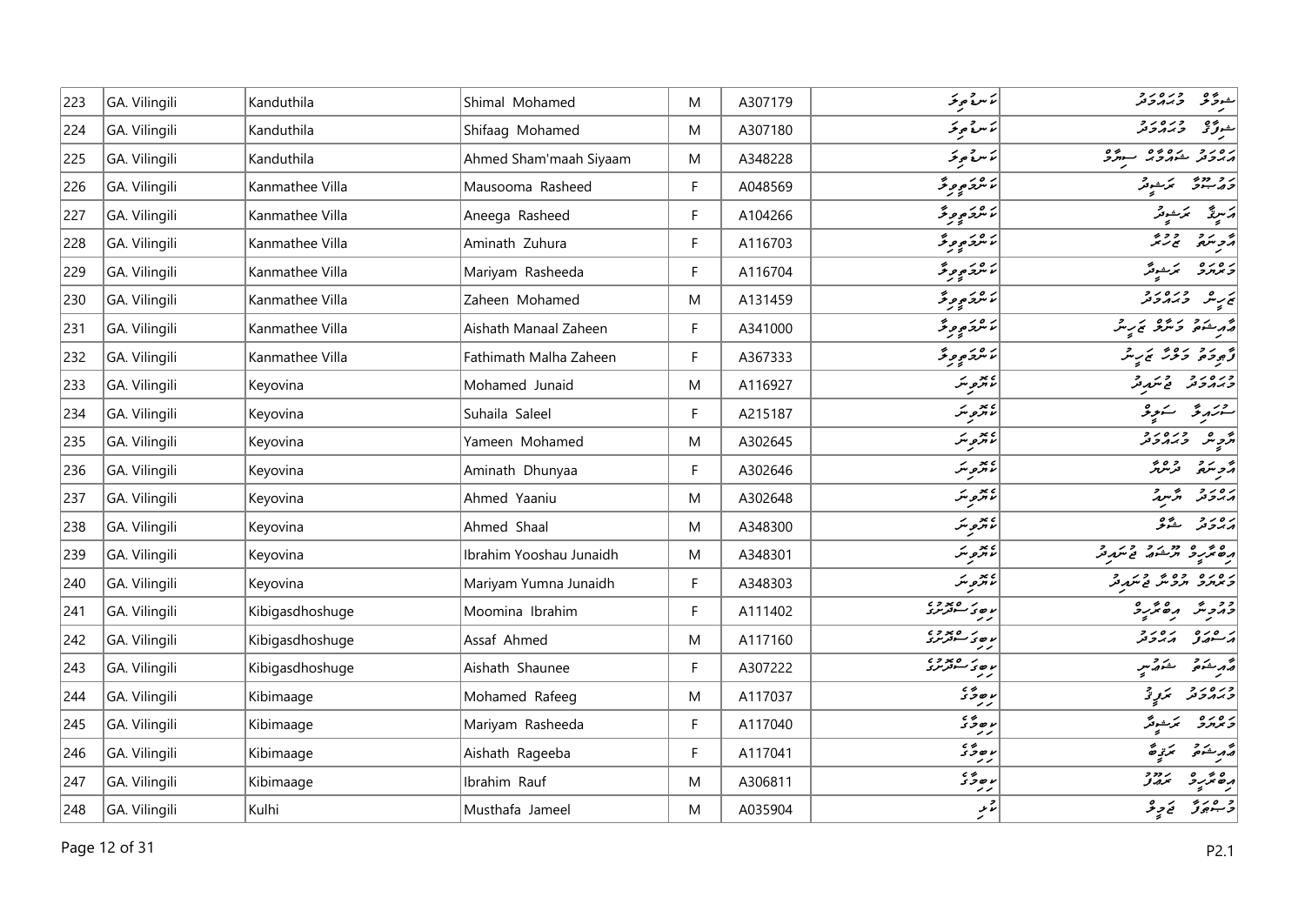| 249 | GA. Vilingili | Kulhi               | Mazeedha Mahir          | F         | A116666 | لتومو                                  | دَىپِ مَدْ _ دَرِ بَرْ _                    |
|-----|---------------|---------------------|-------------------------|-----------|---------|----------------------------------------|---------------------------------------------|
| 250 | GA. Vilingili | Kuriboashi          | Mohamed Haneef          | M         | A040387 | لأبرة مر                               | ورەرو ئەرو                                  |
| 251 | GA. Vilingili | Kuriboashi          | Noorannahaaru           | F         | A116781 | لأبرة بر                               | دد بر ه بر و د<br>سرپر سرسر <i>گ</i> ر      |
| 252 | GA. Vilingili | Kuriboashi          | Aminath Musla Haneef    | F         | A329880 | لأمورهم                                | د و سره د و ۵۰۰ د سرو                       |
| 253 | GA. Vilingili | Kuriboashi          | Ibrahim Mushfiq Haneef  | M         | A329881 | لأبرة مر                               | ړە ئرىرو دىشرو تاسر                         |
| 254 | GA. Vilingili | Kuriboashi          | Ahmed Riluvaan Haneef   | M         | A388968 | لأبرجير                                | رەرد پرىشۇش ئەيرۇ                           |
| 255 | GA. Vilingili | Life                | Shamoodha Zuhair        | F         | A117259 | ځه یژ                                  | شوه وه و در د                               |
| 256 | GA. Vilingili | Life                | Mohamed Javid           | ${\sf M}$ | A308766 | خەرى                                   | ورەرو ئىموتر                                |
| 257 | GA. Vilingili | Lily Off The Valley | Mohamed Latheef         | ${\sf M}$ | A084251 | موم چرو مور <sup>ي</sup> مو            | ورەرو كەچ                                   |
| 258 | GA. Vilingili | Lily Off The Valley | Fathimath Rishma        | F         | A117084 | موموړ تو <sub>مور</sub> ي مو           | توجوختم بريشوشح                             |
| 259 | GA. Vilingili | Lily Off The Valley | Aishath Rizuna          | F         | A117085 | موموهر و موځ مو                        | ۇرمۇق بوقىد                                 |
| 260 | GA. Vilingili | Lily Off The Valley | Azmeela Hassan          | F         | A117087 | موم <sup>يو و</sup> ورځ مو             | پر ج ج حي سر بر سکر مر                      |
| 261 | GA. Vilingili | Lily Off The Valley | Hassan Thakhkhaanu      | M         | A117237 | د پرچمون کره د                         | ئەسەم ئەھمەر ئەس                            |
| 262 | GA. Vilingili | Lotus               | Adhila Moosa            | F         | A117319 | پر رہ<br>خرچ <sub>س</sub> ے            | درمیه<br>ەر ئۆرىتى                          |
| 263 | GA. Vilingili | Lotus               | Hassan                  | ${\sf M}$ | A117520 | پر رہ<br>خرچ ک                         | برسەپىر                                     |
| 264 | GA. Vilingili | Lotus               | Aishath Azneesha Hassan | F         | A307186 | تتركات مستكمر                          | ړٌ ۾ ڪري ۾ پي سرڪ پر ڪيل ک                  |
| 265 | GA. Vilingili | Lotus               | Fathmath Shabab Hassan  | F         | A330880 | پر رہ<br>خر <u>ی</u> ج ک               | و د د د دود برگرامل                         |
| 266 | GA. Vilingili | Luxury              | Mahir Ismail            | M         | A034370 | تره تر مر<br>مور مئ مر                 | ۇرىز بەسىۋەپچ                               |
| 267 | GA. Vilingili | Luxury              | Nazmeela Mahir          | F         | A077946 | پره پر<br>  پرې نمې                    | ۇرىز<br>ىئرىنى بەرتىر                       |
| 268 | GA. Vilingili | Luxury              | Ramzeela Mahir          | F         | A117149 | تره نم سپر                             | ې په مړينې<br>مړينې<br>ىر ۋې <sub>م</sub> ۇ |
| 269 | GA. Vilingili | Luxury              | Ramzee Mahir            | ${\sf M}$ | A117527 | ره ر<br>مرد نئ مړ                      | د سرچ<br>ر<br>بروسي                         |
| 270 | GA. Vilingili | Maabageechage       | Mariyam Ali             | F         | A115614 | پ <sup>ر</sup><br>ژه <sub>په</sub> گړې | ويوبره<br>ەكىپىيە                           |
| 271 | GA. Vilingili | Maajehige           | Mariyam Khalidha        | F         | A112096 | ه و د د کار<br>مرگ مرک                 | ر ه ر ه<br><del>د</del> بربرگ<br>رٌ وترٌ    |
| 272 | GA. Vilingili | Maajehige           | Mohamed Khaleel         | ${\sf M}$ | A113693 | ی ء<br>ترقع سر تر                      | ورەرو زېږو                                  |
| 273 | GA. Vilingili | Maajehige           | Ibrahim Aajidh          | M         | A116969 | ءِ ۽ مريح<br>ح                         | ە ھەترىر <sup>ە</sup><br>د گھيے فر          |
| 274 | GA. Vilingili | Maajehige           | Dhon Beefaanu           | F         | A116971 | ی ي ري<br>تر تع <sub>مر</sub> تر       | بر م <sub>ەھب</sub> و تەر                   |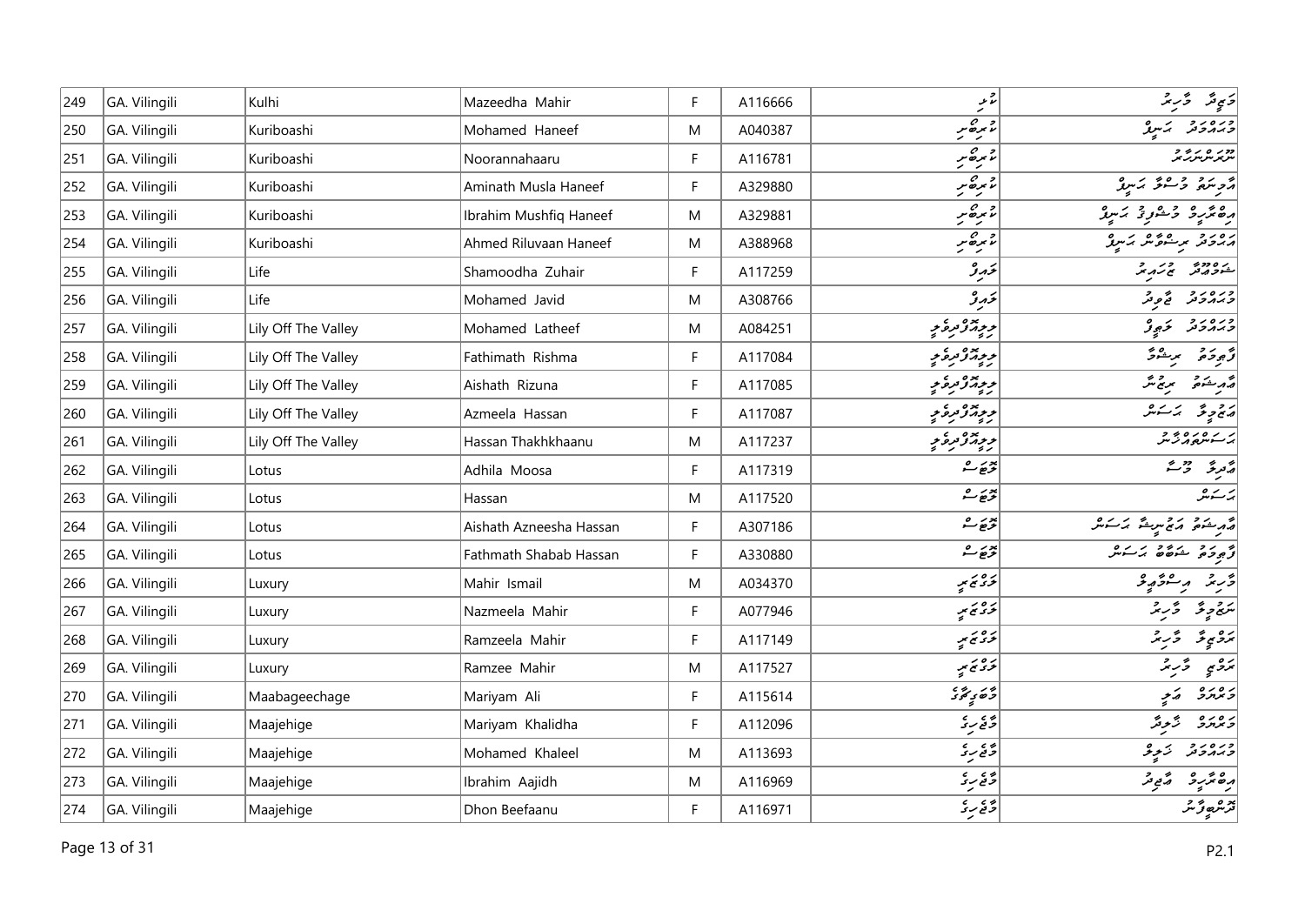| 275 | GA. Vilingili | Maajehige       | Yumna Abdulla            | F. | A148599 | ېږي <sub>د پ</sub> ه<br>د ه              | مرح مثر مكافحة الله                                      |
|-----|---------------|-----------------|--------------------------|----|---------|------------------------------------------|----------------------------------------------------------|
| 276 | GA. Vilingili | Maajehige       | Fathimath Khaleela       | F  | A304386 | ی ء<br>ترقع سر تر                        | أؤوخاه المتجاثر                                          |
| 277 | GA. Vilingili | Maajehige       | Samathulla Saud          | M  | A341309 | ېږي <sub>د پ</sub> ه<br>د تنص            | يحويرة الله سعديمر                                       |
| 278 | GA. Vilingili | Maajehige       | Aishath Amaanath Mohamed | F. | A389432 | ء ۽ مري<br>ح                             | ه در در در در در در در در د                              |
| 279 | GA. Vilingili | Magale          | Naeem Ali                | Μ  | A093457 | ۇرى                                      |                                                          |
| 280 | GA. Vilingili | Magale          | Arumeesha Waheed         | F  | A121155 | ر ر ء<br>5 د تو                          | شهره الماسی<br>استهره الماسی<br>الماسی الماسی الماسی     |
| 281 | GA. Vilingili | Magale          | Mohamed Naishaam Naeem   | M  | A326694 | ىر ر <sub>ى</sub><br>جى ئى               | כנסגב הגלים המכ                                          |
| 282 | GA. Vilingili | Magale          | Nirufaam Naeem           | Μ  | A389405 | ۇرى                                      | سر دوه شهره                                              |
| 283 | GA. Vilingili | Malakaa         | Fathimath Abdulla        | F. | A307237 | رىر                                      | و دو ده دالله                                            |
| 284 | GA. Vilingili | Malas           | Sheeza Ameen             | F  | A116991 | ىز ئە                                    | شویج – کمرچ مگر                                          |
| 285 | GA. Vilingili | Malas           | Mihaad Ibrahim           | M  | A302174 | ى ئەر ھ                                  | در شده موسیقی د                                          |
| 286 | GA. Vilingili | Malas           | Mohamed Maail Mihaad     | Μ  | A338359 | ىز ئە                                    | ورەرو ۋېرو دېم                                           |
| 287 | GA. Vilingili | Malas           | Mohamed Malsoon Mihaad   | M  | A338360 | ىز ئە                                    | ورەر د رەپتە دېر                                         |
| 288 | GA. Vilingili | Milan           | Mauroofa Aboobakuru      | F  | A116937 | جرځېگر                                   | נ כמינ נמני כל<br>המינג נשים מינג                        |
| 289 | GA. Vilingili | Milan           | Mohamed Mujuthaba        | M  | A117531 | جرځېگر                                   | و و ر پر<br>تر فع ځو ځه<br>و ره ر و<br><i>د بر</i> پر تر |
| 290 | GA. Vilingili | Milan           | Ahmed Milah              | Μ  | A361569 | حرقرىگر                                  | دور د وی                                                 |
| 291 | GA. Vilingili | Minaa           | Fathimath Rasheeda       | F  | A116941 | حریثر                                    | أراموخاط التماشوش                                        |
| 292 | GA. Vilingili | Minaa           | Mohamed Majdee           | M  | A117282 | حريثر                                    | ورەرو روپر<br>وبەدونر وق                                 |
| 293 | GA. Vilingili | Minivan Asseyri | Mohamed Adam             | M  | A084265 | حەسى ھەرەر مەسىر<br>مەسىر ھەرەر مىسىر    | כנסנכ שנס<br>כ <i>ה</i> תכנ <sub>י</sub> תנקב            |
| 294 | GA. Vilingili | Minivan Asseyri | Rasheeda Ismail          | F  | A117110 | د سره مره شو.<br>د سره سرور شو.          | ىر شونر بەر شۇر بولۇ<br>ئىستانلىق بىر شۇر بولۇ           |
| 295 | GA. Vilingili | Minivan Asseyri | Fathmath Nishana         | F  | A117111 | حەسىھ شمەر قىلىمى<br>مەسىھ شمەر قىسىمىيە | ۇۋەق سىشىر                                               |
| 296 | GA. Vilingili | Minivan Asseyri | Aishath Nazuna           | F  | A306967 | وسرە سىدە سىمىر                          | ۇرمۇق ئىچىگە                                             |
| 297 | GA. Vilingili | Minivan Asseyri | Maazinu Mohamed          | M  | A346223 | حەسرى مىدە مەسىر<br>مەسرى مىرىم كەنتىسى  | وحي شرح المرادر و                                        |
| 298 | GA. Vilingili | Minivan Asseyri | Muazzam Mohamed          | M  | A357117 | حەسرى مەركەت<br>مەركە مەركەت مەركەت      | 3 ב מ מ מ<br>ה מ מ מ ש ג<br>و ره ر د<br>تر پر ژنر        |
| 299 | GA. Vilingili | Minivan Ufa     | Naseem Ismail            | M  | A022708 | ج سرءَ سُرمڙ                             | ىئەسەۋ<br>برڪوڻپو                                        |
| 300 | GA. Vilingili | Minivan Ufa     | Hamidha Hamid            | F  | A306783 | ار سرهٔ مثله ژ                           | يُرْدِقُ يُرْدِقُرُ                                      |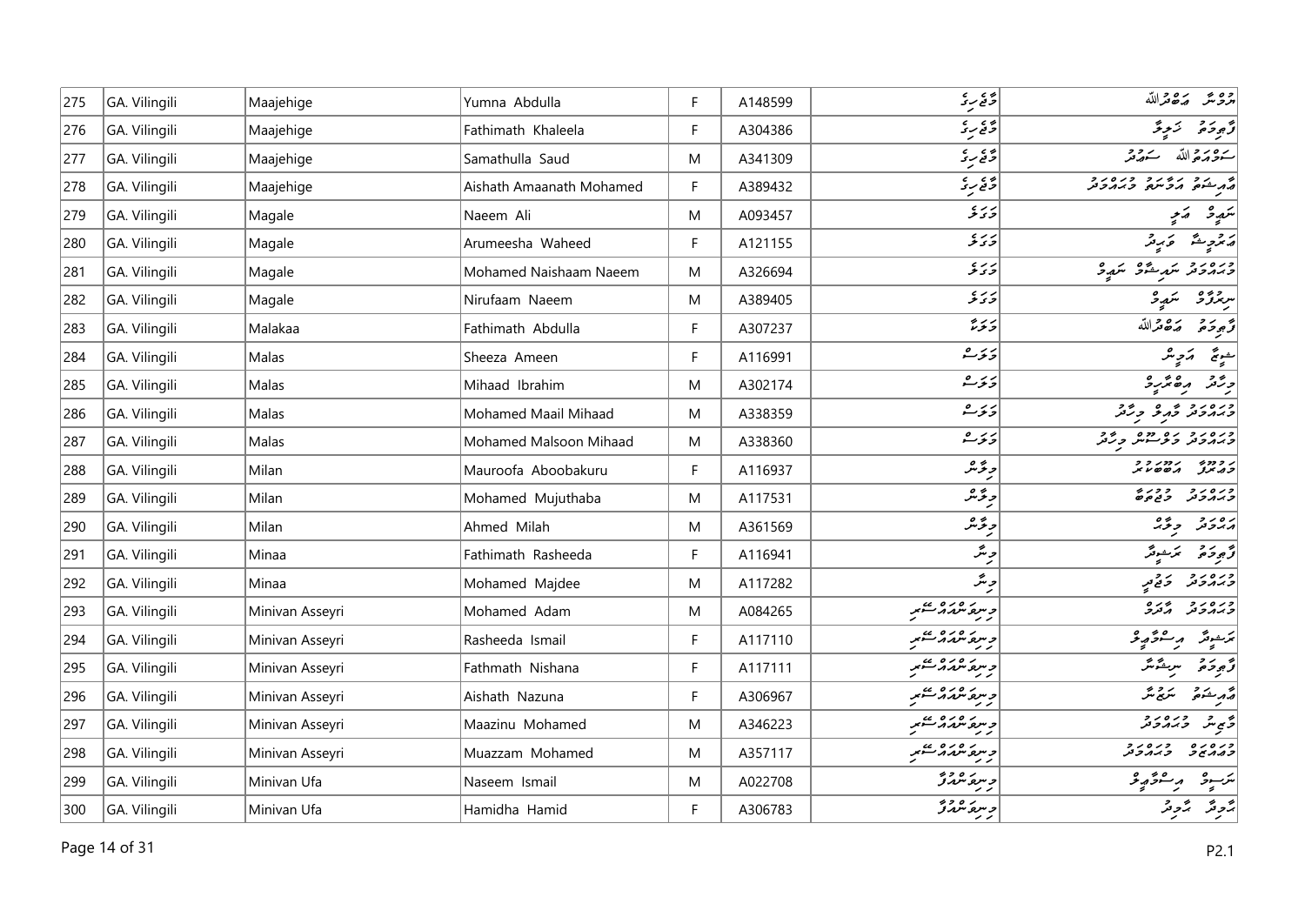| 301 | GA. Vilingili | Minivan Ufa          | Mariyam Mauwa         | F  | A328865 | د سوَ شدرٌ<br> -               | $rac{1}{2}$                                    |
|-----|---------------|----------------------|-----------------------|----|---------|--------------------------------|------------------------------------------------|
| 302 | GA. Vilingili | Mirusmaa Aage        | Mohamed Jinah Hassan  | M  | A116842 | د بر ۱۶۵۵<br>د بر سرد بر د     | ورەرو يەش ئەسەر                                |
| 303 | GA. Vilingili | Mirusmaa Aage        | Mariyam Razaana       | F. | A116844 | ادبر عدده                      | رەرە يەش                                       |
| 304 | GA. Vilingili | Mirusmaa Aage        | Hassan Didi           | M  | A117406 | د ده ۶۸ و.<br>د بر سود د د     | ئەسكەنلەردىر<br> - ئەسكەنلىق                   |
| 305 | GA. Vilingili | Mirusmaa Aage        | Fathmath Maushan      | F  | A302757 | أوبر وودو                      |                                                |
| 306 | GA. Vilingili | Morning House        | Khazeena Ali          | F  | A117101 | ە بىر بىرى <i>كە</i> ر م       | ر <i>کن<sub>و</sub>بنگ مکمی</i>                |
| 307 | GA. Vilingili | <b>Morning House</b> | Hassan Zareer         | M  | A117102 | ئۇ بىر بىرى <i>مەنى</i> شە<br> | رىسى ئىمى <i>رىگى</i>                          |
| 308 | GA. Vilingili | Morning House        | Zahuma Hassan         | F  | A117103 | ە بىر بىرى ئەر <sup>م</sup> ك  | ى ئەڭ بەسكىلى                                  |
| 309 | GA. Vilingili | <b>Morning House</b> | Zamna Hassan          | F  | A117104 | ە بىر بىرى ئەر <sup>م</sup> ك  | ىئ ھەش بەسكەنلەر                               |
| 310 | GA. Vilingili | <b>Morning House</b> | Aminath Rausha        | F. | A117105 | ە بىر ش <sub>ە</sub> ر ئەرقىسە | ג ב יישה יודע בי                               |
| 311 | GA. Vilingili | Morning House        | Fathmath Jamna        | F  | A307001 | ۇ بىر بىرى <i>كەڭ</i>          | ۇ <sub>بو</sub> رۇ يۈش                         |
| 312 | GA. Vilingili | Mugurige             | Naseera Mohamed       | F  | A072829 | و و<br>تر <sub>کم</sub> مرد    | و ره ر و<br><i>د ب</i> رگرفر<br>ىئرىبەيتر      |
| 313 | GA. Vilingili | Mugurige             | Hussain Ali           | M  | A095507 | و و ر ،<br>تر د مرد            | بر سکه شهر اندانی                              |
| 314 | GA. Vilingili | Mugurige             | Fathimath Didi        | F  | A114262 | و و<br>تر ی مورگ               | ا توجو <i>چ</i> ور پر                          |
| 315 | GA. Vilingili | Mugurige             | Ahmed Siyam           | M  | A116796 | و و<br>تر ی مورگ               |                                                |
| 316 | GA. Vilingili | Mugurige             | Aminath Ailath        | F. | A116797 | و و<br>تر ی مورگ               | أأدبتهم الأمرقو                                |
| 317 | GA. Vilingili | Mugurige             | Mohamed Haikal Nashid | M  | A412548 | و و<br>تر ی مور                | ورەرو رېرىكى ئىشوت                             |
| 318 | GA. Vilingili | Murigu               | Ibrahim Rashad        | M  | A060135 | و<br>ومرد                      | رە ئرىرو برىشى                                 |
| 319 | GA. Vilingili | Murigu               | Khoorsheeda Rasheed   | F  | A097333 | و برد<br>ار برد                | دور<br>زیر شونر کرشونر                         |
| 320 | GA. Vilingili | Murigu               | Ahmed Firshan         | M  | A125155 | و برد<br>و برد                 | رەرە پەشكەر                                    |
| 321 | GA. Vilingili | Murigu               | Mirsad Saud           | M  | A307189 | و برد<br>و برد                 | و بر به در و د                                 |
| 322 | GA. Vilingili | Muriqu               | Rashaaga Rashad       | F  | A307190 | و برد<br>و برد                 | يَرَجَّنَّى = يَرَجَّمَرُ                      |
| 323 | GA. Vilingili | Mydream              | Badoora Gasim         | F  | A089770 | دَر ۽ برد<br>پ                 | ر دوره<br>ت <i>ح</i> قریمی تخ <sup>ط</sup> ر و |
| 324 | GA. Vilingili | Naaz                 | Safiyya               | F  | A060702 | سرح                            | يئوره پژ                                       |
| 325 | GA. Vilingili | Naaz                 | Ahmed Hassan          | M  | A070344 | سرَّج                          | رەرد ئەسكىر                                    |
| 326 | GA. Vilingili | New Moon             | Mohamed Ibrahim       | M  | A006591 | سردود ه                        |                                                |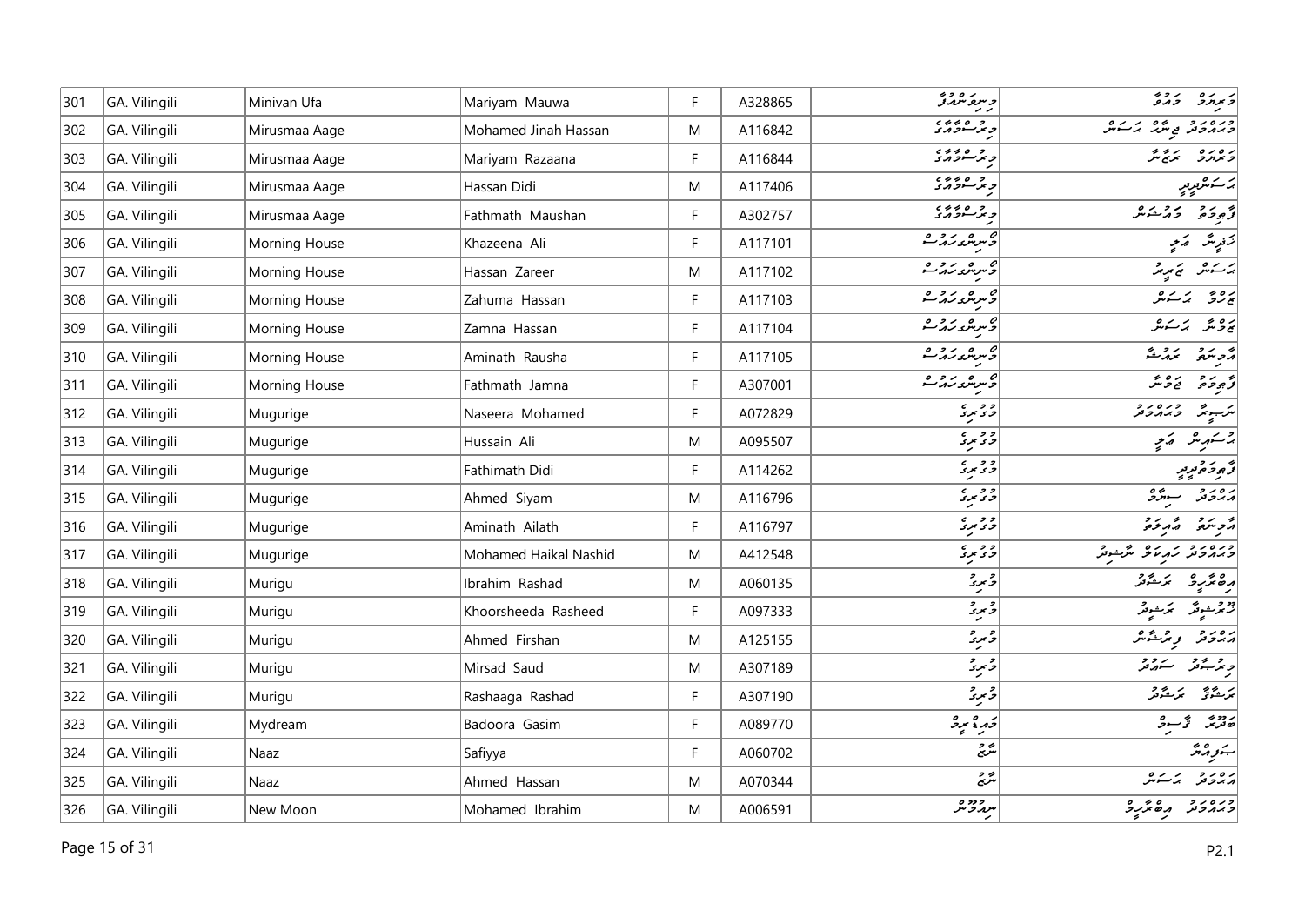| 327 | GA. Vilingili | New Moon         | Nadira Ismail            | F  | A116890 | سردوم                               | أشعبه مستفقية                             |
|-----|---------------|------------------|--------------------------|----|---------|-------------------------------------|-------------------------------------------|
| 328 | GA. Vilingili | Nine Garden      | <b>Abdul Hameed</b>      | M  | A097824 | ىئەر شۇ ئەش                         | ر ه د ه ر په د                            |
| 329 | GA. Vilingili | Nine Garden      | Nuzuhath Ahmed           | F  | A116956 | اير موسيقى<br>اسمبرسىي              | 2012 - 2012<br>سرچ ر <sub>يم</sub> كرير 3 |
| 330 | GA. Vilingili | Nooraanee Manzil | Nadhiya Hassan           | F. | A116838 | ترىڭرىرى ئىر ئى                     | لترترنز الاسكاند                          |
| 331 | GA. Vilingili | Nooraanee Manzil | Siyadha Aboobakuru       | F  | A116839 | ترى <i>ز <sub>مېرى</sub> ئىرى ۋ</i> | 77/77/7<br>سەدگە                          |
| 332 | GA. Vilingili | Nooraanee Manzil | Hassan Didi              | M  | A116894 | ەدى <sub>رى</sub> رىگىرىگى ئى       | ئەسەئىر بىر<br>ئ                          |
| 333 | GA. Vilingili | Nooraanee Manzil | Mohamed Nahushaan        | M  | A302740 | ترى <i>ز <sub>مېرى</sub> ئىرى ۋ</i> | ورەرو ئەرقىشە                             |
| 334 | GA. Vilingili | Nooraanee villa  | Safeena Ahmed            | F  | A117108 | يزىر<br>سرىر سرە بە                 | سَورٍ شَرَ دَبَر دَ د                     |
| 335 | GA. Vilingili | Nooraanee villa  | Hussain Didi             | M  | A117146 | يزېژ <sub>مبرعر</sub> موٌ           | ج <sub>ە</sub> سە <sub>م</sub> ە ئىزموس   |
| 336 | GA. Vilingili | Nooraanee villa  | Mubarik Hussain          | M  | A306999 | تربر يبرعه قر                       | وقابره برسكه شر                           |
| 337 | GA. Vilingili | Nooraaneemaage   | Sulaiman Ali             | M  | A001537 | دورو په ده په<br>مرتگر پرچري        | شۇمەۋش كەيپ                               |
| 338 | GA. Vilingili | Nooraaneemaage   | Nazeefa Reki Futhu       | F. | A116753 | دوم سرور<br>سرپر سرور               | ىئىي ئ <sup>ۇ</sup> بۇرىۋە                |
| 339 | GA. Vilingili | Nooraaneemaage   | Sulthan Sulaiman         | M  | A301833 | دو پر پرو <sup>ي</sup>              | رەم ئۇيۇلىر                               |
| 340 | GA. Vilingili | Nooraaneemaage   | Ahmed Jazlan             | M  | A301834 | دو پر پره<br>سرپر سرچري             | رەرد روپى                                 |
| 341 | GA. Vilingili | Nooraaneemaage   | Ali Saathiu              | M  | A377374 | دور په ده کا                        | أوزمته ويتميزونه                          |
| 342 | GA. Vilingili | Nooraaneemaage   | Abdulla Hisham Sulaimaan | M  | A392956 | دو په وي<br>سرچرسرچري               | رە قراللە بەشقى مىخەرقىد                  |
| 343 | GA. Vilingili | Oni              | Azlifa Hassan            | F. | A116798 | وحسر                                | ړیږي پرېش                                 |
| 344 | GA. Vilingili | Oni              | Mohamed Rameez           | M  | A306795 | بر<br>مرسر                          | כנסנב הבי                                 |
| 345 | GA. Vilingili | Oni              | Aminath Rameesha         | F. | A306797 | پر<br>مرسر                          | كروبتم تكوية                              |
| 346 | GA. Vilingili | Palm Shade       | Fathuheena Jameel        | F  | A117162 | ېژېر د شوې                          | ۇۋېرىگە كۆچۈك                             |
| 347 | GA. Vilingili | Peace Heaven     | Adheel Hassan            | M  | A075007 | اب <sub>و</sub> ھے ئەھەر            | ړېږو پرسټر                                |
| 348 | GA. Vilingili | Pink Rose        | Azmeela Moosa            | F  | A116980 | ارپوچوت                             | ړه په ده ده شک                            |
| 349 | GA. Vilingili | Pink Rose        | Ali Rasheed              | M  | A303466 | ېږ مربرغ ک                          | أركمني المخرجور                           |
| 350 | GA. Vilingili | Pink Rose        | Muthasim Rasheed         | M  | A303906 | اړ ه پرچم                           | $5 - 500$<br>بمرشدقر                      |
| 351 | GA. Vilingili | Reality          | Aminath Didi             | F. | A032771 | بردكريح                             | ر<br>د گر سکونورمبر                       |
| 352 | GA. Vilingili | Reynis           | Mohamed Shiham           | M  | A117151 | ى<br>ئىرسرى                         | و ر ه ر و<br>و بر د تر تر<br>ے رگز و      |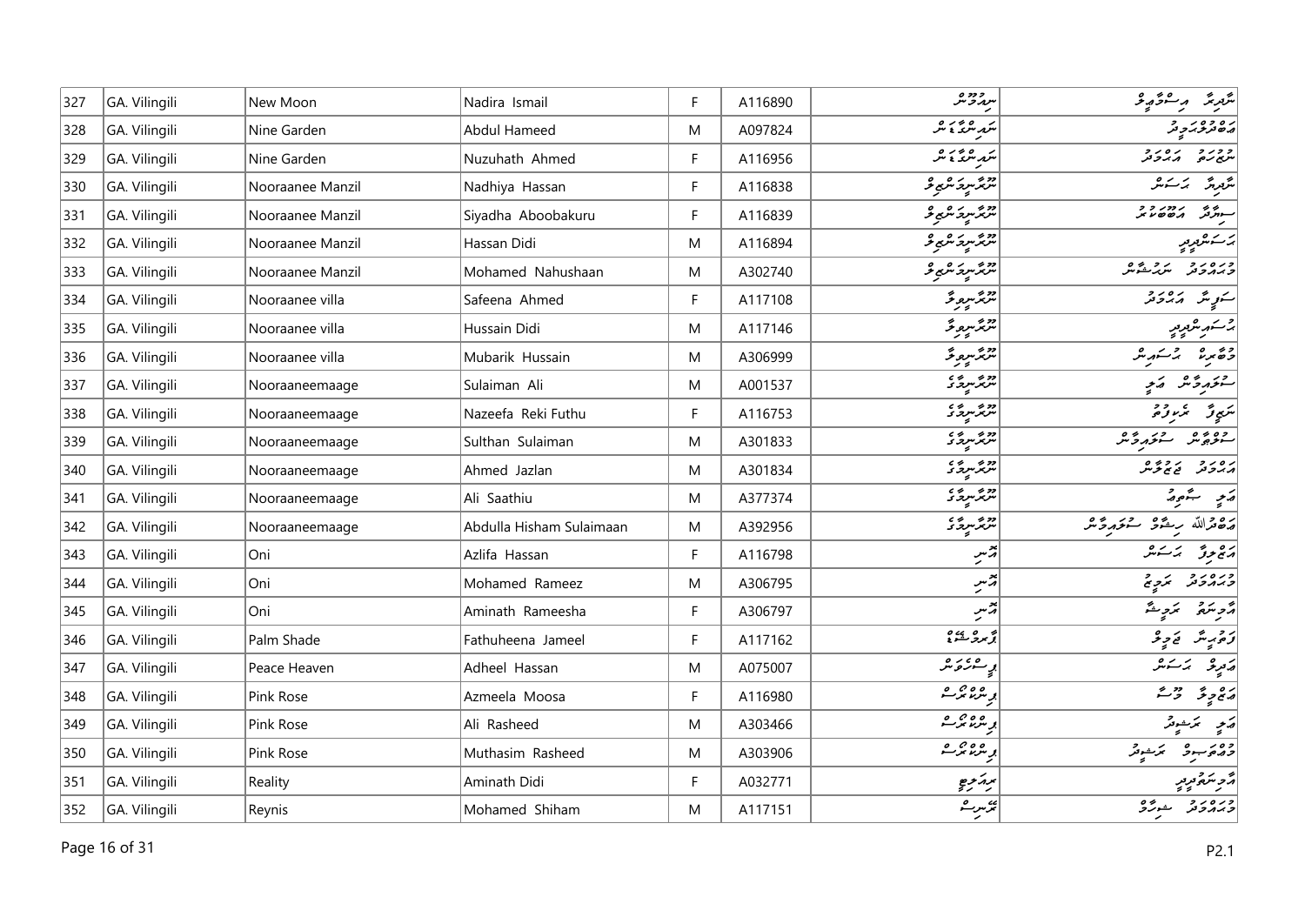| 353 | GA. Vilingili | Reynis   | Shamoon Mohamed            | M         | A159055 | ئۇسرىسى               | ر و دو در ور د<br>شوه سر و روبر                      |
|-----|---------------|----------|----------------------------|-----------|---------|-----------------------|------------------------------------------------------|
| 354 | GA. Vilingili | Rithaa   | Shadheed Ali               | M         | A034888 | مرځ                   | الشكور <i>ة الك</i> و                                |
| 355 | GA. Vilingili | Rithaa   | Rameeza Nasir              | F         | A106709 | بنوجح                 | تزويج الترسونر                                       |
| 356 | GA. Vilingili | Rithaa   | Ahmed Saadh Shadeed        | M         | A330378 | برځ                   | رەر دەر ئەقرىشەرد.<br>مەردىر سەمرىشى                 |
| 357 | GA. Vilingili | Rithaa   | Mohamed Shaain Shadeed     | M         | A345539 | سرچھ                  | ورەرو ئەرش ئەدرىر                                    |
| 358 | GA. Vilingili | Riveli   | Ibrahim Rasheed            | M         | A094508 | برۂع                  | رەترىرە تر <sub>ىشو</sub> تر                         |
| 359 | GA. Vilingili | Riveli   | Abida                      | F         | A117532 | برۂعر                 | ر<br>رُّەنُر                                         |
| 360 | GA. Vilingili | Riveli   | Mohamed Samaam Rasheed     | M         | A300924 | برة و                 | ورەر د بەرە بەيدى.<br><i>دىدە</i> دىر سەۋۈ بەيدىر    |
| 361 | GA. Vilingili | Riveli   | Aishath Shiuma Rasheed     | F         | A389590 | ىرەً م                | مەر شەرق شورق كەشونى                                 |
| 362 | GA. Vilingili | Roanuge  | Mariyam Mohamed            | F         | A117135 | ہ و ،<br>مرسمد        | נסנס כנסנכ<br>כ <i>אתכ כג</i> וכנ                    |
| 363 | GA. Vilingili | Roanuge  | Hassan Irufaan             | M         | A117136 | ە د ،<br>ئىرسرى       | برسەش مەيزۇنتر                                       |
| 364 | GA. Vilingili | Roanuge  | Fathimath Rukhushana       | F         | A117137 | ە د ،<br>ئىرسرى       | ۇ بەر ئەر ئەيدىكى                                    |
| 365 | GA. Vilingili | Roanuge  | Hussain Nihan              | M         | A117314 | ە د ،<br>ئىرسرى       | برسكريش البرشش                                       |
| 366 | GA. Vilingili | Roanuge  | Shoozeena Azeez            | F         | A307063 | ە د ،<br>ئىرسرى       | شمېر مېږ                                             |
| 367 | GA. Vilingili | Roanuge  | Ali Azhaan                 | ${\sf M}$ | A307066 | ە د ،<br>ئىرسرى       | أماس ماداني                                          |
| 368 | GA. Vilingili | Rooby    | Ahmed Mohamed              | ${\sf M}$ | A072953 | بترج                  | נפנד בנסנד<br>הגבת בגהבת                             |
| 369 | GA. Vilingili | Rooby    | Shuzuna Thaufeeg           | F         | A117329 | $e^{\frac{3}{2}}$     | ج ج عر ح ج م ح ج ح ح                                 |
| 370 | GA. Vilingili | Rose     | Raziyya Mohamed            | F         | A116599 | جرج                   | برسور ورورد                                          |
| 371 | GA. Vilingili | Saahil   | Fathmath Shajaa Jihaad     | F         | A340094 | سەر بۇ                | وٌوڌو ڪوَ وِرُتر                                     |
| 372 | GA. Vilingili | Saisan   | Saeed Hassan               | M         | A023543 | سەرسەنگە              | سكورة كالسكانكر                                      |
| 373 | GA. Vilingili | Saisan   | Mariyam Saeeda             | F         | A039329 | سەرسەنگە              | و دره در کردگر                                       |
| 374 | GA. Vilingili | Savaanaa | Shamsheera Shakir          | F         | A117267 | ىر بۇ بىر<br>سىرە بىر | لمكوكسوند المشربر                                    |
| 375 | GA. Vilingili | Savaanaa | Ibrahim Saeed              | ${\sf M}$ | A160519 | ىسۇ بىر               | رەندىر ئىرىد                                         |
| 376 | GA. Vilingili | Savaanaa | Fathmath Shahushan Ibrahim | F         | A307205 | سۇ ئىر                | و دو شروشه ره و در و                                 |
| 377 | GA. Vilingili | Savaanaa | Ahmed Shuzaan Ibrahim      | M         | A307208 | ىسە ئەشر              | , 2,000 בשם הסתיבים<br>גיבת ش <del>י</del> שית הסתיב |
| 378 | GA. Vilingili | Seagul   | Mugeeth Mohamed            | M         | A116786 | سەئەقر                | د د دره رد<br> وتي د در در                           |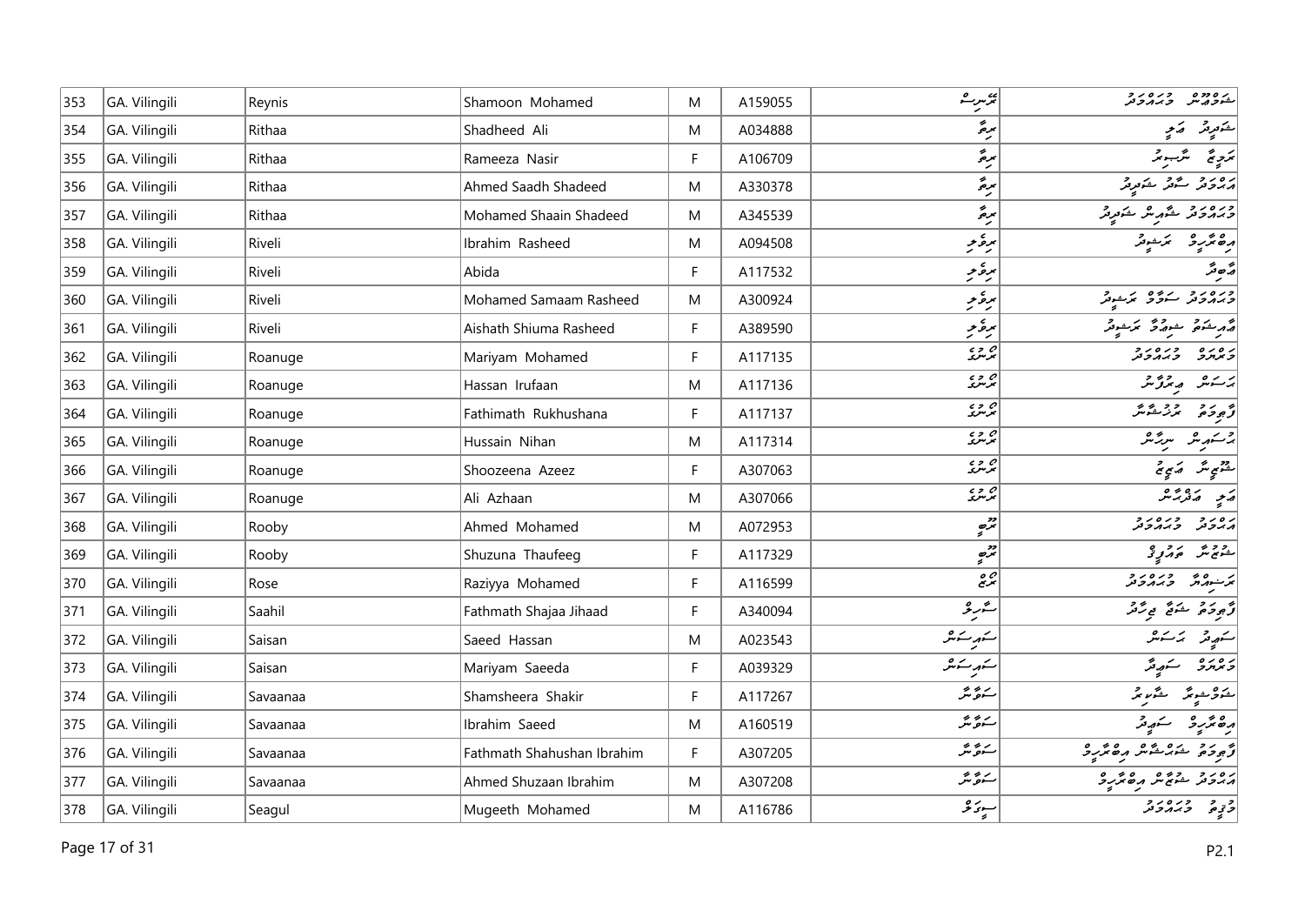| 379 | GA. Vilingili | Seagul         | Aminath Suhana Naeem     | F           | A116787 | سەئەقر                                | أأدجني المتفاعم المتمار                       |
|-----|---------------|----------------|--------------------------|-------------|---------|---------------------------------------|-----------------------------------------------|
| 380 | GA. Vilingili | Seagul         | Shaira Ali               | F           | A116788 | سەبى                                  | ڪمريٽر امکي                                   |
| 381 | GA. Vilingili | Seagul         | Mugeetha Mohamed         | F           | A116789 | سەئەقر                                | <del>د په دره د د</del>                       |
| 382 | GA. Vilingili | Seagul         | Mohamed Naeem            | M           | A117433 | سەبى                                  | ورەرو شەۋ                                     |
| 383 | GA. Vilingili | Seagul         | Aishath Kulsoom          | $\mathsf F$ | A302432 | سەئەقر                                | ه در ده ده ده<br><i>مگه شوی</i> لاخر <i>ی</i> |
| 384 | GA. Vilingili | Seagul         | Mariyam Afaaga Naeem     | F.          | A389036 | سەئەقر                                | أدەرە رۇپ شرە                                 |
| 385 | GA. Vilingili | Seven Plus One | Arifa Ibrahim            | F           | A005710 | <u>، دەدىرە بەھ</u>                   | أوسرقه وكالحريرة                              |
| 386 | GA. Vilingili | Seven Plus One | Hassan Habeeb            | M           | A047816 | ەر ەدىر ھ <sub>ە</sub> ر ھ            | $rac{1}{2}$                                   |
| 387 | GA. Vilingili | Seven Plus One | Fathimath Shahada Habeeb | F           | A371621 | ەر ەدىر ھ <sub>ە</sub> ر ھ            | توجوح خريم برج                                |
| 388 | GA. Vilingili | Seven Plus One | Mohamed Shahudh Habeeb   | M           | A371715 | <i>، د ووړ</i> عرمه ک                 | ورەرو شەرە دېرە                               |
| 389 | GA. Vilingili | Seven Rose     | Azeeza Abdul Azeez       | F.          | A080572 | <u>۽ ۽ وي و</u>                       | ديءَ ماه ده ده د                              |
| 390 | GA. Vilingili | Seven Rose     | Ahmed Shageel            | M           | A116687 | <u>ء ۽ وي و</u>                       | پره پر چه شوی پی                              |
| 391 | GA. Vilingili | Seven Rose     | Mohamed Shabeel          | M           | A116688 | <u>ع ء</u> مربر م                     | ورەرو شەھ ئى                                  |
| 392 | GA. Vilingili | Seven Rose     | Fathimath Latheefa       | $\mathsf F$ | A116690 | <u>ء ۽ ويري</u>                       | وَجوحَة وَجوِرَّ                              |
| 393 | GA. Vilingili | Seven Rose     | Abdul Azeez              | M           | A116691 | <u>۽ ۽ وي و</u>                       | ره وه د ر<br>مه تر ترور سي سي                 |
| 394 | GA. Vilingili | Seven Rose     | Fathimath Shamheena      | F           | A301967 | <u>ع ء</u> مربر م                     | ژ <sub>ە</sub> رە شەرىپ                       |
| 395 | GA. Vilingili | Seven Star     | Aishath Shazunee         | F           | A116733 | ے پر ہ <sub>ے س</sub> ے <sub>تع</sub> | ۇرمىشكە ھەتمى                                 |
| 396 | GA. Vilingili | Seven Star     | Shifhaz Ibrahim          | M           | A302175 | ے پر شریعے پر                         | ىدى <i>ر ۋرگى</i> تر<br>ەرھ ئۆر ۋ             |
| 397 | GA. Vilingili | Shine          | Aiman Gasim              | M           | A042656 | يئىم مىر                              | ىز بەر ئەشە<br>مەرىبە ئە<br>تۇسىۋ             |
| 398 | GA. Vilingili | Shine          | Shaneeza Abdul Majeed    | F           | A057605 | شەھەر سىر                             | ر ٥ و ٥ و ر<br>پرځ تر تر تر تر<br>شەَسِرىتَج  |
| 399 | GA. Vilingili | Shine          | Mariyam Aishan Aiman     | $\mathsf F$ | A335162 | ىشەرىش                                | כימתכ התשייל התכיל                            |
| 400 | GA. Vilingili | Soafaa         | Mohamed Saeed            | M           | A057855 | رحيو                                  | ورەرو سەر                                     |
| 401 | GA. Vilingili | Soafaa         | Shimna Abdul Samad       | $\mathsf F$ | A131423 | يەدىخ                                 | ده ور ده وه در در<br>شورگس میگان میکرد سورتر  |
| 402 | GA. Vilingili | Soafaa         | Aminath Shoomee Mohamed  | F           | A309235 | يەدىخ                                 | הכתב בת כמחכת                                 |
| 403 | GA. Vilingili | Soafaa         | Ahmed Maeesh Mohamed     | M           | A344701 | يەدىخ                                 | ג 2010 בן 2010 ביטר                           |
| 404 | GA. Vilingili | Sun Flower     | Rasheeda                 | F           | A105162 | ر ۵۵۵۵ په په                          | ىمەسىيەتىر                                    |
|     |               |                |                          |             |         |                                       |                                               |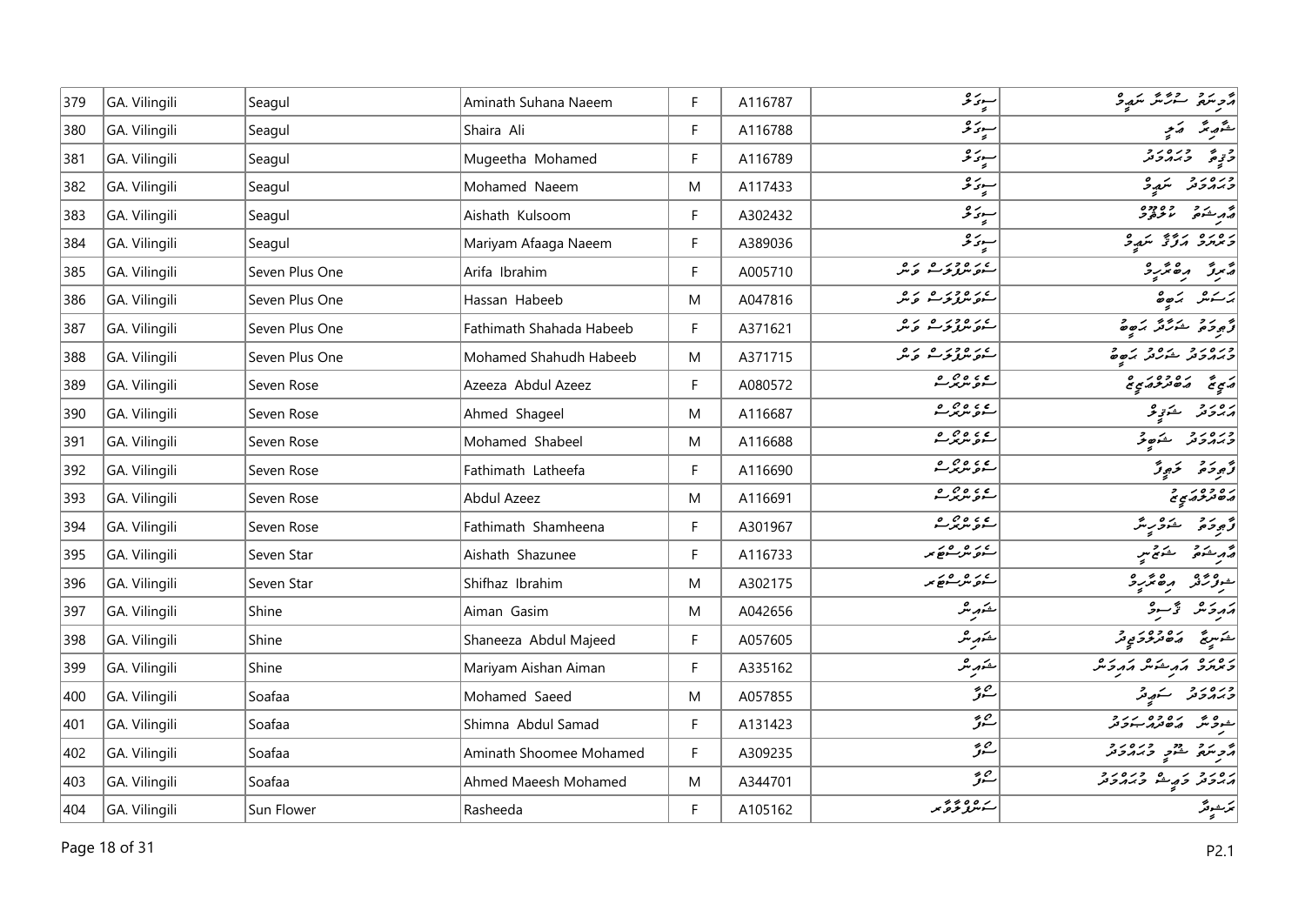| 405 | GA. Vilingili | Sun Flower          | Zahir Mohamed          | M         | A117132 | ر ۵۵۵۰ په په                      | المجرير وبرورو                           |
|-----|---------------|---------------------|------------------------|-----------|---------|-----------------------------------|------------------------------------------|
| 406 | GA. Vilingili | Sun Flower          | Najmeed Mohamed        | ${\sf M}$ | A307005 | ر ەە بەير<br>سەمبۇ بۇ <i>بى</i> ر | پرو <sub>چ پ</sub> ر دره د د             |
| 407 | GA. Vilingili | Sun Flower          | Fathmath Namha Mohamed | F         | A357162 | ىر ە ە بە بە<br>سەسرى ئىرقىر      | و د د ده د دره د                         |
| 408 | GA. Vilingili | Sun Flower          | Naflah Mohamed         | M         | A357163 | ىرە <i>دە بەي</i> ر               | و ره ر و<br><i>د ب</i> رگرفر<br>سرو بر و |
| 409 | GA. Vilingili | Sunlight Villa      | Rishada Moosa          | F         | A032772 | سەمىر <i>ۇر ھ<sub>ا</sub>م</i> ۇ  | ىرىشەگە كۆڭە                             |
| 410 | GA. Vilingili | Sunlight Villa      | Aminath Faanu          | F         | A100345 | ر<br>سەنگە ئەھرىقى بەر            | ە ئە ئىرە ئۇ ئىر                         |
| 411 | GA. Vilingili | Sunlight Villa      | Moosa Didi             | ${\sf M}$ | A116801 | سەمى <i>رى ھو</i> ئ <sup>ۇ</sup>  | دد گرورو<br>تر گورور                     |
| 412 | GA. Vilingili | Sunlight Villa      | Mohamed Jazleen Javid  | ${\sf M}$ | A302705 | سەھرىر ھ <sub>ى</sub> بۇ          | ورەرو روپر قانۇر قاي                     |
| 413 | GA. Vilingili | Sunny Corner        | Haseena Ismail         | F         | A111497 | سەسرىئا مىتزىيە                   | ىزىپەش مەھۋەپچ                           |
| 414 | GA. Vilingili | Sunny Corner        | Sabahath Musthafa      | F         | A117128 | ا سەمبەر<br>___________           | ر بر در<br>سەھ بر م<br>ح ب م پر پر       |
| 415 | GA. Vilingili | Sunny Corner        | Musthafa Rasheed       | M         | A117424 | سەسرىئا مىزىيە                    | و ورو کرېده.                             |
| 416 | GA. Vilingili | Sunny Corner        | Mohamed Musthafa       | M         | A307054 | سەسەر ئەكىرىد                     | چ پە ئەمۇ<br>و ر ه ر و<br>تر پر ژ تر     |
| 417 | GA. Vilingili | Sunny Corner        | Suhaana Musthafa       | F         | A307055 | سەسرىئا مىزىر                     | روم ورود                                 |
| 418 | GA. Vilingili | Sunny Corner        | Ahmed Musthafa         | M         | A307056 | ا سەمبەر تەتىر<br>——              | ره رو و ه ره<br>پرېژنو و سوچونې          |
| 419 | GA. Vilingili | Sunny Corner        | Arshad Musthafa        | M         | A307057 |                                   | ر و ر و و دره<br>پرستونر و جامونی        |
| 420 | GA. Vilingili | Sunny Corner        | Afsadh Musthofa        | M         | A307058 |                                   | ره رو و <i>مرد</i><br>پروټو و جوړ        |
| 421 | GA. Vilingili | Sunny Corner        | Shamuath Musthafa      | F         | A340499 | سەسەرىئا مىترىپر                  | شكارد و و ديد                            |
| 422 | GA. Vilingili | Sunny Corner        | Aishath Eenash         | F         | A357037 | ا سەمبەر<br>— ق                   | وكرمشكم ويترك                            |
| 423 | GA. Vilingili | <b>Sunny Corner</b> | Aminath Sava Musthafa  | F         | A357038 | سەسەرىكە مىزىر                    | أروسكم سكوا والمرو                       |
| 424 | GA. Vilingili | Tharividhaa Aage    | Mohamed Rashid         | M         | A079289 | اءَ بره ويه دي<br>ڪ               | ورەر دەر ئەسەر<br><i>دىد</i> ەر ئەسەم    |
| 425 | GA. Vilingili | Tharividhaa Aage    | Sajid Mohamed          | M         | A117306 | ر<br>حوسر و ترور د                | ستحي وره دو                              |
| 426 | GA. Vilingili | Tharividhaa Aage    | Siyama Ali             | F         | A117307 | ر<br>حوسر و ترور د                | سيرد كمير                                |
| 427 | GA. Vilingili | Tharividhaa Aage    | Athif Abdul Sattar     | M         | A117767 | اړمونه دي.<br>پ                   | ه و روده رود د                           |
| 428 | GA. Vilingili | Tharividhaa Aage    | Ismail Mohamed         | M         | A306872 | پروتروي<br>  پروتروي              |                                          |
| 429 | GA. Vilingili | Tharividhaa Aage    | Rathiba Rashid         | F         | A306873 | ر<br>حومرہ فرار د                 | بڑ <sub>ھو</sub> ة<br>یمرشہ تر<br>مرک    |
| 430 | GA. Vilingili | Tharividhaa Aage    | Sihana Mohamed         | F         | A306874 | ر<br>حومرہ ترمری                  | سەر درەرد                                |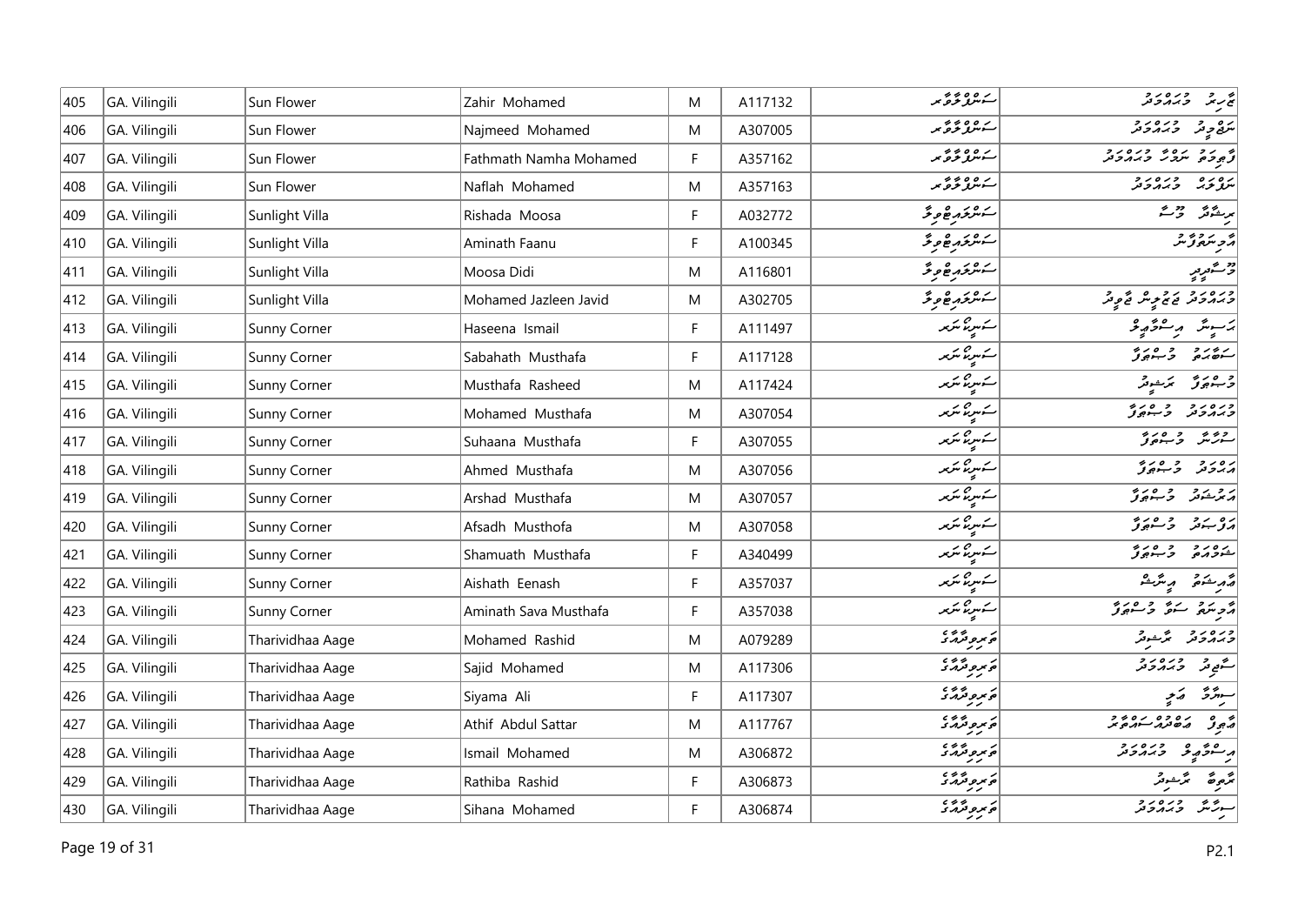| 431 | GA. Vilingili | Tharividhaa Aage       | Musthafa Mohamed      | M  | A306875 | ر<br>موسر و ترور د                | و رە ر د<br>تر پر پر تر<br>د مەردىپى<br>ج  |
|-----|---------------|------------------------|-----------------------|----|---------|-----------------------------------|--------------------------------------------|
| 432 | GA. Vilingili | Tharividhaa Aage       | Ibrahim Rashid        | M  | A306876 | ر<br>موسره ترد د                  | ېر ھې تر په د<br>یمرشہ <i>و</i>            |
| 433 | GA. Vilingili | Tharividhaa Aage       | Jazlaan Rashid        | M  | A306877 | ر<br>موسر و تروم                  | رە ۋە ئەسىر                                |
| 434 | GA. Vilingili | Tharividhaa Aage       | Jazmeen Mohamed       | M  | A357112 | ر<br>حو مرح فرار د                | و رە ر د<br>تر پروتر<br>تح تح حٍ سُرٌ      |
| 435 | GA. Vilingili | Tharividhaa Aage       | Ahmed Shahil Mohamed  | M  | A357113 | پروتروي<br>  پروتروي              | رەر د شرق درەر د                           |
| 436 | GA. Vilingili | Tharividhaage          | Mariyam Athifa        | F. | A061048 | ئەسرەپىرى<br>م                    | رەرە پەر                                   |
| 437 | GA. Vilingili | Tharividhaage          | Aminath Faanu         | F  | A117066 | ئە ئىرە قرى<br>م                  | ە ئەر سىھۇق شە                             |
| 438 | GA. Vilingili | Tharividhaage          | Mohamed Waheed        | M  | A117079 | ائر مره وير<br><u>ائترس وير</u> ي | ورەر دىر د                                 |
| 439 | GA. Vilingili | Tharividhaage          | Mariyam Waheed        | F  | A306796 |                                   | رەرە رېر                                   |
| 440 | GA. Vilingili | Tharividhaage          | Aminath Rifasha       | F  | A306799 | <br>  په مرحوفری<br>              | ۇ ئىرىشى ئىرگە ئىگە                        |
| 441 | GA. Vilingili | Tharividhaage          | Aishath Rifha Mohamed | F  | A353395 | اپر مرح قری<br><u>اسم م</u> رح    |                                            |
| 442 | GA. Vilingili | Tharividhaage          | Rimash Mohamed        | M  | A353397 | اء مره ويرد<br><u>اسم مر</u>      | بردگ وره در د                              |
| 443 | GA. Vilingili | Tharividhaage          | Riyaash Mohamed       | M  | A353398 | اء مره ويژه<br>————————           | ىر پۇرشە<br>و ره ر و<br><i>د ب</i> رگرفر   |
| 444 | GA. Vilingili | Theliyoas              | Shamheeda Abdulla     | F  | A307199 | ۽ موه <sup>و</sup> ے              | خورته كافترالله                            |
| 445 | GA. Vilingili | Theliyoas              | Mohamed Auzam         | M  | A307203 | م مرم م                           | כנסנכ נבנס                                 |
| 446 | GA. Vilingili | <b>Thousand Flower</b> | Fathimath Fauziyya    | F. | A117170 | ر در ۵۵ وی.<br>به دې سرو څوگه سر  | توجدخو ترميم                               |
| 447 | GA. Vilingili | <b>Thousand Flower</b> | Izzath Gasim          | M  | A117299 | ر در ۵۵ وی.<br>به دی سرتی شرکت    | ەر 2<br>مەمگەمى<br>تؤسده                   |
| 448 | GA. Vilingili | <b>Thousand Flower</b> | Mariyam Ashfa         | F. | A233637 | ر در ۵۵ وي.<br>بود بح سرتي څو پو  | ر ه ر ه<br><del>د</del> بربر د<br>ىرىشەرىج |
| 449 | GA. Vilingili | <b>Thousand Flower</b> | Mariyam Ifa           | F. | A307264 | ر ور ٥٥ دي.<br>بود بح مرثي څو پر  | و ده د و                                   |
| 450 | GA. Vilingili | Thousand Flower        | Ahmed Amaam Izzath    | M  | A396339 | ر در ۵۵ وی.<br>به دې سرنۍ د گر    |                                            |
| 451 | GA. Vilingili | Usali                  | Sithuna Ahmed         | F  | A117447 | رحيد                              | سومد رورد                                  |
| 452 | GA. Vilingili | Vaakaruge              | Ibrahim Thakhkhaanu   | M  | A116946 | پر د ،<br>حرم موړ                 | ە ئەسەرە بەر<br>بەھترىر <i>دى</i> رىشىر    |
| 453 | GA. Vilingili | Vaakaruge              | Fathimath Rausha      | F  | A117050 | ږ د د ،<br>و لا بو ،              | توجوخو بمديقة                              |
| 454 | GA. Vilingili | Vaakaruge              | Mariyam Shashma       | F  | A117051 | ږ د د ،<br>و لا بو ،              | رەرە ئەشەۋ                                 |
| 455 | GA. Vilingili | Vaakaruge              | Aminath Nasheeda      | F. | A117545 | بر ر و ،<br>حرم مرد               | أأدح مكرة المسكر مكرشوقد                   |
| 456 | GA. Vilingili | Vaakaruge              | Mohamed Muzakkir      | M  | A303962 | یز ر د ،<br>حرما مور              | כנסני כנפיל                                |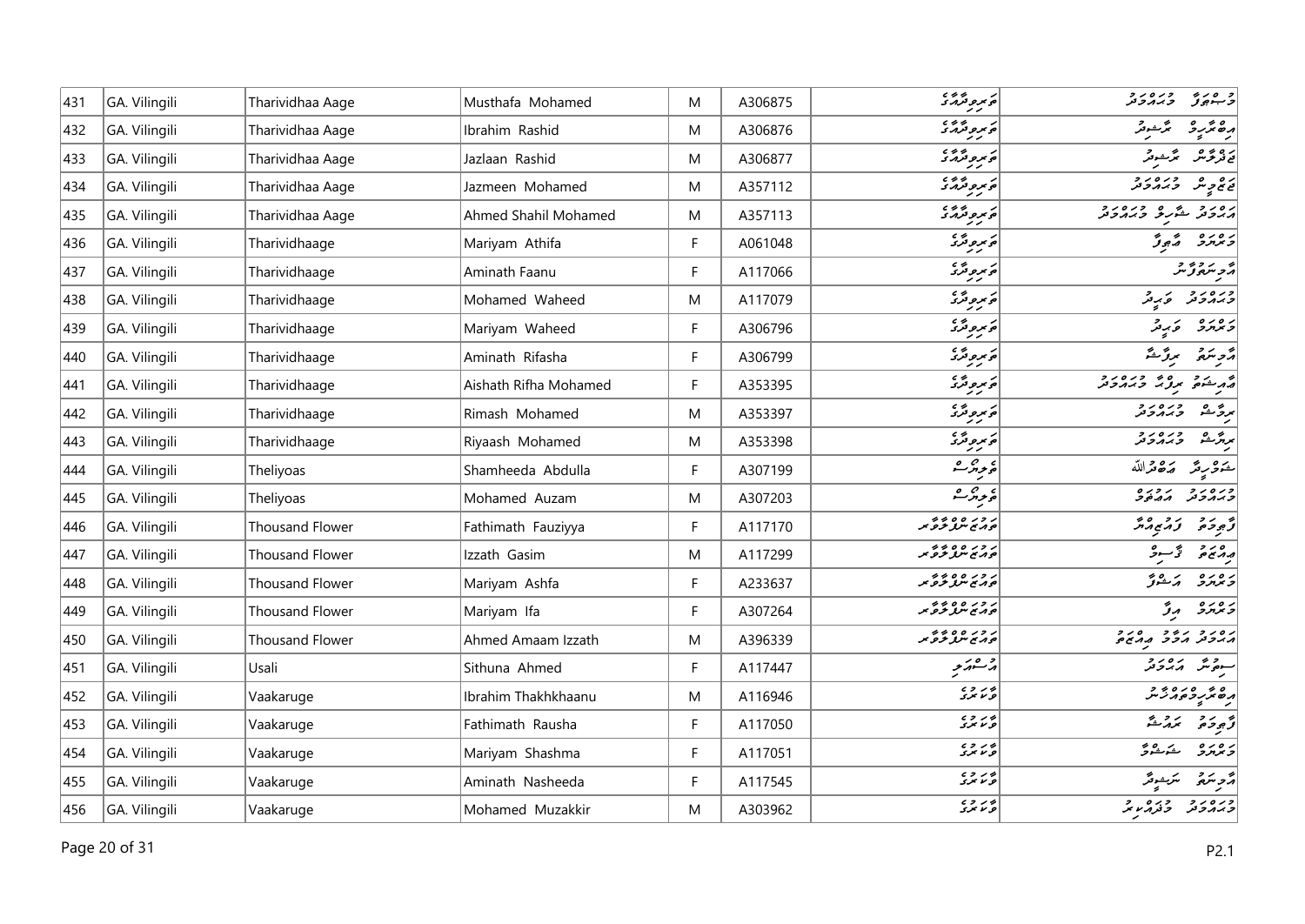| 457 | GA. Vilingili | Vaakaruge          | Ahmed Mubashshiru Ibrahim | M  | A340622 | په بر و ،<br>حرم مرد      | رەرد درەپ دەر                                                                                                                                                                                                                       |
|-----|---------------|--------------------|---------------------------|----|---------|---------------------------|-------------------------------------------------------------------------------------------------------------------------------------------------------------------------------------------------------------------------------------|
| 458 | GA. Vilingili | Vaanaa             | Ahmed Hassan Didi         | M  | A023738 | پوستر<br>حرمتر            | رەرو بەسەئىرىرىر                                                                                                                                                                                                                    |
| 459 | GA. Vilingili | Vaanaa             | Aminath Ahlam             | F  | A116830 | ۇ بىر                     | בכיתם הגבב                                                                                                                                                                                                                          |
| 460 | GA. Vilingili | Vaanaa             | Irasha Ahmed              | F  | A116831 | ځه مثر                    | أمريخ مقادرة                                                                                                                                                                                                                        |
| 461 | GA. Vilingili | Vaanaa             | Mohamed Migsaad           | M  | A116832 | ۇ ئىر                     | ورەرو دەپەر                                                                                                                                                                                                                         |
| 462 | GA. Vilingili | Vaanaa             | Fathimath Fauza           | F  | A301867 | ۇ ئىر                     | وتجاوح والمحمد                                                                                                                                                                                                                      |
| 463 | GA. Vilingili | Vaanaa             | Aishath Sana Ahmed        | F  | A337802 | پھ بیٹر<br>حرمئر          |                                                                                                                                                                                                                                     |
| 464 | GA. Vilingili | Vaanaa             | Mariyam Theema Ahmed      | F  | A337803 | پھ بیٹر<br>حرمئر          | נ סנס פי נסניק<br>המתכניקים המבת                                                                                                                                                                                                    |
| 465 | GA. Vilingili | Village            | Nazima Shakir             | F  | A092248 | حرقرهم                    | شَعْرِةً مُشْرِيرٌ                                                                                                                                                                                                                  |
| 466 | GA. Vilingili | Village            | Shahid Adam               | M  | A092302 | حرقرهم                    | ے کر پر گھری                                                                                                                                                                                                                        |
| 467 | GA. Vilingili | Village            | Mariyam Nausha Shahid     | F. | A339947 | حر تحريح                  | و ورو مروث څريز                                                                                                                                                                                                                     |
| 468 | GA. Vilingili | Vinares            | Husna Moosa               | F  | A115994 | المحب يخرعه               | جراعا معن وحرام مع                                                                                                                                                                                                                  |
| 469 | GA. Vilingili | Vinares            | Mohamed Irfan             | M  | A117156 | الريئد فيح                | ورەرو ھەرھ                                                                                                                                                                                                                          |
| 470 | GA. Vilingili | Vinares            | Nafiz Ahmed               | M  | A121356 | ە ئىر ئۈرگ                | شروة المكافرة                                                                                                                                                                                                                       |
| 471 | GA. Vilingili | Vinares            | Aminath Hilma             | F  | A154999 | ە ئىرىزىشە                | أأزجتم برقرقه                                                                                                                                                                                                                       |
| 472 | GA. Vilingili | Violet Fehi        | Thuththu Ahmed Didi       | M  | A140818 | ئەرىۋى ئۇ س               | و ه و ر ه ر و<br>ه ه ه ه بر ر ترترتر                                                                                                                                                                                                |
| 473 | GA. Vilingili | Violet Fehi        | Aminath Didi              | F. | A304395 | ە بەر ئۇغۇر               | و گر سرچ مرمر<br>م                                                                                                                                                                                                                  |
| 474 | GA. Vilingili | Violet Fehi        | Asiya Ahmed               | F. | A304416 | ە بەر ئۇغۇر               | و استر از در در د                                                                                                                                                                                                                   |
| 475 | GA. Vilingili | Violet Fehi        | Ahsanulla                 | M  | A304420 | ءَ مرځوءَ ئر              | مەرىبەتراللە                                                                                                                                                                                                                        |
| 476 | GA. Vilingili | Violet Fehi        | Aminath Aveesha           | F  | A304427 | ءَ مرځه عو سر             | كروبتم كالموث                                                                                                                                                                                                                       |
| 477 | GA. Vilingili | Violet Fehi        | Ibrahim A'us Ahmed        | M  | A329882 | ئەرىۋە ئەر                | ה מיני הגם גם גב                                                                                                                                                                                                                    |
| 478 | GA. Vilingili | Violet Mead        | Ibrahim Hashim            | M  | A026144 | ورځوموړ                   | رە ئەر ئە                                                                                                                                                                                                                           |
| 479 | GA. Vilingili | <b>Violet Mead</b> | Shaheeda Rashaad          | F  | A117052 | ورځوفه د پ                | المكون من المركز المركز المركز المركز المركز المركز المركز المركز المركز المركز المركز المركز المركز<br>المركز المركز المركز المركز المركز المركز المركز المركز المركز المركز المركز المركز المركز المركز المركز المرك<br>المركز ال |
| 480 | GA. Vilingili | W. Palace          | Wafir Ibrahim             | M  | A060799 | ، ھور برخر                | قربر مقترره                                                                                                                                                                                                                         |
| 481 | GA. Vilingili | Waisha             | Mohamed Iqbal Fikry       | M  | A057853 | ءَرِشَّ                   | ورەرد مەڭ بولىر                                                                                                                                                                                                                     |
| 482 | GA. Vilingili | Waisha             | Mariyam Saeeda            | F  | A057876 | <sub>تح</sub> مر ینځه<br> | أوجهرو سكهقر                                                                                                                                                                                                                        |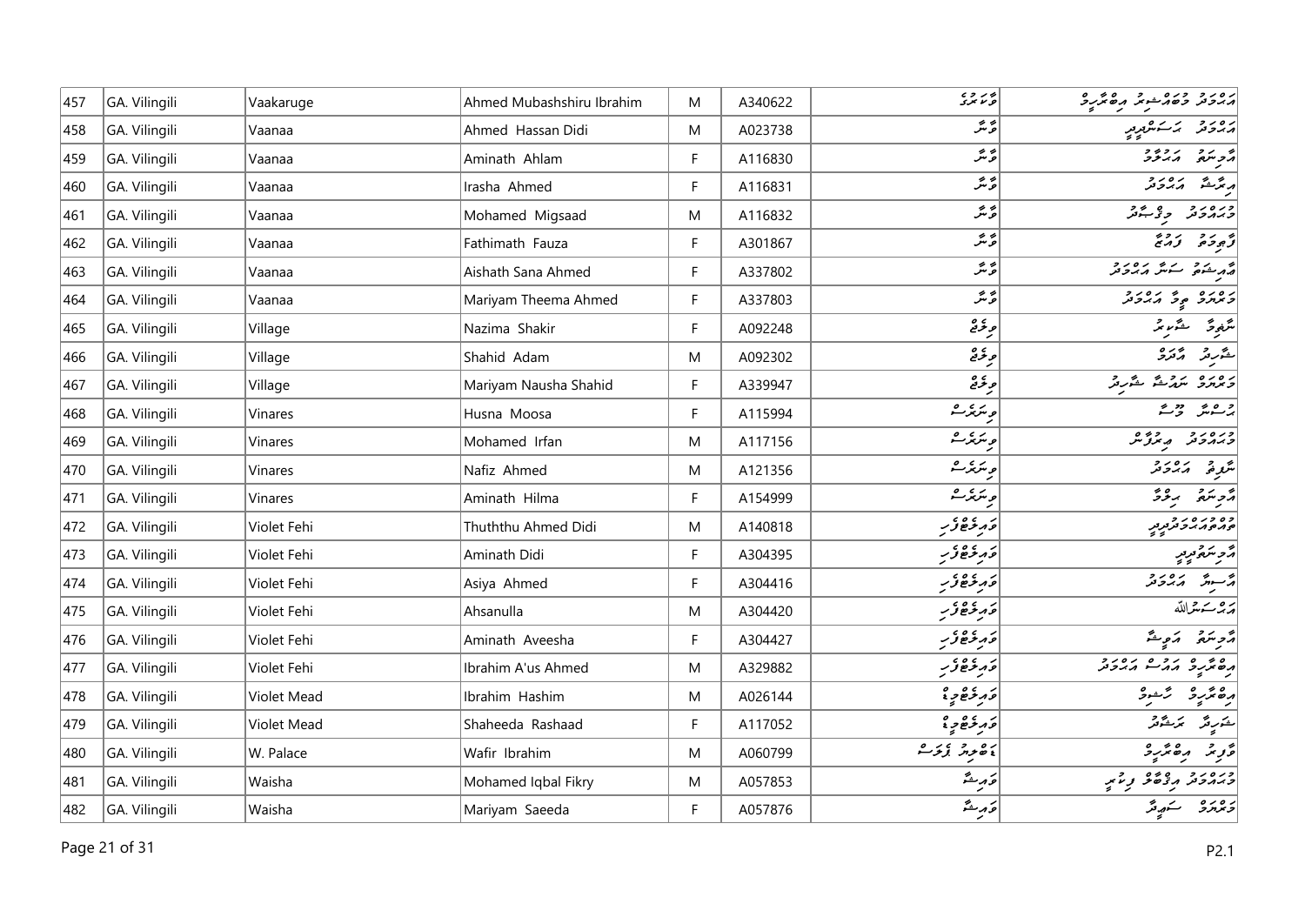| 483      | GA. Vilingili       | Waisha                | Ahmed Yaash Iqbal   | M         | A327635 | ى پر شە                                    | رەرد پرىش مەھى                                                                                                                                                                                                                      |
|----------|---------------------|-----------------------|---------------------|-----------|---------|--------------------------------------------|-------------------------------------------------------------------------------------------------------------------------------------------------------------------------------------------------------------------------------------|
| 484      | GA. Vilingili       | Zaeemaa House         | Zamsheed Rasheed    | M         | A307163 | ىر پەرىر 2                                 | رە ئىرىش كەن ئىرىدىگر<br>ئ                                                                                                                                                                                                          |
| 485      | GA. Vilingili       | Zaeemaa House         | Aishath Shalim      | F         | A357178 | ئەر ئەر ئەر                                | وأرشكم شكرو                                                                                                                                                                                                                         |
| 486      | GA. Vilingili       | Zeven                 | Hussain Adil        | M         | A113624 | ی ء مر<br>مح عر                            | رحم مسكور محمد المحمد المحمد المحمد المحمد السياسية<br>مستقبل المحمد المحمد المحمد المحمد المحمد المحمد المحمد المحمد المحمد المحمد المحمد المحمد المحمد المحمد المحم<br>المحمد المحمد المحمد المحمد المحمد المحمد المحمد المحمد ال |
| 487      | GA. Vilingili       | Zoom                  | Shahida Adam        | F.        | A067793 | ود ه<br>مح گ                               | شورقر أوره                                                                                                                                                                                                                          |
| 488      | GA. Vilingili       | Zoom                  | Ahmed Ahulam Khalid | M         | A327179 | وو ه<br>مخ گ                               | رەر دەرە ئېچ                                                                                                                                                                                                                        |
|          | HA. Dhidhdhoo       |                       |                     |           |         |                                            |                                                                                                                                                                                                                                     |
| 489      | HA. Dhidhdhoo       | Laajuthulusmee        | Hassan Rasheed      | ${\sf M}$ | A291013 | ۇق ئۇر شوپ                                 | ىزىسەش ئىزىشوقر                                                                                                                                                                                                                     |
|          | HA. Ihavandhoo      |                       |                     |           |         |                                            |                                                                                                                                                                                                                                     |
| 490      | HA. Ihavandhoo      | Salsabeeluge          | Ibrahim Khaleel     | ${\sf M}$ | A095910 | ر و ر ه و ،                                | رەترىرو تەرو                                                                                                                                                                                                                        |
|          | HDh. Kulhudhuffushi |                       |                     |           |         |                                            |                                                                                                                                                                                                                                     |
| 491      | HDh. Kulhudhuffushi | Primrozege            | Mohamed Adam        | ${\sf M}$ | A114991 | ه په وره و ،<br>از مرد مربع د              | כנסנכ בנס<br>כגמכת התכ                                                                                                                                                                                                              |
|          | HDh. Kurinbi        |                       |                     |           |         |                                            |                                                                                                                                                                                                                                     |
| 492      | HDh. Kurinbi        | Dhoogas               | Fathimath Adam      | F         | A224863 | ودىر ھ                                     | وٌجوحَ حو<br>پور ہ<br>مرکز                                                                                                                                                                                                          |
|          | HDh. Naivaadhoo     |                       |                     |           |         |                                            |                                                                                                                                                                                                                                     |
| 493      | HDh. Naivaadhoo     | Lilymaage             | Sharumeela Adam     | F         | A157803 | ىر يەرىپى<br>ر <sub>ىۋ</sub> ىرى           | شكرونخ الماترو                                                                                                                                                                                                                      |
|          | HDh. Neykurendhoo   |                       |                     |           |         |                                            |                                                                                                                                                                                                                                     |
| 494      | HDh. Neykurendhoo   | Rikaaz                | Mohamed Shahudhu    | M         | A237393 | ىبرىڭ ھ                                    | ورەرو شەرو<br><i>وبى</i> ھەرىر                                                                                                                                                                                                      |
| 495      | HDh. Neykurendhoo   | Saveyraa              | Aminath Fazeema     | F.        | A237434 | ر پر پر<br>سوه بو                          | أزويتم زَي                                                                                                                                                                                                                          |
|          | HDh. Nolhivaran     |                       |                     |           |         |                                            |                                                                                                                                                                                                                                     |
| 496      | HDh. Nolhivaran     | Full Moon             | Mohamed Mabrook     | M         | A226819 | د ه دومه<br>تو نر تر                       | כנסנכ נסכבס<br>בגמכת כשינים                                                                                                                                                                                                         |
|          | HDh. Vaikaradhoo    |                       |                     |           |         |                                            |                                                                                                                                                                                                                                     |
| 497      | HDh. Vaikaradhoo    | Kuriboashi            | Mohamed Ahmed       | M         | A232926 | و<br>ما موھ س                              | כנסנכ נסנכ<br>כגמכנ <sub>י</sub> מגבנ                                                                                                                                                                                               |
| K. Gulhi |                     |                       |                     |           |         |                                            |                                                                                                                                                                                                                                     |
| 498      | K. Gulhi            | Dhoalhanbugasdhoshuge | Ali Afzal           | M         | A141125 | ہے پہ دو ہے تھے و ی<br>تولاسہے کی سوٹورنوی | أەير أمانى مسكو                                                                                                                                                                                                                     |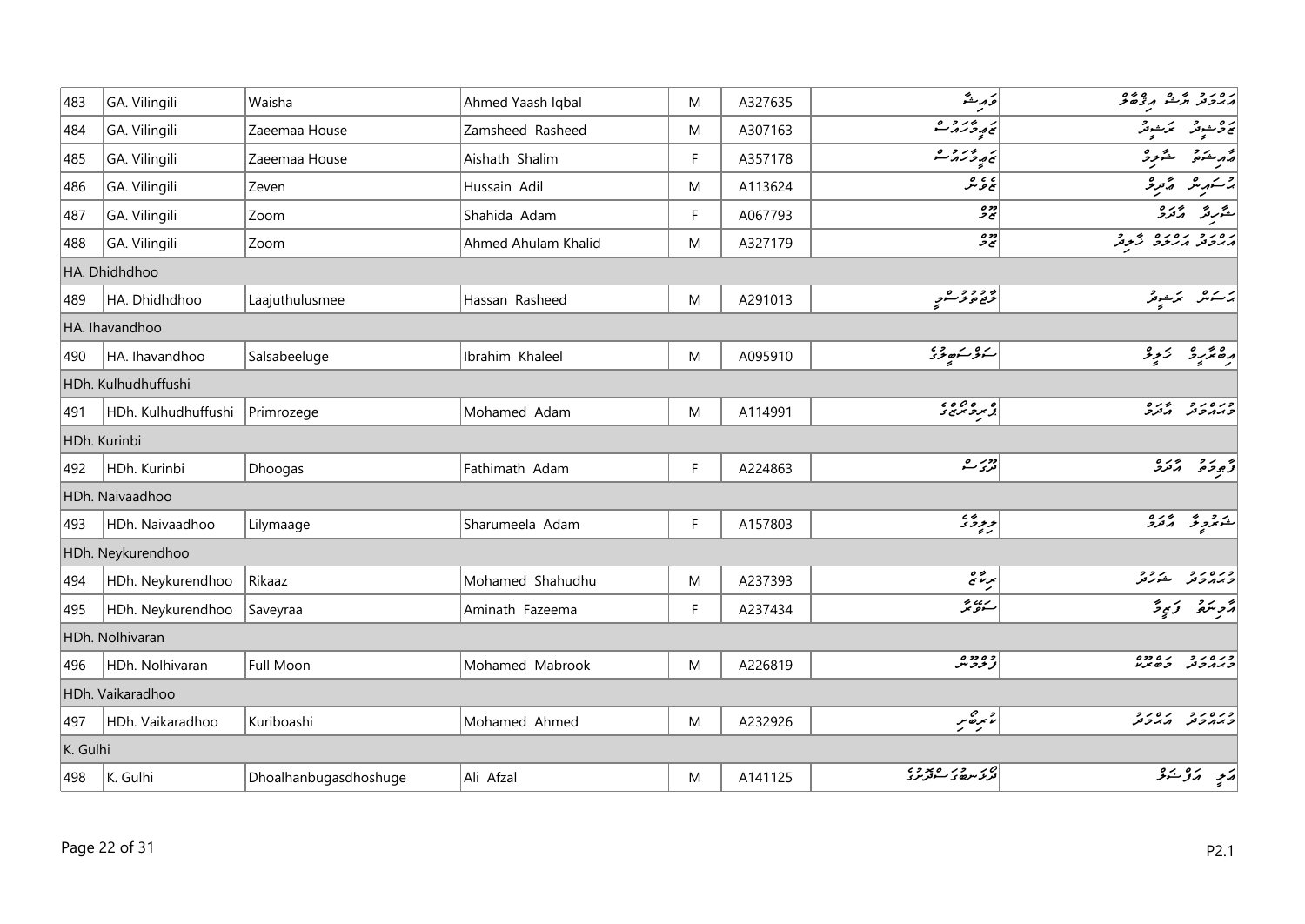|             | Lh. Hinnavaru      |                        |                       |           |         |                              |                                                   |
|-------------|--------------------|------------------------|-----------------------|-----------|---------|------------------------------|---------------------------------------------------|
| 499         | Lh. Hinnavaru      | Boduhiyaage            | Mohamed Fayaz         | ${\sf M}$ | A223535 | بر د پر<br>مان پر در         | ورەر دېر م                                        |
| 500         | Lh. Hinnavaru      | Haavilla ge            | Abdul Rahman Ibrahim  | M         | A024571 | رٌّ وِ وُ دَ                 | גם כם גם כם הם משקב.<br>גם מאמיני ביינה הם מקב    |
| 501         | Lh. Hinnavaru      | Jasthukafaage          | Shahid Mohamed Fulhu  | ${\sf M}$ | A089988 | ر ۱۶۵۵ ور<br>نئے سعوم تو ت   | ر در دره دود<br>را در در در دود                   |
| 502         | Lh. Hinnavaru      | Thiary                 | Mohamed Niyaz Ibrahim | ${\sf M}$ | A096724 | حودتمسيه                     | כנסנב תחיי תסתנב                                  |
|             | M. Dhiggaru        |                        |                       |           |         |                              |                                                   |
| 503         | M. Dhiggaru        | Asseyrige              | Mohamed Shifau        | M         | A218247 | پره يو په<br>  پره شوېږي     | ورەرو شۆۋە                                        |
| M. Mulah    |                    |                        |                       |           |         |                              |                                                   |
| 504         | M. Mulah           | Hikiveli               | Rusdhan Mohamed       | M         | A222668 | ر رو ء<br>بر ر               | و ەپ ھەدەر د<br>برىسەترىش جەبەر تىر               |
| 505         | M. Mulah           | Madhaaruge             | Mohamed Ibrahim       | M         | A217206 | ر پر و ،<br>و تر پر ی        | כנהבת הפיציב                                      |
| 506         | M. Mulah           | Manzil                 | Asadhulla Ahmed       | M         | A275193 | ئەشىر ۋ                      | بر 2 بر 15<br>مربر <del>5</del> تر<br>مەسكەتراللە |
| 507         | M. Mulah           | Rankokaa Villa         | Ibrahim Fayaz         | M         | A224070 | رەبىرە<br>ئىر سرىيى ئىرىگى   | رە ئەر ئىر ئە                                     |
| 508         | M. Mulah           | Shaahu                 | Ali Aslam             | ${\sf M}$ | A276235 | يترحر                        | ړې پر ۱۳۶۵                                        |
|             | N. Kendhikulhudhoo |                        |                       |           |         |                              |                                                   |
| 509         | N. Kendhikulhudhoo | Kulhudhoo. Kurikeelage | Hassan Naif           | ${\sf M}$ | A212587 | و دود.<br>بالاترا، بالإبرامج | ئەسەش ئىگەنى                                      |
|             | N. Manadhoo        |                        |                       |           |         |                              |                                                   |
| 510         | N. Manadhoo        | Bonthi                 | Adam Ishan            | ${\sf M}$ | A207385 | قاشعر                        | أرده بريشر                                        |
| 511         | N. Manadhoo        | Fulooniyaage           | Ali Naafiu            | ${\sf M}$ | A204131 | و دو به پرې<br>تر تر سرچينې  | أەنىي سىمدە                                       |
|             | N. Miladhoo        |                        |                       |           |         |                              |                                                   |
| 512         | N. Miladhoo        | Fathihuge Ali          | Fathimath Areesha     | F         | A212640 | ئەمورىچە ئەستىر              | وُمِودَةٍ الأمرِثَّ                               |
| R. Alifushi |                    |                        |                       |           |         |                              |                                                   |
| 513         | R. Alifushi        | Aasmaan                | Hassan Shafeeg        | ${\sf M}$ | A100044 | ۇ ئەۋ بىر                    | ىرىكىش ئىكرىز                                     |
|             | R. Hulhudhuffaaru  |                        |                       |           |         |                              |                                                   |
| 514         | R. Hulhudhuffaaru  | Manzil                 | Fathimath Azulifa     | F         | A316528 | 5 ئىرى پى                    | وُمِوَدَةَ رَءُ وِوُّ                             |
|             | R. Kandholhudhoo   |                        |                       |           |         |                              |                                                   |
| 515         | R. Kandholhudhoo   | Bulaasamge             | Mohamed Hussain       | ${\sf M}$ | A054672 | ە ئۆسەدى<br>ھۆسىۋى           | ورەرو قرىكەرش                                     |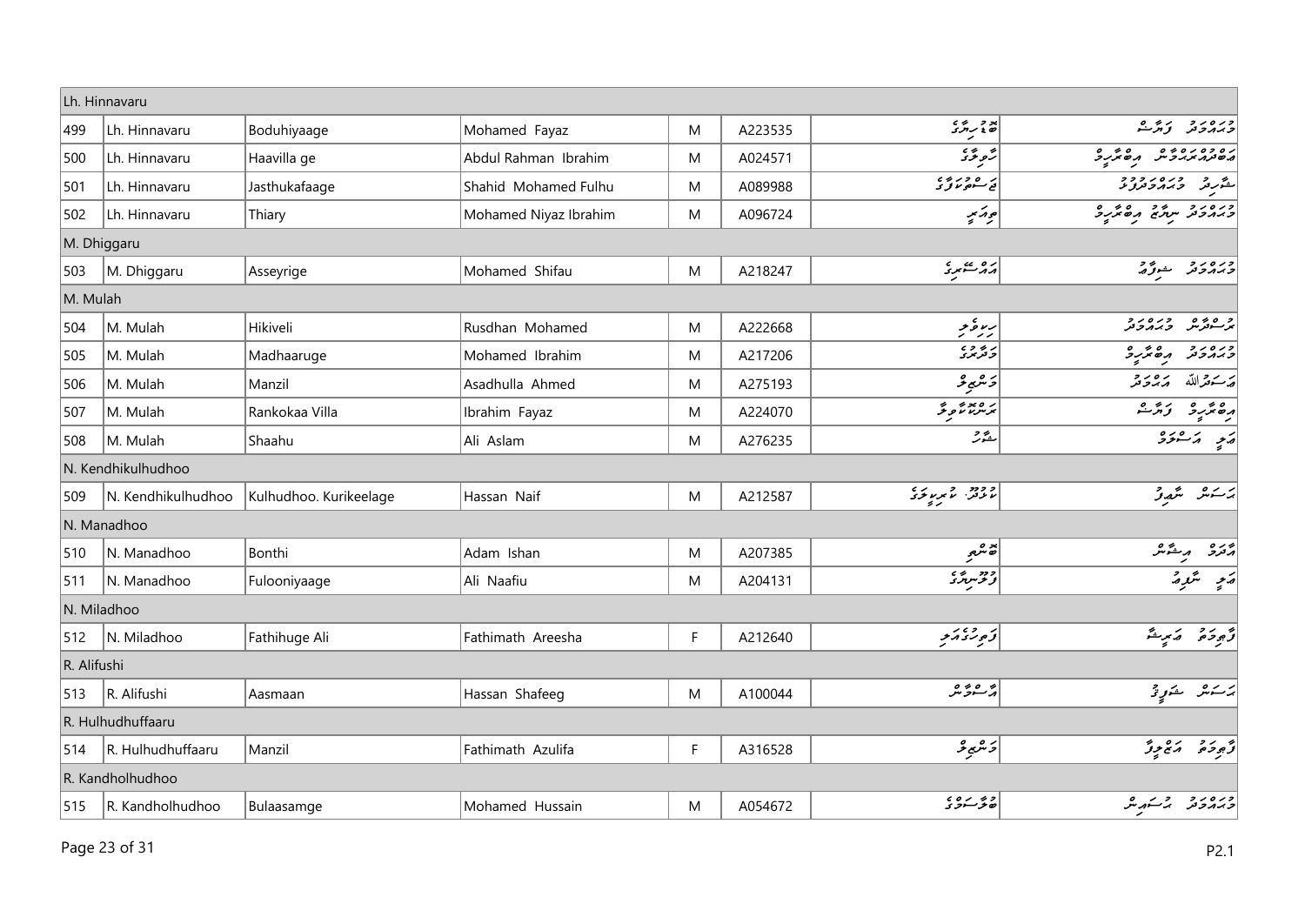|             | R. Maduvvari  |                 |                     |   |         |                                                |                               |           |
|-------------|---------------|-----------------|---------------------|---|---------|------------------------------------------------|-------------------------------|-----------|
| 516         | R. Maduvvari  | Windumaage      | Ahmed Ijaz          | M | A255525 | د ۱۵ وی د                                      |                               | أرور ورقع |
|             | Sh. Feydhoo   |                 |                     |   |         |                                                |                               |           |
| 517         | Sh. Feydhoo   | Gulfaamge       | Ismail Nafiu        | M | A320974 | وه وه ه ،<br>  د نوگر د د                      | أر شۇر ئىقىدۇ.                |           |
|             | Sh. Komandoo  |                 |                     |   |         |                                                |                               |           |
| 518         | Sh. Komandoo  | <b>Shaaraaz</b> | Aminath Zakiyya     |   | A267197 | ے پڑ چ                                         |                               | Rang Sush |
|             | Sh. Milandhoo |                 |                     |   |         |                                                |                               |           |
| 519         | Sh. Milandhoo | Funamaage       | Niuman Ali          | M | A319111 | و پر پر پر<br>توسر <del>ی</del> ر <sub>ک</sub> |                               | سرد و مو  |
| V. Felidhoo |               |                 |                     |   |         |                                                |                               |           |
| 520         | V. Felidhoo   | Berebedhimaage  | Ahmed Abdul Latheef | M | A124763 | ے بے ی دی<br>  ت <i>ق تر ژ</i> <sub>ک</sub>    | ر ٥ ۶ ٥ ٥ ٠<br>در ۱۵ تو بو تر | پر ۱۵ ر و |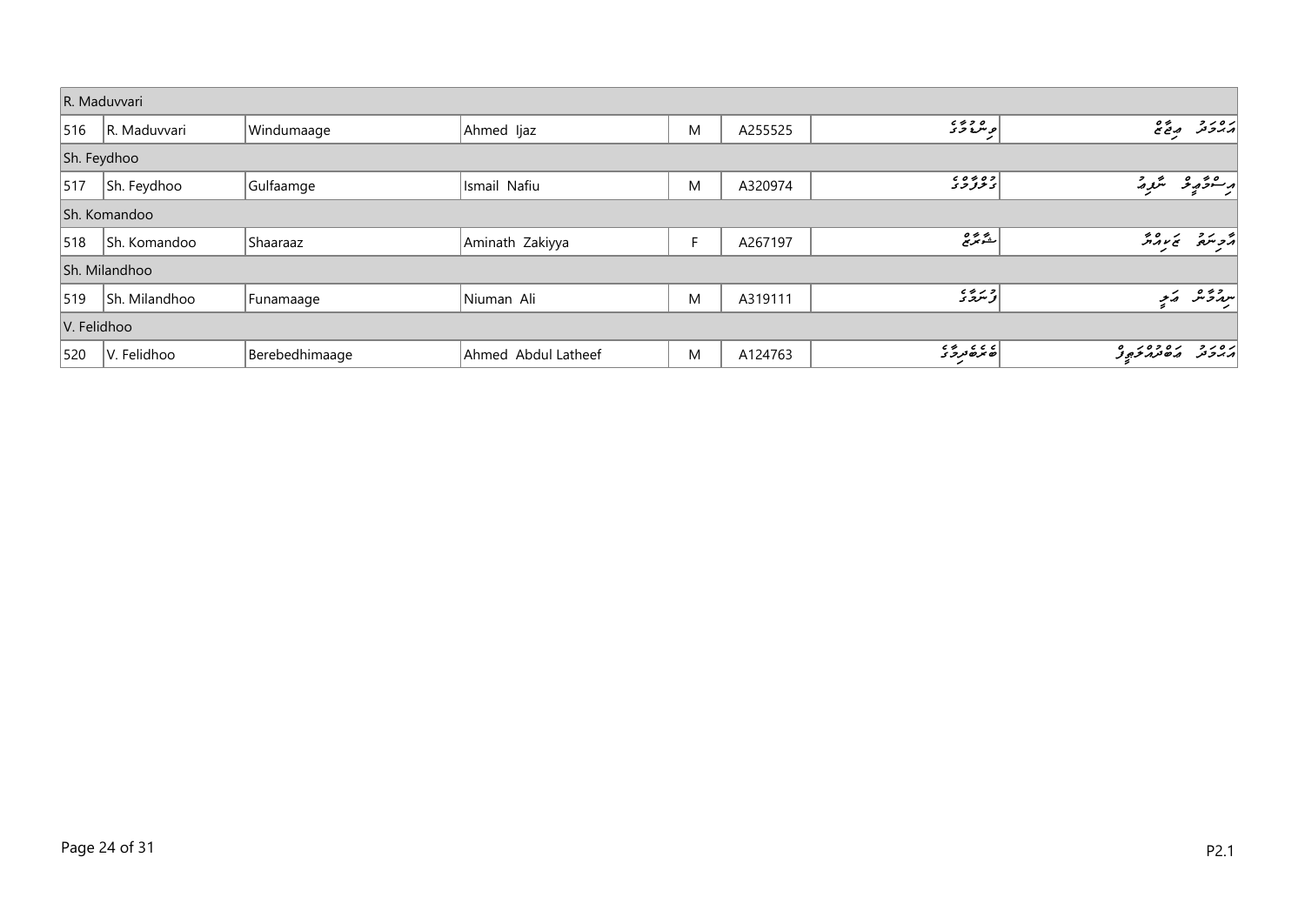## *w7qAn8m? sCw7mRo>u; wEw7mRw;sBo<*

| ' مرمر | 'يئرىثر: |
|--------|----------|
|        |          |
|        |          |
|        |          |

## *w7q9r@w7m> sCw7qHtFoFw7s; mAm=q7 w7qHtFoFw7s;*

| ىر تە | $\mathcal{O} \times$<br>$\sim$ | $\sim$<br>. . | لترنثر |
|-------|--------------------------------|---------------|--------|
|       |                                |               |        |
|       |                                |               |        |
|       |                                |               |        |

| انترنثر: | $^{\circ}$ | يبرهر | $^{\circ}$<br>سرسر |
|----------|------------|-------|--------------------|
|          |            |       |                    |
|          |            |       |                    |
|          |            |       |                    |

| ' ئىرتىر: | سر سر |  |
|-----------|-------|--|
|           |       |  |
|           |       |  |
|           |       |  |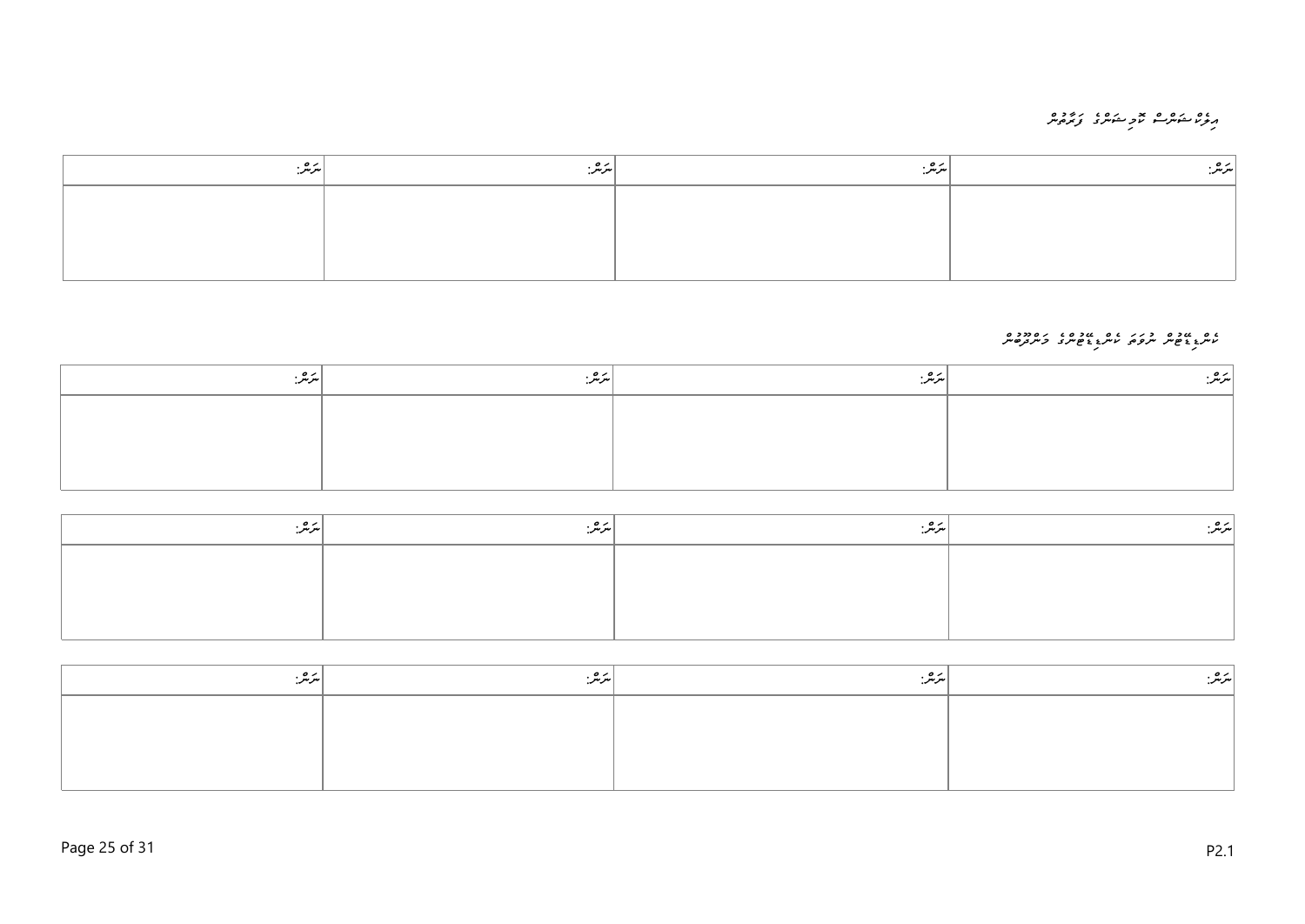| يره. | ο. | ا ير ه |  |
|------|----|--------|--|
|      |    |        |  |
|      |    |        |  |
|      |    |        |  |

| متريثر به | 。<br>'سرسر'۔ | يتزيترا | سرسر |
|-----------|--------------|---------|------|
|           |              |         |      |
|           |              |         |      |
|           |              |         |      |

| ىئرىتر. | $\sim$ | ا بر هه. | لىرىش |
|---------|--------|----------|-------|
|         |        |          |       |
|         |        |          |       |
|         |        |          |       |

| 。<br>مرس. | $\overline{\phantom{a}}$<br>مر سر | يتريثر |
|-----------|-----------------------------------|--------|
|           |                                   |        |
|           |                                   |        |
|           |                                   |        |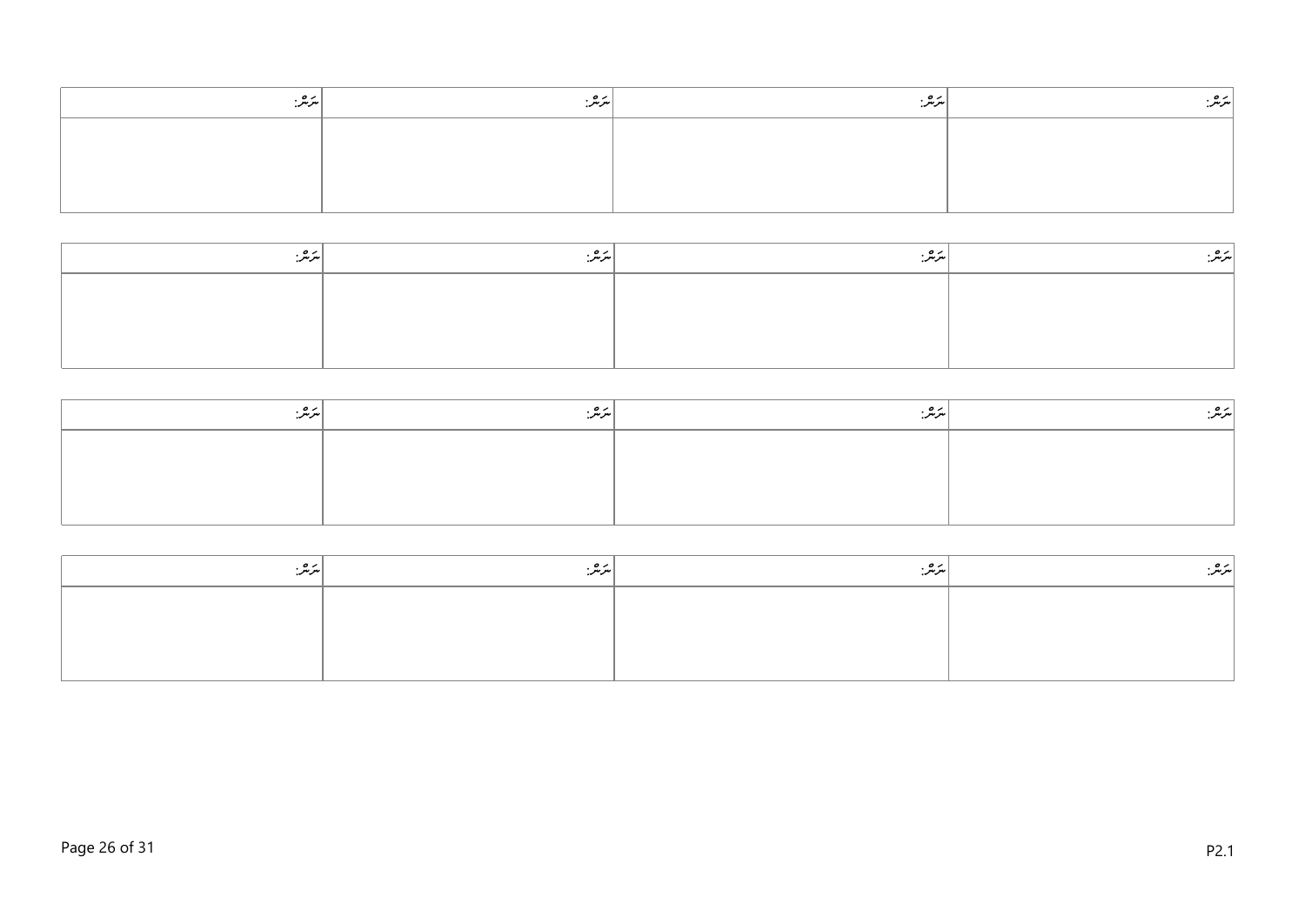| ير هو . | $\overline{\phantom{a}}$ | يرمر | اير هنه. |
|---------|--------------------------|------|----------|
|         |                          |      |          |
|         |                          |      |          |
|         |                          |      |          |

| ىر تىر: | $\circ$ $\sim$<br>" سرسر . | يبرحه | o . |
|---------|----------------------------|-------|-----|
|         |                            |       |     |
|         |                            |       |     |
|         |                            |       |     |

| 'تترنثر: | 。<br>,,,, |  |
|----------|-----------|--|
|          |           |  |
|          |           |  |
|          |           |  |

|  | . ه |
|--|-----|
|  |     |
|  |     |
|  |     |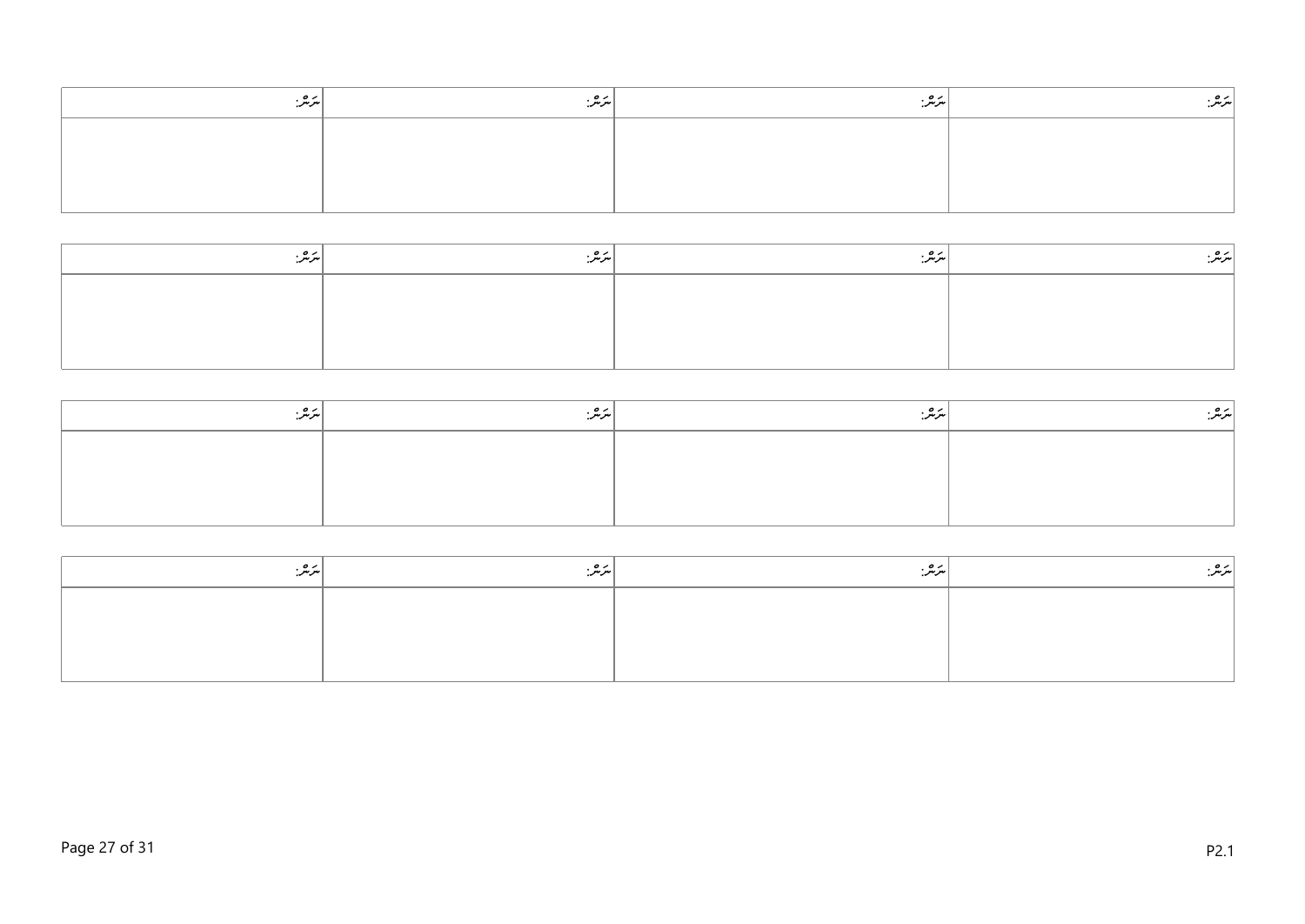| ير هو . | $\overline{\phantom{a}}$ | يرمر | اير هنه. |
|---------|--------------------------|------|----------|
|         |                          |      |          |
|         |                          |      |          |
|         |                          |      |          |

| ىر تىر: | $\circ$ $\sim$<br>" سرسر . | يبرحه | o . |
|---------|----------------------------|-------|-----|
|         |                            |       |     |
|         |                            |       |     |
|         |                            |       |     |

| انترنثر: | ر ه |  |
|----------|-----|--|
|          |     |  |
|          |     |  |
|          |     |  |

|  | . ه |
|--|-----|
|  |     |
|  |     |
|  |     |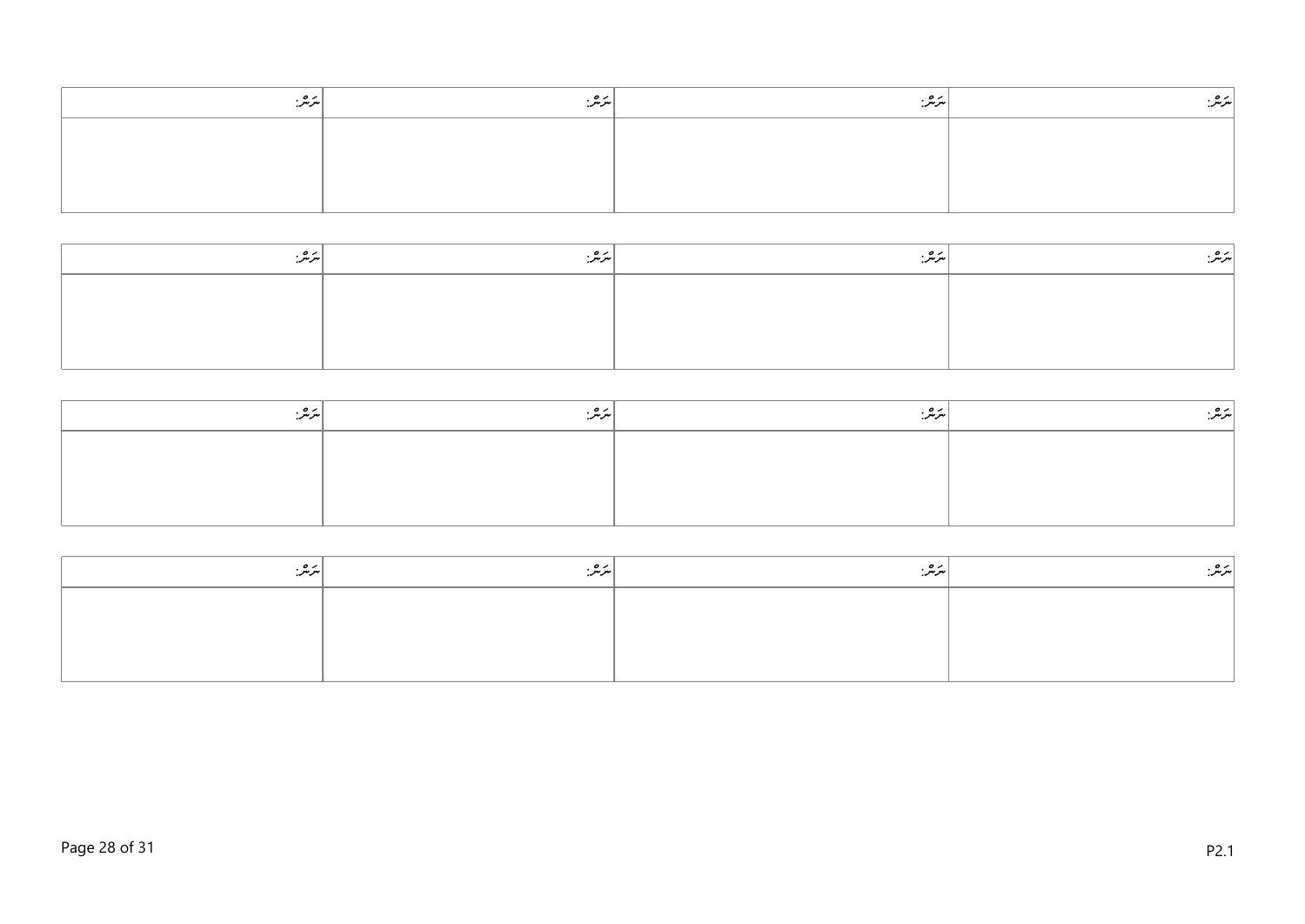| $\cdot$ | ο. | $\frac{\circ}{\cdot}$ | $\sim$<br>سرسر |
|---------|----|-----------------------|----------------|
|         |    |                       |                |
|         |    |                       |                |
|         |    |                       |                |

| ايرعر: | ر ه<br>. . |  |
|--------|------------|--|
|        |            |  |
|        |            |  |
|        |            |  |

| بر ه | 。 | $\sim$<br>َ سومس. |  |
|------|---|-------------------|--|
|      |   |                   |  |
|      |   |                   |  |
|      |   |                   |  |

| 。<br>. س | ىرىىر |  |
|----------|-------|--|
|          |       |  |
|          |       |  |
|          |       |  |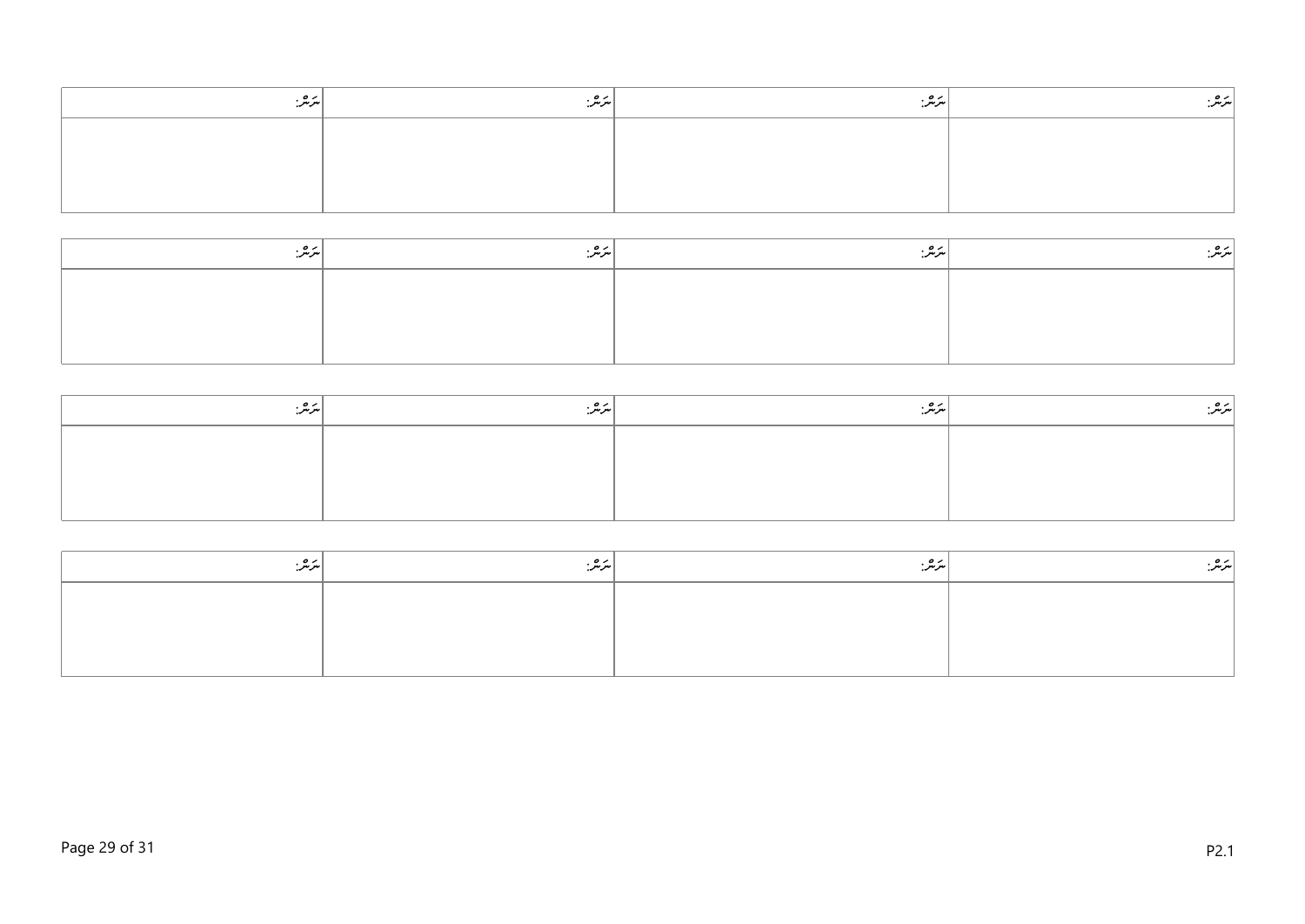| ير هو . | $\overline{\phantom{a}}$ | يرمر | اير هنه. |
|---------|--------------------------|------|----------|
|         |                          |      |          |
|         |                          |      |          |
|         |                          |      |          |

| ىر تىر: | $\circ$ $\sim$<br>" سرسر . | يبرحه | o . |
|---------|----------------------------|-------|-----|
|         |                            |       |     |
|         |                            |       |     |
|         |                            |       |     |

| 'تترنثر: | 。<br>,,,, |  |
|----------|-----------|--|
|          |           |  |
|          |           |  |
|          |           |  |

|  | . ه |
|--|-----|
|  |     |
|  |     |
|  |     |